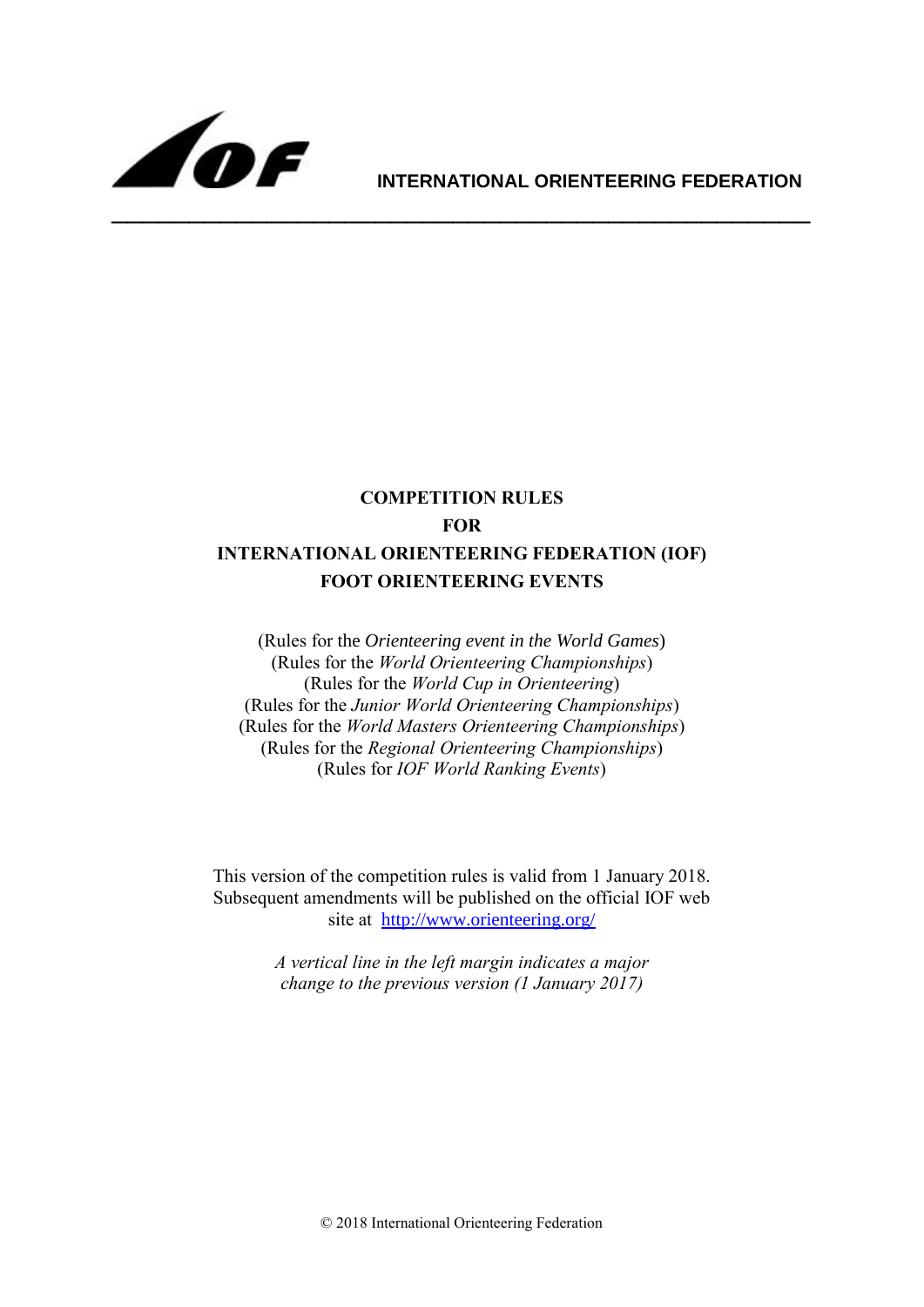# **COMPETITION RULES FOR IOF FOOT ORIENTEERING EVENTS**

| 1.  | <b>Definitions</b>                                                                                                                                                                                                                   | 3              |
|-----|--------------------------------------------------------------------------------------------------------------------------------------------------------------------------------------------------------------------------------------|----------------|
| 2.  |                                                                                                                                                                                                                                      | $\overline{4}$ |
| 3.  |                                                                                                                                                                                                                                      |                |
| 4.  |                                                                                                                                                                                                                                      |                |
| 5.  | <b>Classes</b>                                                                                                                                                                                                                       |                |
| 6.  | Participation 7                                                                                                                                                                                                                      |                |
| 7.  | <b>Costs</b>                                                                                                                                                                                                                         |                |
| 8.  | Information about the event 9                                                                                                                                                                                                        |                |
| 9.  | <b>Entries</b>                                                                                                                                                                                                                       |                |
| 10. | <b>Travel and transport</b>                                                                                                                                                                                                          | 13             |
| 11. | Training and model event                                                                                                                                                                                                             |                |
| 12. |                                                                                                                                                                                                                                      |                |
| 13. |                                                                                                                                                                                                                                      |                |
| 14. | <u>Terrain</u> 28                                                                                                                                                                                                                    |                |
| 15. | <b>Maps</b>                                                                                                                                                                                                                          | 18             |
| 16. | <b>Courses</b>                                                                                                                                                                                                                       | 18             |
| 17. |                                                                                                                                                                                                                                      |                |
| 18. | <b>Control descriptions</b>                                                                                                                                                                                                          | 21             |
| 19. | Control set-up and equipment                                                                                                                                                                                                         | 21             |
| 20. | <u>Punching systems</u> 21                                                                                                                                                                                                           |                |
| 21. |                                                                                                                                                                                                                                      | 22             |
| 22. | <b>Start</b>                                                                                                                                                                                                                         | 22             |
| 23. | Finish and time-keeping manual contains and time-keeping                                                                                                                                                                             | 23             |
| 24. |                                                                                                                                                                                                                                      | 24             |
| 25. | Prizes                                                                                                                                                                                                                               | 25             |
| 26. |                                                                                                                                                                                                                                      | 27             |
| 27. |                                                                                                                                                                                                                                      | 28             |
| 28. | <b>Protests</b>                                                                                                                                                                                                                      | 28             |
| 29. | Jury                                                                                                                                                                                                                                 | 28             |
| 30. | <b>Appeals</b>                                                                                                                                                                                                                       | 29             |
| 31. | Event control                                                                                                                                                                                                                        | 29             |
| 32. | Event reports                                                                                                                                                                                                                        | 30             |
| 33. | Advertising and sponsorship <b>container and the set of the set of the set of the set of the set of the set of the set of the set of the set of the set of the set of the set of the set of the set of the set of the set of the</b> | 30             |
| 34. | Media service                                                                                                                                                                                                                        |                |
|     | Appendix 1: General competition classes manual manual manual 32                                                                                                                                                                      |                |
|     | 33<br>Appendix 2: Principles for course planning                                                                                                                                                                                     |                |
|     |                                                                                                                                                                                                                                      |                |
|     |                                                                                                                                                                                                                                      |                |
|     | <b>Appendix 5: Leibnitz Convention</b>                                                                                                                                                                                               |                |
|     | <b>Appendix 6: Competition Formats</b><br>$\frac{42}{1}$                                                                                                                                                                             |                |
|     | Appendix 7: The European Orienteering Championships [11] 1201-131                                                                                                                                                                    |                |
|     |                                                                                                                                                                                                                                      |                |
|     | Appendix 9: The Asian Orienteering Championships                                                                                                                                                                                     | 52             |
|     | Appendix10: The Asian Junior and Youth Orienteering Championships 54                                                                                                                                                                 |                |
|     | <b>Appendix 11: The Oceania Orienteering Championships</b><br>56                                                                                                                                                                     |                |
|     | <b>Appendix 12: The North American Orienteering Championships</b> 58                                                                                                                                                                 |                |
|     | Appendix 13: The South American Orienteering Championships 60                                                                                                                                                                        |                |
|     | Index to major event rules                                                                                                                                                                                                           | 64             |
|     | Significant changes to the previous version (Jan 2017)                                                                                                                                                                               | 66             |
|     |                                                                                                                                                                                                                                      |                |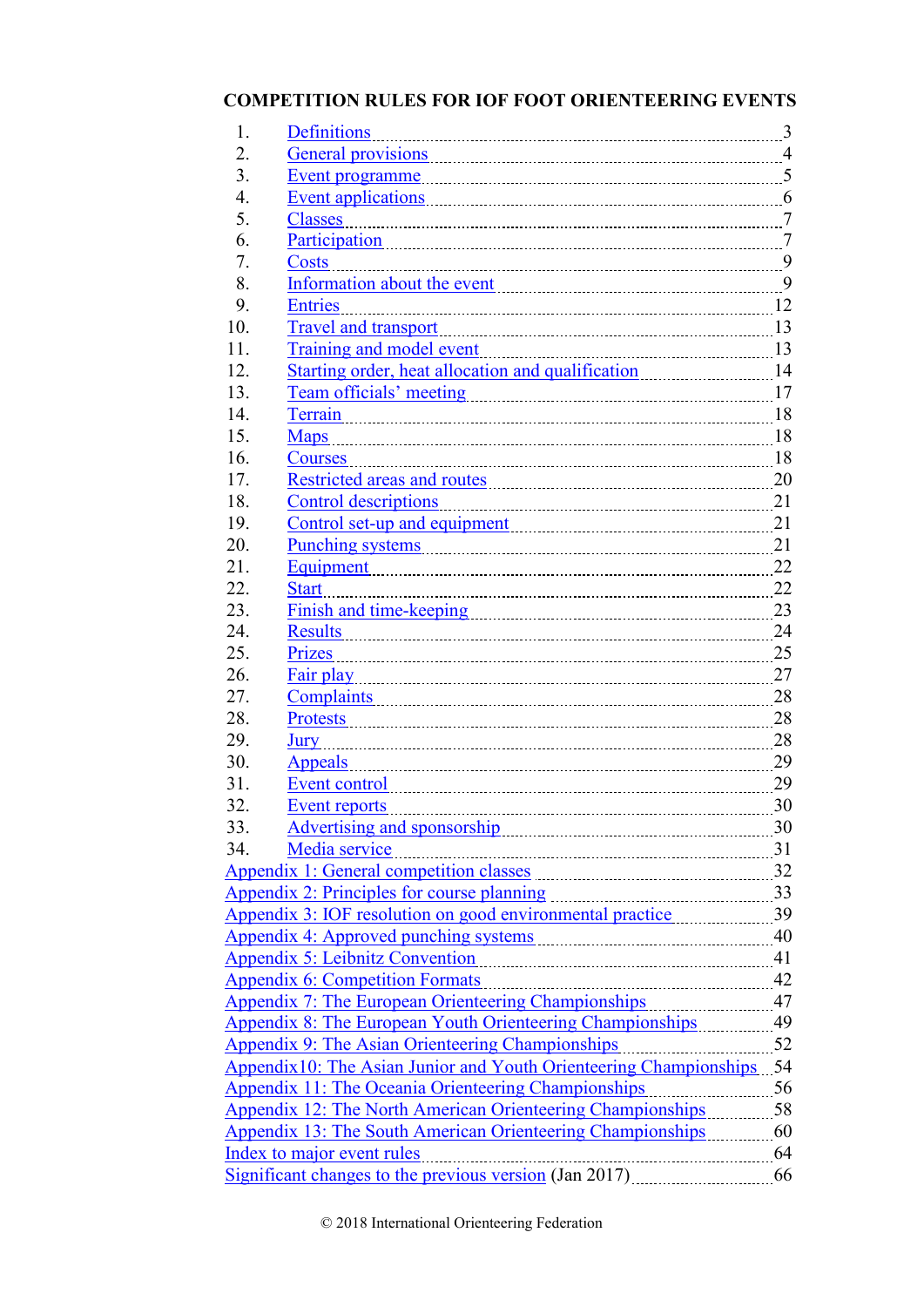# <span id="page-2-0"></span>**1. Definitions**

- 1.1 Orienteering is a sport in which the competitors navigate independently through the terrain. Competitors must visit a number of control points marked on the ground in the shortest possible time aided only by map and compass. The course, defined by the location of the controls, is not revealed to competitors until they start.
- 1.2 In individual interval start races the competitors navigate and run through the terrain independently.
- 1.3 In mass start and chasing start races, competitors may often be running in close proximity to each other, but the formats still demand independent navigation.
- 1.4 The term *competitor* means an individual of either gender or a team, as appropriate.
- 1.5 Types of orienteering competition may be distinguished by:
	- the time of the competition:
		- *day* (in daylight)
		- *night* (in the dark)
	- the nature of the competition:
		- *individual* (the individual performs independently)
		- *relay* (two or more team members run consecutive individual races)
		- *team* (two or more individuals collaborate)
	- the way of determining the competition result:
		- *single-race competition* (the result of one single race is the final result. The competitors may compete in different races: the A-race, the B-race and so on, with the placed competitors of the B-race placed after the placed competitors of the A-race and so on)
		- *multi-race competition* (the combined results of two or more races, held during one day or several days, form the final result)
		- *qualification race competition* (the competitors qualify for a final race through one or more qualification races in which they may be allocated to different heats. The results of the qualification races may also determine the starting order in the final. The competition's result is that of the final only. There may be A- and B-finals and so on, with the placed competitors of the B-final placed after the placed competitors of the A-final and so on. Where there is a single heat and all competitors who are placed in the heat qualify for the final, the qualification race is called a *prologue*)
	- the order in which controls are to be visited:
		- *in a specific order* (the sequence is prescribed)
		- *in no specific order* (the competitor is free to choose the order)
	- the length (or format) of the race:
		- *• Long distance*
		- *• Middle distance*
		- *• Sprint*
		- *• other distances*
	- the starting method for the race:
		- *an interval start* (the race is a time trial; the competitor with the fastest time is the winner)
		- *a mass start* (the competitors start together; the first across the finish line is the winner)
		- *• a chasing start* (the competitors start at intervals depending on results from previous race(s); the first across the finish line is the winner)
- 1.6 The term *Federation* means a member Federation of the IOF.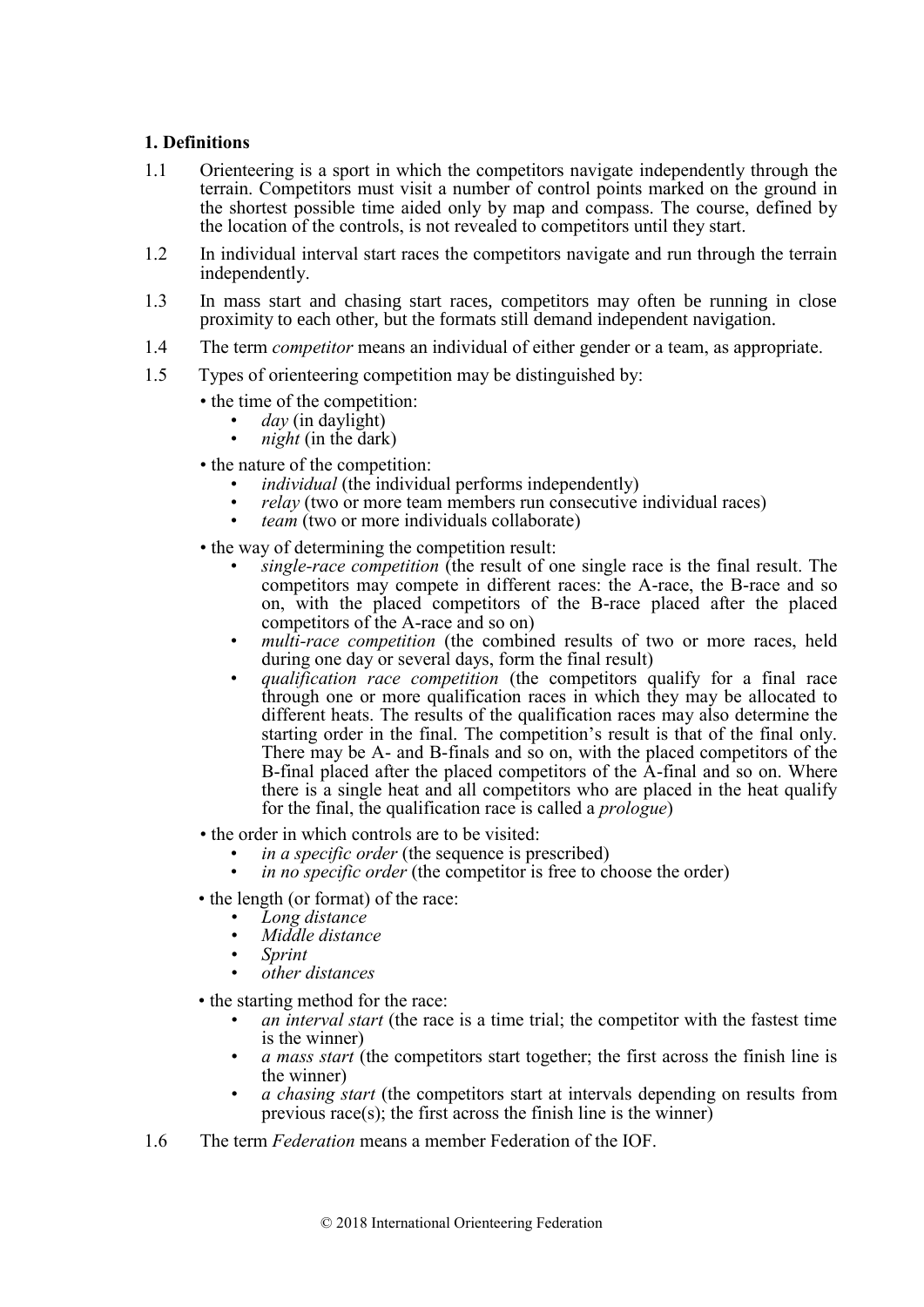- 1.7 The term *event* embraces all aspects of an orienteering meeting including organisational matters such as start draws, team officials' meetings and ceremonies. An event, e.g. a World Championships, may include more than one competition.
- TWG 1.8 *The World Games (TWG) Orienteering Event* is the official event to award the titles of World Games Champions in Orienteering. It is organised under the auspices of the International World Games Association (IWGA) and under the authority of the IOF and the appointed Federation.
- WOC 1.9 *The World Orienteering Championships (WOC)* is the official event to award the titles of World Champions in Orienteering. It is organised under the authority of the IOF and the appointed Federation.
- WCup 1.10 *The World Cup in Orienteering (WCup)* is the official series of events to find the world's best orienteers, based on all formats, over a season. The different events are organised under the authority of the IOF and the Federations of the organisers.
- JWOC 1.11 *The Junior World Orienteering Championships (JWOC)* is the official event to award the titles of Junior World Champions in Orienteering. It is organised under the authority of the IOF and the appointed Federation.
- WMOC 1.12 *The World Masters Orienteering Championships (WMOC)* is the official event to find the world's best veteran orienteers. It is organised under the authority of the IOF and the Federation of the organiser.
- ROC 1.13 *The Regional Orienteering Championships (ROC)* are the official events to award the titles of Regional Champions in Orienteering for each IOF Region. They are organised under the authority of the IOF and the appointed Federation. The IOF Regions are Africa, Asia, Europe, North America, Oceania and South America.
- WRE 1.14 *IOF World Ranking Events (WRE)* are international events which are accepted by the IOF Council into the official IOF Calendar. They are organised under the authority of the IOF and the Federation of the organiser.
	- 1.15 *The IOF World Ranking Scheme* is a system to rank the World's Elite Orienteers based on their performances in the World Games, World Orienteering Championships, World Cups, Regional Championships and World Ranking Events. The Federation World Ranking League tables for women and men are based on the ranking points of the best competitors from each Federation.
	- 1.16 *The IOF Event Adviser* is the person appointed to control an IOF event. In the case of World Games, World Championship, Junior World Championship, World Masters Championship, World Cup and Regional Championship events the title *IOF Senior Event Adviser* is used.

# <span id="page-3-0"></span>**2. General provisions**

- 2.1 These rules, together with the Appendices, shall be binding at the *World Games,* the *World Orienteering Championships,* the *World Cup in Orienteering*, the *Junior World Orienteering Championships*, the *World Masters Orienteering Championships* for W21 and M21 elite classes at *Regional Orienteering Championships, Regional Youth Orienteering Championships* and for W21 and M21 elite classes at *IOF World Ranking Events*. Every rules point with no event abbreviation before its number is valid for all these events. A rules point valid only for one or more of these events is marked with the specific abbreviation(s) in the margin beside the rules point number. Such specific rules take precedence over any general rules with which they conflict.
- 2.2 Where an event is of two types (e.g. the World Championships may also form a part of the World Cup) the rules for the higher-level event (as defined by the order in 1.8- 1.14) shall take precedence.
- 2.3 These rules are recommended as a basis for national rules.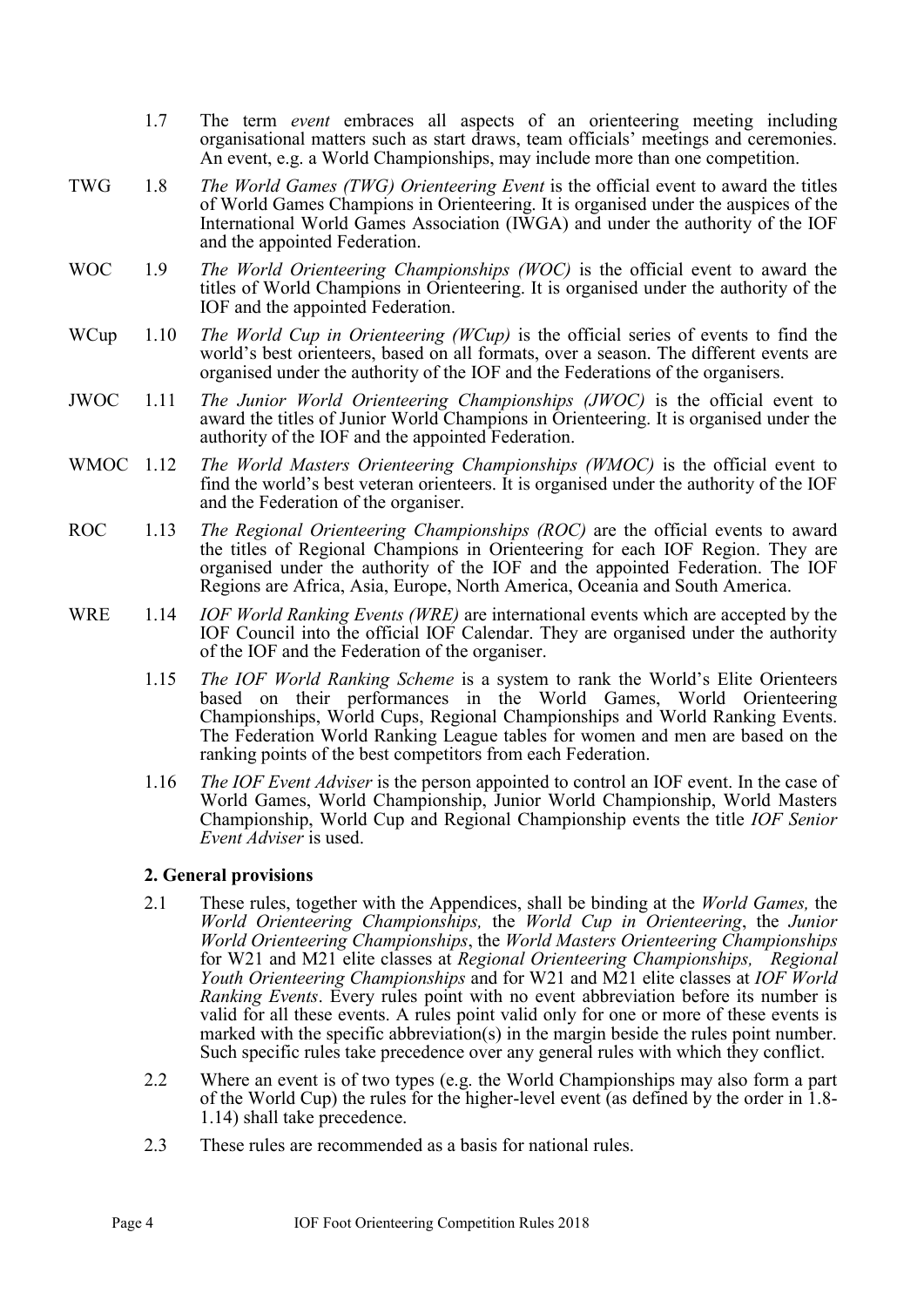- 2.4 If not otherwise mentioned these rules are valid for individual day orienteering competitions on foot.
- 2.5 Additional regulations which do not conflict with these rules may be determined by the organiser. They need the approval of the IOF Event Adviser.
- | 2.6 These rules and any additional regulations shall be binding for all competitors, team officials and other persons connected with the organisation or in contact with the competitors. Any additional regulations shall be published in the final event bulletin.
- 2.7 Sporting fairness shall be the guiding principle in the interpretation of these rules by competitors, organisers and the jury.
- 2.8 The English text of these rules shall be taken as decisive in any dispute arising from a translation into any other language.
- 2.9 In relays the rules for individual competitions are valid, unless otherwise stated.
- 2.10 The IOF Council may decide special rules or norms which shall be followed, e.g. *IOF Anti-Doping Rules*, *IOF Protocol Guide, International Specification for Orienteering Maps, International Specification for Sprint Orienteering Maps, Principles for Course Planning, Leibnitz Convention* and *IOF Control Descriptions.*
- 2.11 The IOF Council may allow deviations from these rules and norms. Requests for permission to deviate from them shall be sent to the IOF Office at least 6 months prior to the event.
- 2.12 The *IOF Guidelines* for each event type should be followed. Significant deviations require the consent of the IOF Event Adviser.
- TWG 2.13 The World Games races shall follow the rules for the World Orienteering Championships as far as this is possible with respect to IWGA rules and feasible with respect to the different format of the World Games races.
- JWOC 2.14 The championships shall be organised in accordance with the following principles:
	- The best junior orienteers of each Federation shall be offered competitions of high technical quality.
	- The event shall have a social, rather than a competitive atmosphere, accentuating exchange of experience.
	- The costs of participating shall be kept low.
- ROC 2.15 The specific rules for Regional Championships are in Appendices 7-13.

#### <span id="page-4-0"></span>**3. Event programme**

- 3.1 The event dates and programme are proposed by the organiser and approved by the IOF Council.
- | WOC 3.2 The World Orienteering Championships is organised every year. The programme shall include a qualification and a final race for the Sprint distance competition, single-race Middle and Long distance competitions, a Sprint Relay and a Relay as well as an opening ceremony, a closing ceremony and adequate model events and rest.

From 2019 onwards, the World Championship competition programme will alternate. In odd years, the programme shall include a qualification and a final race for the Middle distance competition and single-race Long distance competitions and a Relay. The schedule shall be: Day 1 Middle distance qualification, Day 2 Long distance competition, Day 3 rest day, Day 4 Middle distance final, Day 5 Relay competition. In even years, the programme shall include a qualification and a final race for the Sprint distance competition, another Sprint-type competition and a Sprint Relay.

| WCup 3.3 The World Cup is organised every year. The Individual World Cup is based on the individual competitions. The Team World Cup is based on the relay competitions.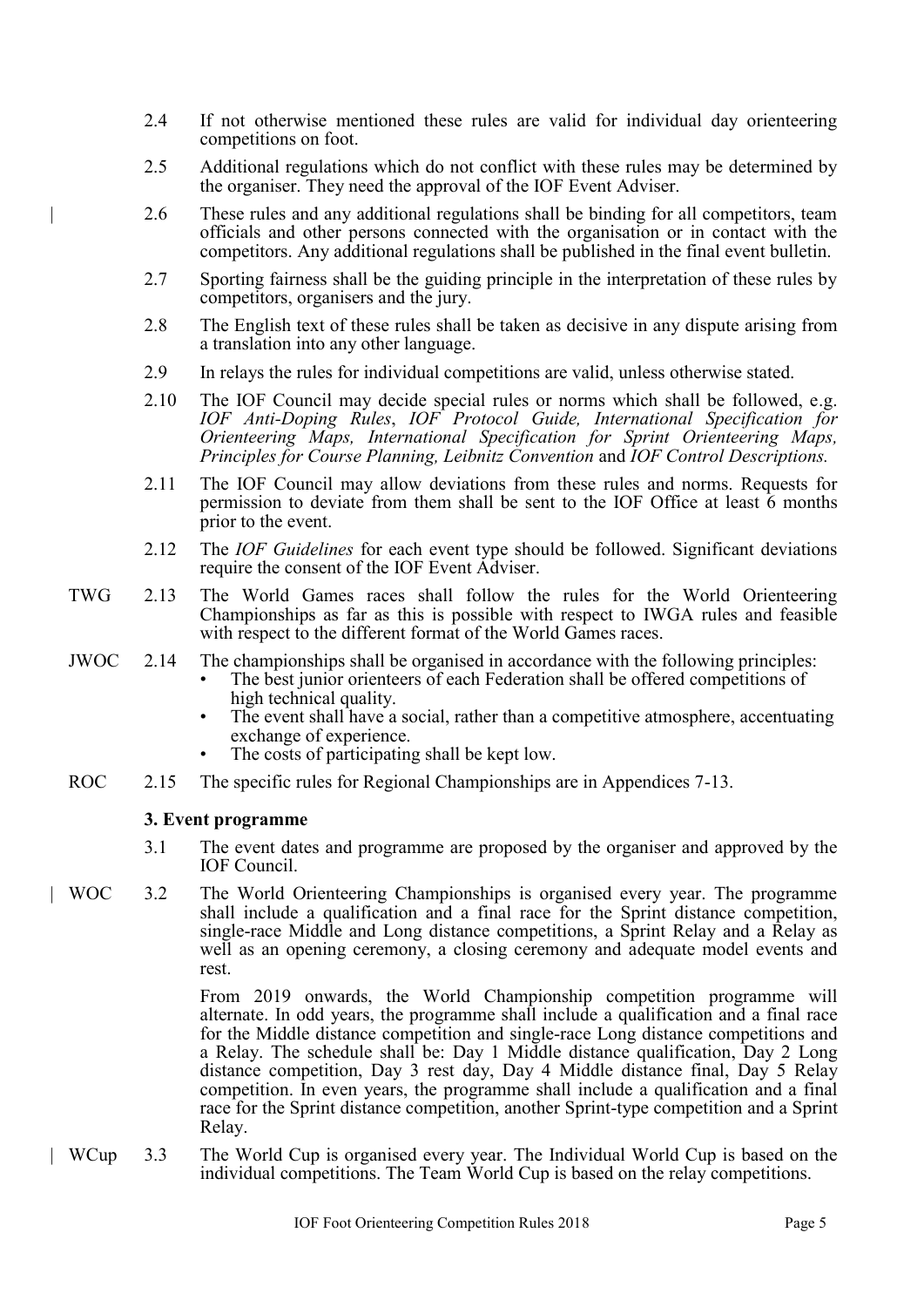- WCup 3.4 The IOF Council determines the number and types of World Cup events and any necessary special rules.
- WCup 3.5 A World Cup event should be organised in conjunction with another event.
- JWOC 3.6 The Junior World Orienteering Championships is an annual event. The programme shall include a single-race Sprint competition, a Middle distance qualification race, a Middle distance final, a single-race Long distance competition and a Relay as well as an opening ceremony, a closing ceremony and adequate rest and model events. The programme shall be kept within no more than 7 days.
- WOC 3.7 In the Sprint distance competition, there shall be 3 parallel qualification race heats for both women and men.

#### JWOC 3.8 In the Middle distance competition, there shall be 3 parallel qualification race heats for both women and men.

- | WMOC 3.9 The World Masters Orienteering Championships is an annual event. The programme shall include a Middle/Long qualification race, final races for the Middle and Long distance competitions, and a qualification race and a final race for the Sprint competition. The schedule shall be: Day 1 Sprint qualification, Day 2 Sprint final, Day 3 rest day, Day 4 Middle/Long qualification, Day 5 Middle distance final, Day 6 rest day, Day 7 Long distance final.
- ROC 3.10 Regional Orienteering Championships take place at least every two years.
- WRE 3.11 The events which are selected to be IOF World Ranking Events are chosen by Federations according to criteria determined by the IOF.

#### <span id="page-5-0"></span>**4. Event applications**

- 4.1 Any Federation may apply to organise an IOF event.
- 4.2 Applications shall be forwarded by the Federation to the IOF Office. The official application form shall be used, and the applications shall contain all requested information and guarantees.
- 4.3 The IOF Council may impose a levy on any IOF event. The amount of the levy shall be announced at least six months before the closing date for applications for that event.
- 4.4 The IOF Council may void the sanctioning of an event if the organiser fails to comply with the rules, the norms, the IOF Event Adviser's directions or the information submitted in the application. The organiser cannot claim damages in this case.
- WOC 4.5 Applications shall be received no later than January 1st four years prior to the championship year. The organising Federation is appointed by October 31st of the same year by the IOF Council. Prior to the appointment, the applicant must sign a contract with the IOF.
- WCup 4.6 Invitations to apply to organise World Cup competitions will be sent to all Federations. Each Federation may submit more than one application, ranked in priority order. Applications shall be received no later than January 1st three years prior to the event year. The provisional appointment of organisers or organising Federations is made by the IOF Council by October 31st the same year. Each appointment must be confirmed by the signing, within 6 months, of a contract to organise the event, else Council may make an alternative appointment.
- JWOC **WMOC** 4.7 Applications shall be received no later than January 1st three years prior to the event year. The provisional appointment of organisers or organising Federations is made by the IOF Council by October 31st the same year. Each appointment must be confirmed by the signing, within 6 months, of a contract to organise the event, else Council may make an alternative appointment.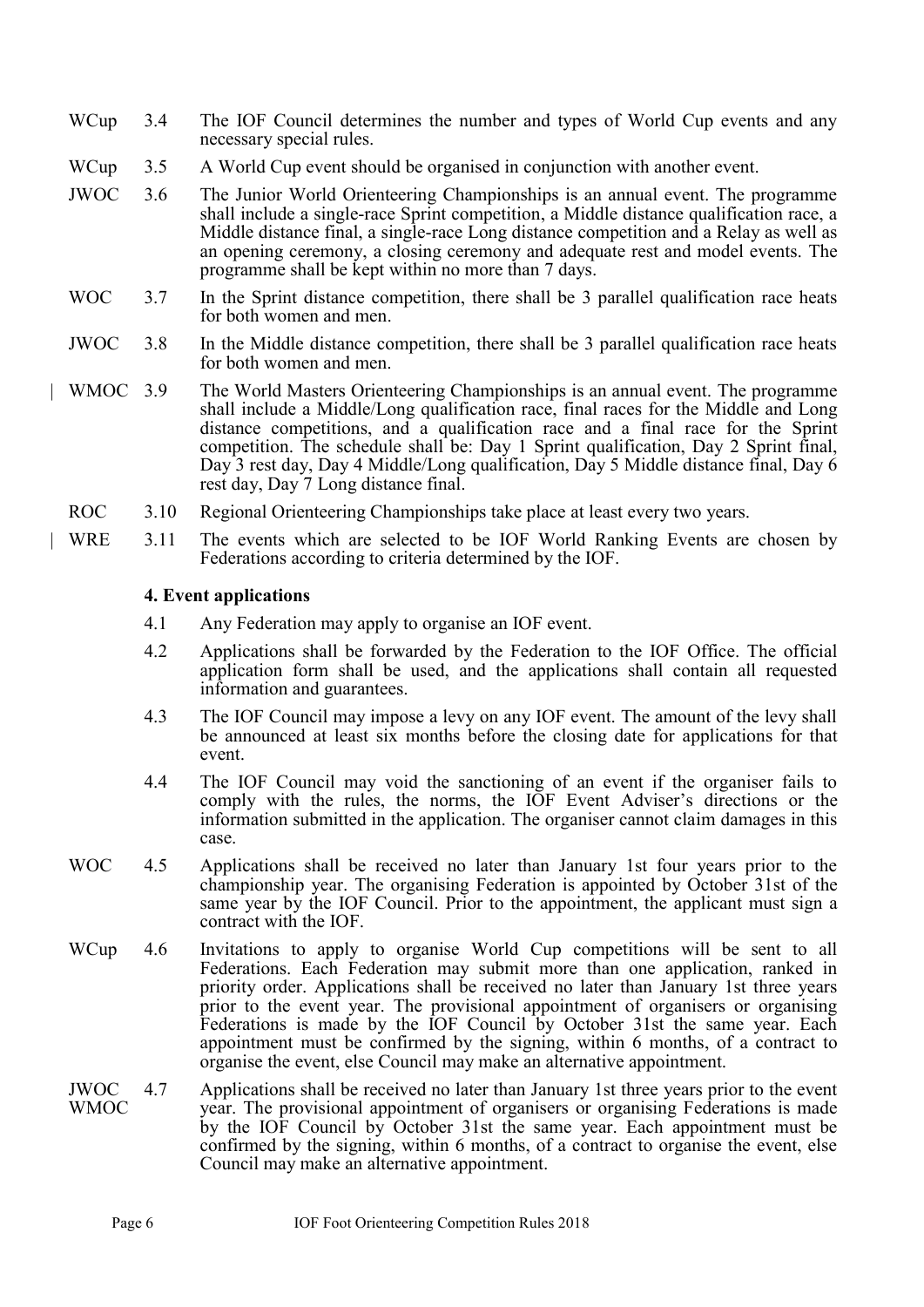WRE 4.8 The IOF Council shall indicate each Federation's allocation of WREs for the year in question and the criteria these events must meet. Applications shall be due no later than September 30th in the year prior to the event year and shall be approved or rejected by the IOF Council by October 31st the same year.

### <span id="page-6-0"></span>**5. Classes**

- 5.1 Competitors are divided into classes according to their gender and age. Women may compete in men's classes.
- 5.2 Competitors aged 20 or younger belong to each class up to the end of the calendar year in which they reach the given age. They are entitled to compete in older classes up to and including 21.
- 5.3 Competitors aged 21 or older belong to each class from the beginning of the calendar year in which they reach the given age. They are entitled to compete in younger classes down to and including 21.
- WRE 5.4 The competition classes are called W21 and M21, for women and men respectively.
- WRE 5.5 The W21 and M21 classes shall be restricted to competitors classified as elite competitors by their Federation or who are selected for the class based on their position in a Federation's ranking scheme.
- WRE 5.6 Should a class have too many entries, it may be split into ranked, similar length courses based on the competitors' previous performances with the best competitors entered to the top ranked course.
- WOC 5.7 There is one class for women and one for men. There are no age restrictions.
- WCup
- JWOC 5.8 There is one class for women and one for men. Only competitors who are entitled to compete in the classes W20 or M20 may participate.
- WMOC 5.9 The following classes shall be offered: W35, M35, W40, M40, W45, M45, W50, M50, W55, M55, W60, M60, W65, M65, W70, M70, W75, M75, W80, M80, W85, M85. Classes for older orienteers shall be offered if there are entrants to these classes.

#### <span id="page-6-1"></span>**6. Participation**

| WOC<br>WCup<br><b>JWOC</b><br>ROC<br><b>WRE</b>  | 6.1 | A competitor may represent only one Federation during any one calendar year.                                                                                                                                           |
|--------------------------------------------------|-----|------------------------------------------------------------------------------------------------------------------------------------------------------------------------------------------------------------------------|
| WOC<br>WCup<br><b>JWOC</b><br>ROC.<br><b>WRE</b> | 6.2 | Competitors who are representing a Federation shall have full passport-holding<br>citizenship of the country of that Federation.                                                                                       |
| <b>WOC</b><br>WCup<br>JWOC                       | 6.3 | Each participating Federation shall appoint a team manager to act as a contact person<br>between the team and the organiser. It is the team manager's duty to see that the team<br>receives all necessary information. |

6.4 Competitors participate at their own risk. Insurance against accidents shall be the responsibility of their Federation or themselves, according to national regulations.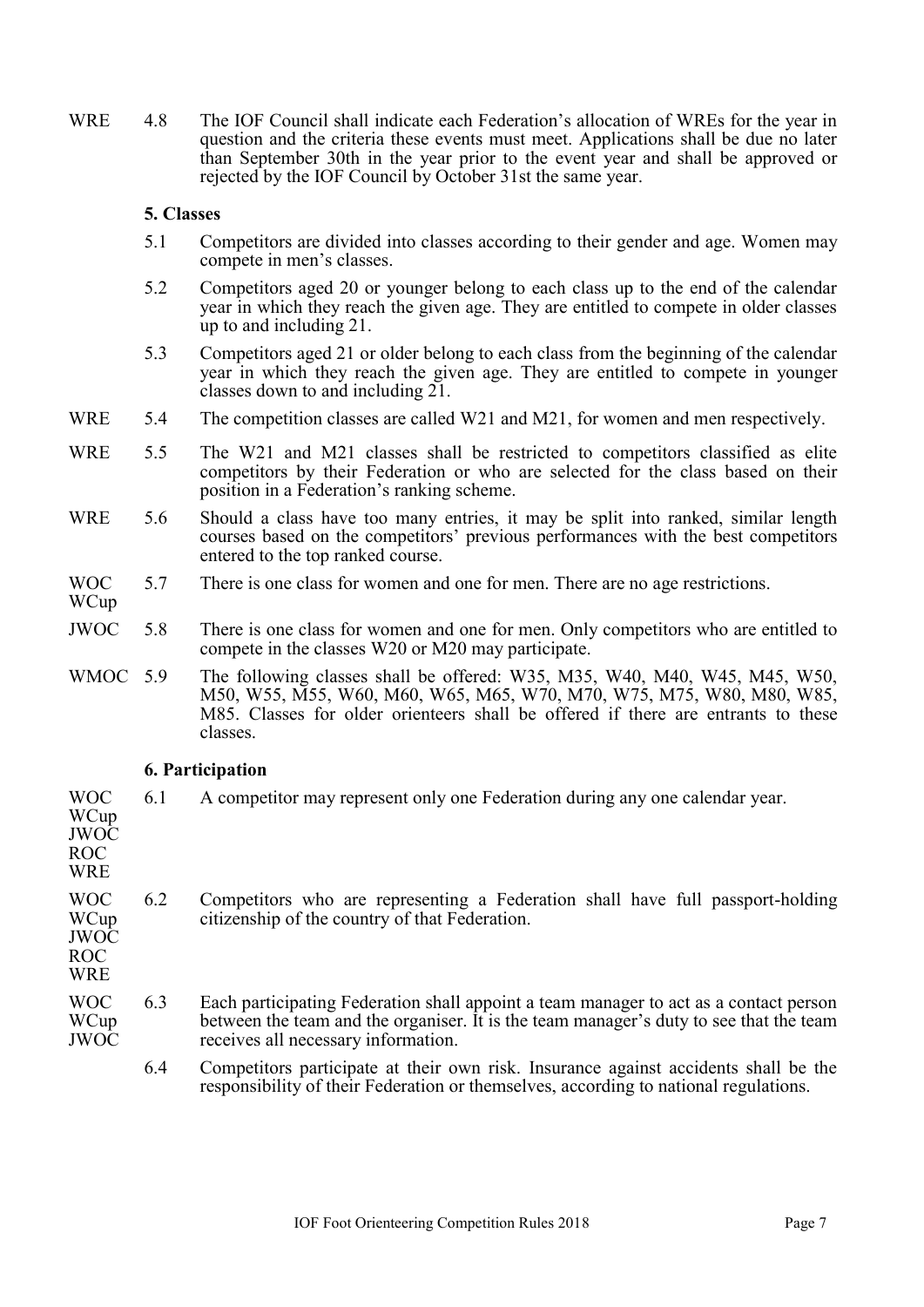- WOC 6.5 All competitors represent a Federation. Each Federation may enter a team of an unlimited number of competitors and a number of team officials. The organiser can set a limit on the maximum number of officials per team, in accordance with the available facilities. This maximum number shall be the same for each team and shall be at least five.
- WOC 6.6 In the Sprint qualification race, every Federation may enter up to 3 women and 3 men and, in addition, the current World Champions for the distance may be entered by their Federation(s).
- | WOC 6.7 For the Middle and Long distance competitions, the number of competitors per Federation who may enter is limited and is based on results from the previous two World Championships. There are separate quotas for men and women for each Federation and the allocation method is published as Special Rules decided by the IOF Council. The allocations are published at the latest by January 31st in the year of the competition.

From 2019 onwards, in the Middle distance qualification race every Federation may enter up to 3 women and 3 men and, in addition, the current World Champion for the distance, the current Regional Champions for the distance and the previous year's World Cup champion may be entered by their Federation(s).

From 2019 onwards, in the Long distance race the number of competitors that each Federation may enter will depend on the Federation's ranking. The Federations are ranked in three divisions, separately for women and men, according to Special Rules decided by the IOF Council.

Division 1 Federations have 3 places.

Division 2 Federations have 2 places.

Division 3 Federations have 1 places.

The host Federation is entitled to 3 places irrespective of their ranking. In addition, the current World Champion for the distance and the current Regional Champions for the distance may be entered by their Federation(s).

- WOC 6.8 In the Sprint Relay, each Federation may enter one team consisting of 4 team members of whom at least two must be women. Incomplete teams and teams with runners from more than one Federation are not allowed. Under no circumstances may persons other than entered competitors participate in the competition.
- WOC 6.9 In the Relay, each Federation may enter one women's team and one men's team, each consisting of 3 team members. Incomplete teams and teams with runners from more than one Federation are not allowed. Under no circumstances may persons other than entered competitors participate in the competition.
- WCup 6.10 All competitors represent a Federation. A competitor may not represent more than one Federation in one World Cup series of events. The number of competitors per Federation is limited according to annually published quotas based on the IOF World Rankings. If a World Cup Event is arranged in conjunction with a Regional Championships, the reigning regional champions of that region in each format are allowed to compete in the World Cup event of that format in addition to their Federation's quotas.
- JWOC 6.11 All competitors represent a Federation. Each Federation may enter a team of up to 12 competitors — up to 6 women and up to 6 men — and 4 team officials.
- JWOC 6.12 All competitors may run in all three individual competitions. In the Relay, each Federation may enter up to 2 women's and 2 men's teams, each consisting of 3 team members.
- JWOC 6.13 If a Federation is unable to make up full relay teams, it may form incomplete teams or teams with runners from other Federations. A Federation may not enter more than 6 men and 6 women in the competition. Under no circumstances may persons other than entered competitors participate in the competition.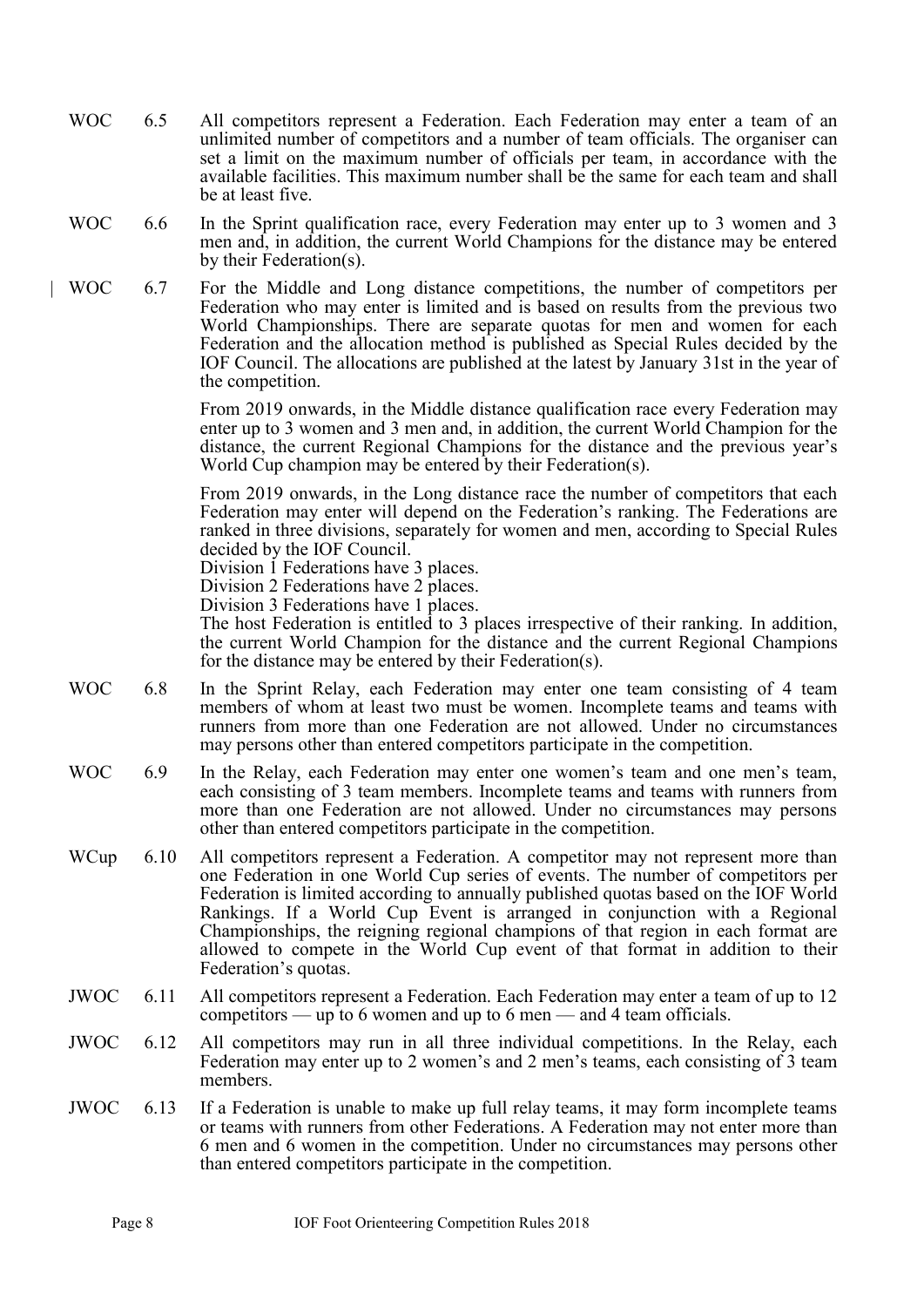WOC 6.14 A competitor must have a valid IOF Athlete Licence.

7.4 The following shall apply for late entries and changes:

**WCup** 

# <span id="page-8-0"></span>**7. Costs**

- 7.1 The costs of organising an event are the responsibility of the organiser. To cover the costs of the competition(s), the organiser may charge an entry fee for competitors and an accreditation fee for non-competitors (team officials, media etc.). This fee shall be kept as low as possible and shall be approved by the IOF Event Adviser. For an event with several competitions, as an alternative to a total fee for the whole event, the organiser must offer competitors the option of an accreditation fee plus a fee for each competition entered.
- 7.2 Each Federation or individual competitor is responsible for paying the entry fee as specified in the invitation. The time limit for paying the entry fee shall not be earlier than 6 weeks prior to the event. Late payment may be subject to an additional fee.
- 7.3 Late entries and changes shall be accepted by the organiser if possible, and may be charged an additional fee.
- WOC
- **WCup** JWOC
- After the team size deadline (see 9.6), additional entries may be made with a surcharge of 20% and withdrawals receive an 80% refund.
- After the team names deadline (see 9.7), additional entries incur a surcharge of 50%, withdrawals receive a 50% refund, and name changes incur a 10 euro fee. The organiser can decide whether to impose the surcharges for additional entries and fee for names changes. Refunds shall always be given.
- 7.5 Each Federation or individual competitor is responsible for the expenses of travel to the event, accommodation, food and transport between the accommodation, event centre and competition sites. If the use of official transport to the competition sites is compulsory, the entry fee shall include these costs.
- 7.6 The travelling costs of the IOF appointed Event Adviser and Assistant/s, to and from the venue, shall be paid by the IOF. Local costs during controlling visits and the event days are paid by the organiser or the organiser's Federation according to national agreements.
- 7.7 All costs of IOF Event Advisers and Assistants appointed by a Federation shall be paid by the organiser or the Federation according to national agreements.
- WOC JWOC 7.8 Unless there is good standard accommodation and food at a low price, different standards of accommodation and food shall be offered, allowing competitors a choice of price groups. The fees for the competition, the food and the accommodation must be shown as separate amounts. In any case it shall not be compulsory to use the accommodation arranged by the organiser.
	- 7.9 If the event (or part of the event) has to be cancelled due to reasons outside of the organiser's control e.g. weather conditions, destruction of terrain, the organiser may retain a minimum proportion of the entry fee in order to cover committed costs.

# <span id="page-8-1"></span>**8. Information about the Event**

- 8.1 All information and ceremonies shall be at least in English. Official information shall be given in writing. It may be given orally only in response to questions at team officials' meetings or in urgent cases.
- WOC **WCup** JWOC 8.2 Information from the organiser or the IOF Event Adviser shall be given in the form of bulletins. Bulletins shall be published on, or by being linked to, the IOF Web Site. Notification that Bulletin 3 has been published shall be sent by e-mail to all participating Federations. If further information is necessary, it shall be given to all appropriate Federations.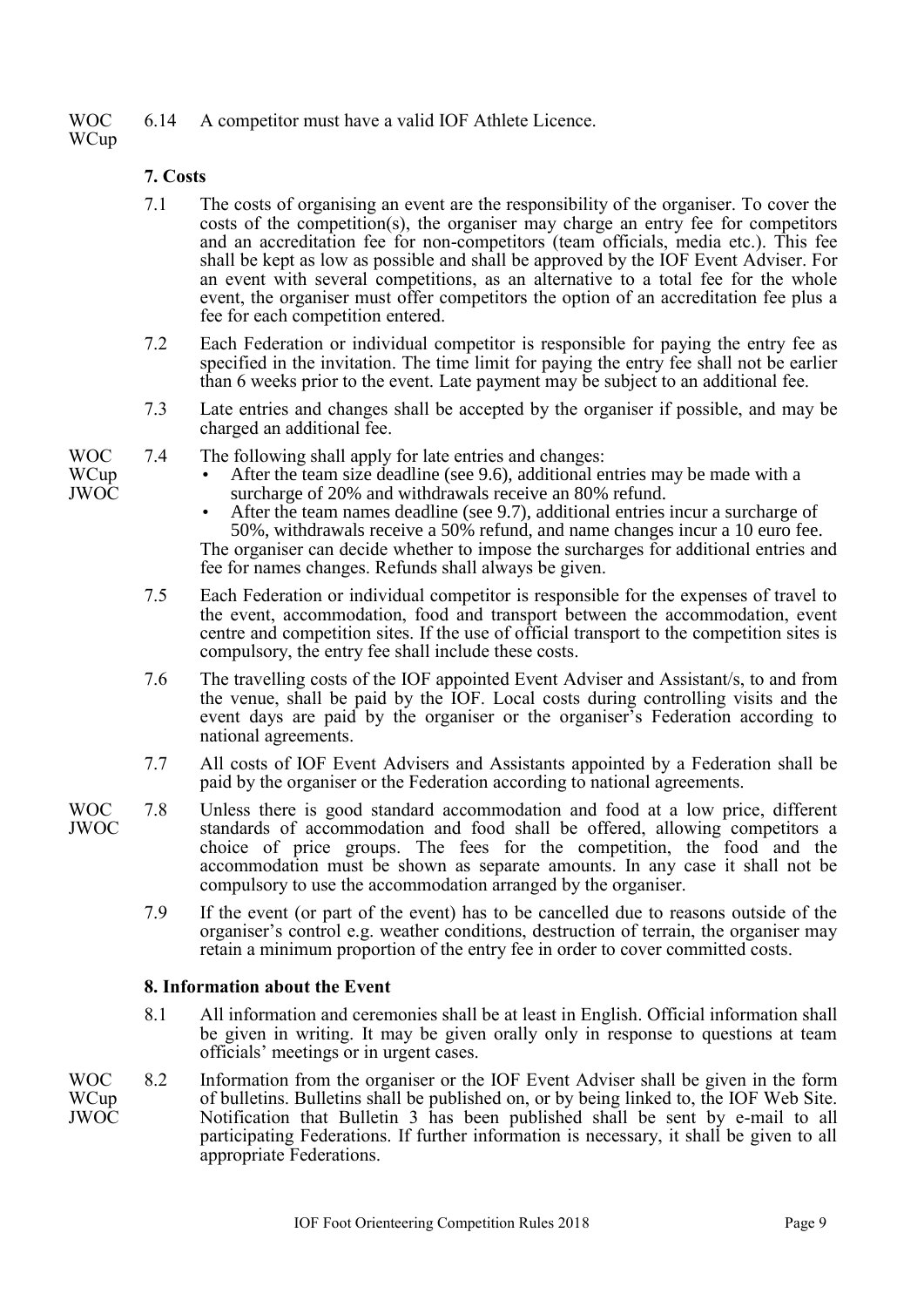| <b>WOC</b><br><b>JWOC</b><br><b>WOC</b>                                | 8.3 | Bulletin 1 (preliminary information) shall include the following information:<br>organiser and the names of the event director, Event Adviser and controller(s)<br>telephone number, e-mail address and web page for information<br>$\bullet$<br>venue<br>$\bullet$<br>dates and types of the competitions<br>$\bullet$<br>classes and any participation restrictions<br>opportunities for training<br>general map of the region<br>embargoed areas<br>any peculiarities of the event<br>a high-resolution colour copy of the most recent version of any previous<br>orienteering map(s) of the embargoed areas                                                                                                                                                                                                                                                                                                                                                                                                                                                                                                                                                                                                         |
|------------------------------------------------------------------------|-----|-------------------------------------------------------------------------------------------------------------------------------------------------------------------------------------------------------------------------------------------------------------------------------------------------------------------------------------------------------------------------------------------------------------------------------------------------------------------------------------------------------------------------------------------------------------------------------------------------------------------------------------------------------------------------------------------------------------------------------------------------------------------------------------------------------------------------------------------------------------------------------------------------------------------------------------------------------------------------------------------------------------------------------------------------------------------------------------------------------------------------------------------------------------------------------------------------------------------------|
| <b>WOC</b><br>WCup<br><b>JWOC</b>                                      | 8.4 | Bulletin 2 (invitation) shall include the following information:<br>all information given in Bulletin 1<br>official entry and accommodation forms<br>$\bullet$<br>latest date and address for entries (see 9.6)<br>$\bullet$<br>entry fee for competitors and team officials and any additional fees for late<br>entries and changes (see 7.4)<br>latest date and address for the payment of the entry fees and any additional fees<br>$\bullet$<br>for late payment (see $7.2$ )<br>types and cost of accommodation and food<br>latest date for reservation of official accommodation<br>description of any transport offered<br>directions for obtaining entry permits (visas)<br>details of opportunities for training<br>description of terrain, climate and any hazards<br>scales and vertical contour intervals of the maps<br>event programme<br>the punching system to be used<br>notes on competition clothing, if necessary<br>winning time and approximate length of each course<br>telephone number and e-mail address of the official responsible for the media<br>a recent sample map showing the type of terrain<br>the exact location of each competition area and finish arena (if they have been<br>٠ |
| <b>WOC</b><br>WCup<br><b>JWOC</b><br><b>WOC</b><br>WCup<br><b>JWOC</b> |     | decided)<br>maximum number of officials per team<br>a high-resolution colour copy of the most recent version of any previous<br>orienteering map(s) of the embargoed areas<br>directions for the registration of media representatives and any extra<br>$\bullet$<br>representatives of the Federations                                                                                                                                                                                                                                                                                                                                                                                                                                                                                                                                                                                                                                                                                                                                                                                                                                                                                                                 |
| <b>WOC</b><br>WCup<br><b>JWOC</b>                                      | 8.5 | Bulletin 3 (event information) shall include the following information:<br>latest date for sending the exact number of participants (see 9.6)<br>latest date for sending the names of participants (see 9.7)<br>detailed programme of the event, including timetable for final name entries and<br>$\bullet$<br>for the allocation of start groups<br>details of the terrain<br>any permitted deviations from the rules<br>address, telephone number and e-mail address of the competition office<br>details of accommodation and food<br>transport schedule<br>the length, total climb, number of controls and number of refreshment controls on<br>$\bullet$<br>each individual course and, for relays, on each leg<br>team officials' meetings<br>the exact location of each competition area and finish arena<br>$\bullet$                                                                                                                                                                                                                                                                                                                                                                                          |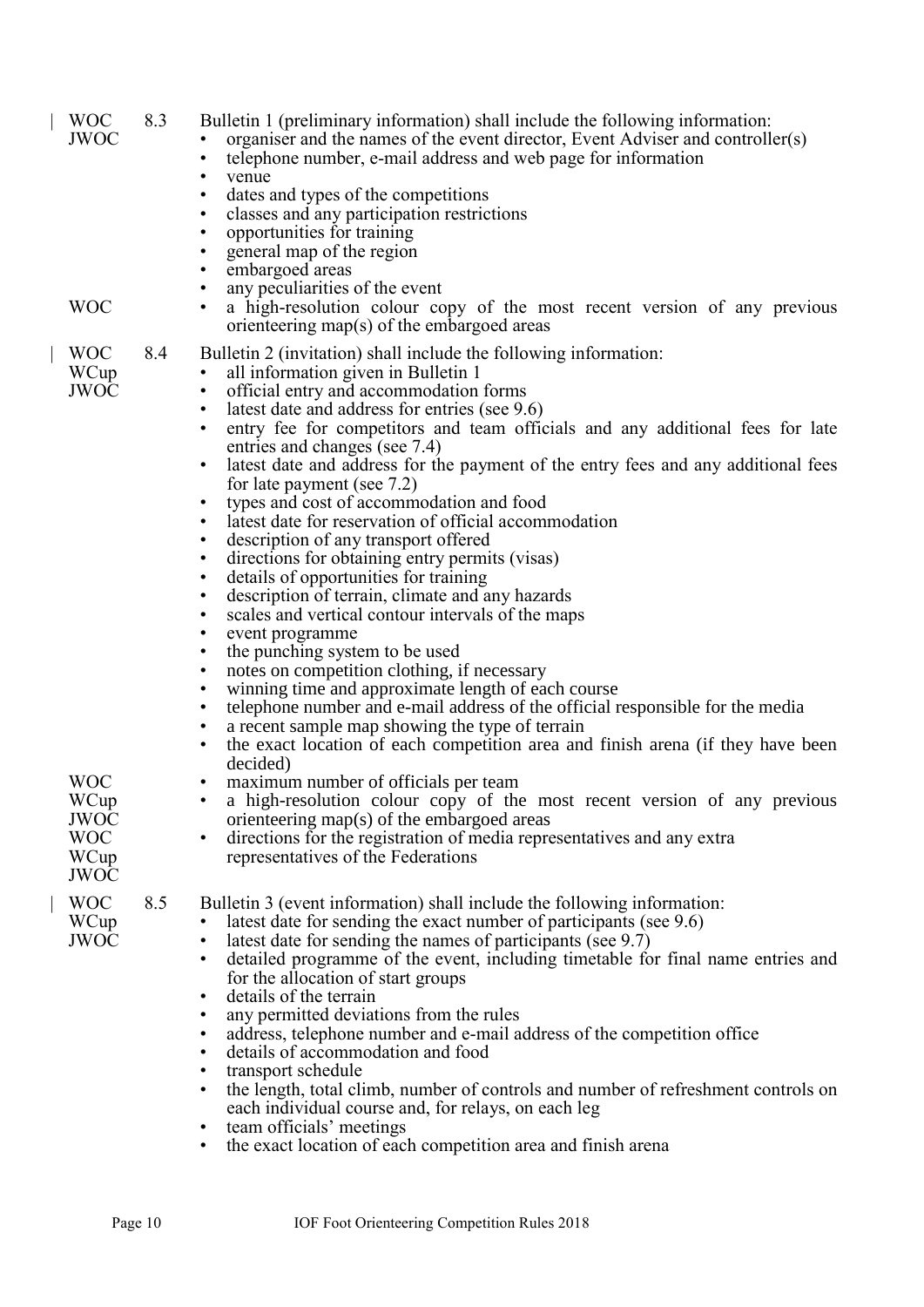| <b>WOC</b><br>WCup<br><b>JWOC</b> | 8.6<br>$\bullet$<br>$\bullet$<br>$\bullet$<br>$\bullet$<br>$\bullet$<br>$\bullet$<br>$\bullet$<br>$\bullet$<br>$\bullet$ | Bulletin 4 (additional event information) shall be given on arrival of the competitors<br>and shall include final details of event information including:<br>any anti-doping requirements<br>all Special Rules relevant to the event<br>any additional regulations and any Rule Deviations that have been granted<br>the dimensions of the control descriptions to be issued at the pre-start<br>the time limits for complaints<br>the location for making complaints<br>maximum running times<br>summary of entries received<br>names and Federations of jury members<br>the location of quarantine zones and the times when competitors and officials<br>must be inside them                                                                                                                                                                                                                                                                                                         |
|-----------------------------------|--------------------------------------------------------------------------------------------------------------------------|----------------------------------------------------------------------------------------------------------------------------------------------------------------------------------------------------------------------------------------------------------------------------------------------------------------------------------------------------------------------------------------------------------------------------------------------------------------------------------------------------------------------------------------------------------------------------------------------------------------------------------------------------------------------------------------------------------------------------------------------------------------------------------------------------------------------------------------------------------------------------------------------------------------------------------------------------------------------------------------|
| <b>WOC</b><br><b>JWOC</b>         | 8.7                                                                                                                      | Bulletin 1 shall be published 24 months before the event, Bulletin 2 shall be<br>published 12 months before the event and Bulletin 3 shall be published 3 months<br>before the event.                                                                                                                                                                                                                                                                                                                                                                                                                                                                                                                                                                                                                                                                                                                                                                                                  |
| WCup                              | 8.8                                                                                                                      | Bulletin 1/2 shall be published 12 months the event and Bulletin 3 shall be published<br>2 months before the event.                                                                                                                                                                                                                                                                                                                                                                                                                                                                                                                                                                                                                                                                                                                                                                                                                                                                    |
| <b>WMOC</b><br><b>WRE</b>         | 8.9                                                                                                                      | Information from the organiser shall be given in the form of two bulletins. Bulletin 1<br>shall be available on the internet via the IOF web site. Bulletin 2 is provided to all<br>competitors.                                                                                                                                                                                                                                                                                                                                                                                                                                                                                                                                                                                                                                                                                                                                                                                       |
| <b>WMOC</b>                       | 8.10                                                                                                                     | Bulletin 1 shall be available 18 months before the event. Bulletin 2 shall be available<br>1 month before the event.                                                                                                                                                                                                                                                                                                                                                                                                                                                                                                                                                                                                                                                                                                                                                                                                                                                                   |
| <b>WRE</b>                        | 8.11                                                                                                                     | Bulletin 1 shall be available 4 months before the event. Bulletin 2 shall be available 1<br>week before the event.                                                                                                                                                                                                                                                                                                                                                                                                                                                                                                                                                                                                                                                                                                                                                                                                                                                                     |
| <b>WMOC</b><br><b>WRE</b>         | 8.12<br>٠<br>٠<br>٠<br>$\bullet$<br>$\bullet$<br>$\bullet$<br>$\bullet$                                                  | Bulletin 1 (preliminary information and invitation) shall include the following<br>information:<br>organiser and the names of the event director and controller(s)<br>telephone number, e-mail address and web page for information<br>venue<br>dates and types of the competitions<br>classes and any participation restrictions<br>general map of the region<br>embargoed areas<br>any peculiarities of the event<br>official entry form<br>latest date and address for entries<br>entry fee for competitors<br>latest date and address for the payment of the entry fees<br>types and cost of accommodation and food<br>description of any transport offered<br>directions for obtaining entry permits (visas)<br>description of terrain, climate and any hazards<br>scales and vertical contour intervals of the maps<br>event programme<br>the punching system to be used<br>notes on competition clothing, if necessary<br>winning time<br>details of opportunities for training |
| <b>WMOC</b><br>WMOC               | ٠<br>$\bullet$                                                                                                           | a recent sample map showing the type of terrain<br>information about how to obtain copies of any previous map(s) of the embargoed<br>areas                                                                                                                                                                                                                                                                                                                                                                                                                                                                                                                                                                                                                                                                                                                                                                                                                                             |

 $\overline{\phantom{a}}$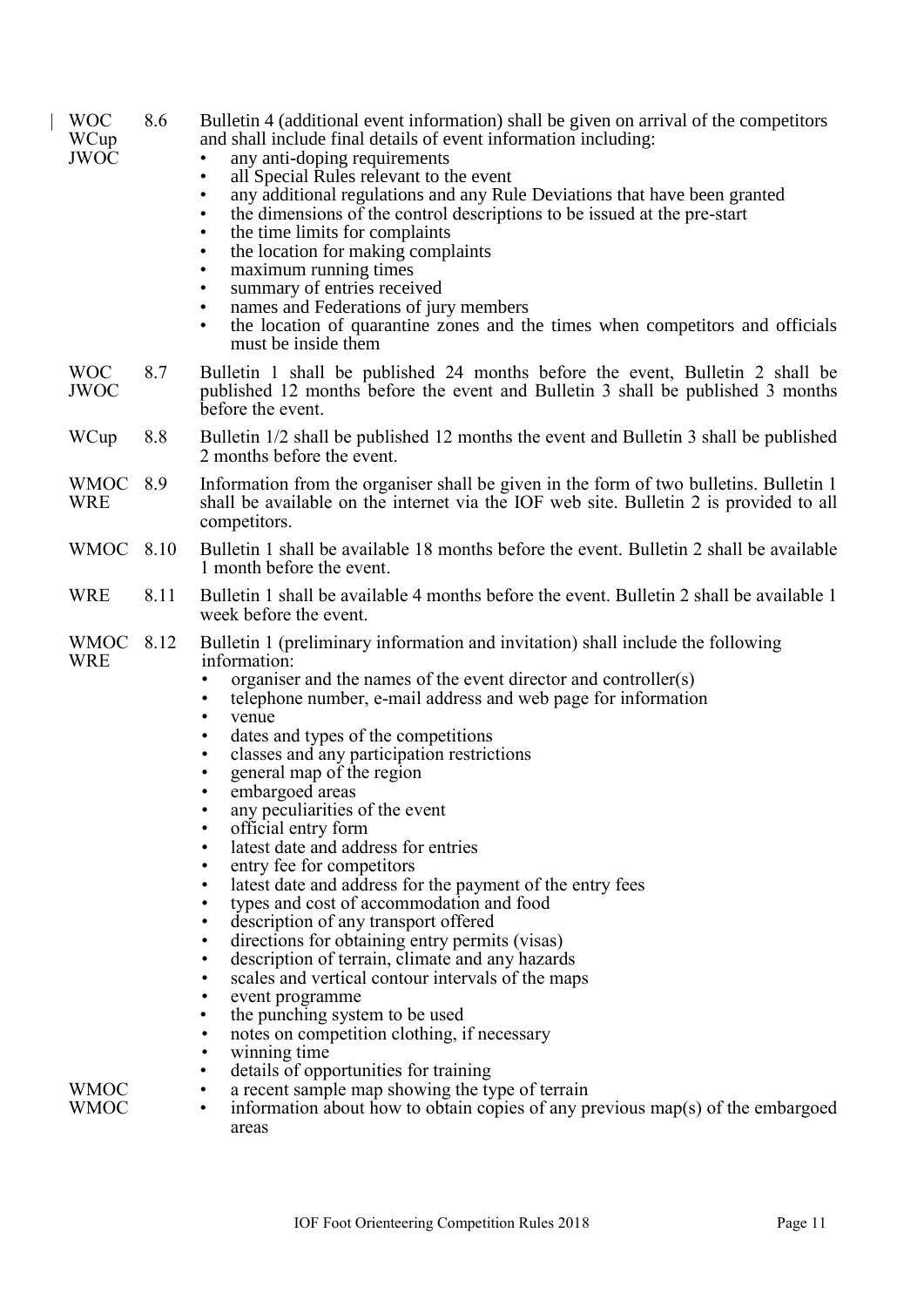#### WMOC 8.13 WRE Bulletin 2 (event information) shall include the following information:

- detailed programme of the event, including start lists
	- details of the terrain
	- summary of entries received
	- any permitted deviations from the rules
	- address, telephone number and e-mail address of the competition office
- transport schedule
- the length, total climb, number of controls and number of refreshment controls on each individual course and, for relays, on each leg
- the dimensions of the control descriptions to be issued at the pre-start
- the time limits for complaints
- the location for making complaints
- maximum running times
- names and Federations of jury members
- | ROC 8.14 Bulletins for the European Orienteering Championships shall follow the rules for World Cup bulletins.

Bulletins for other Regional Championships shall follow the rules for World Ranking Event bulletins.

### <span id="page-11-0"></span>**9. Entries**

- 9.1 Entries shall be submitted according to the instructions given in the Bulletin. At least the following details shall be supplied for each competitor: family name and first name, gender, year of birth, Federation. The names of the team officials shall be supplied. Late entries may be refused.
- 9.2 A competitor may only enter one class in any one competition.
- 9.3 The organiser may exclude competitors or teams from starting if their entry fee is not paid and no agreement has been reached about payment.
- WOC JWOC 9.4 Reservations and reservation fees for accommodation shall reach the organiser at the times specified in Bulletin 2.
- WOC 9.5 Competitors may only be selected and entered by their Federation.
- **WCup** JWOC
- WOC **WCup** JWOC 9.6 Entries giving the total number of competitors of each gender, the number of competitors in each competition, the number of relay teams, the number of team officials and the team manager's name, e-mail address and mobile phone number shall reach the organiser by the *team size deadline* which shall not be earlier than 2 months before the event.
- WOC WCup JWOC 9.7 Each competitor's name and gender and the names of the team officials shall reach the organiser by the *team names deadline* which shall not be earlier than 10 days before the event.. Changes may be made to the team names until 12 noon on the day before the event.
- WOC **WCup** JWOC 9.8 Names of the competitors and, if required, their starting group, shall reach the organiser by the *competition entry deadline* which shall not be earlier than 12 noon on the day before an individual competition.
- WOC WCup JWOC 9.9 Names of the competitors and their running order shall reach the organiser by the *competition entry deadline* which shall not be earlier than 12 noon on the day before a relay competition.
- WOC WCup JWOC 9.10 In individual competitions, between the competition entry deadline and two hours before the first start in the class, a competitor may be replaced for a valid reason (e.g. accident or illness). Change of starting group or qualification race heat is not permitted. No replacement is possible for finals of qualification race competitions or for multi-race competitions after the first race.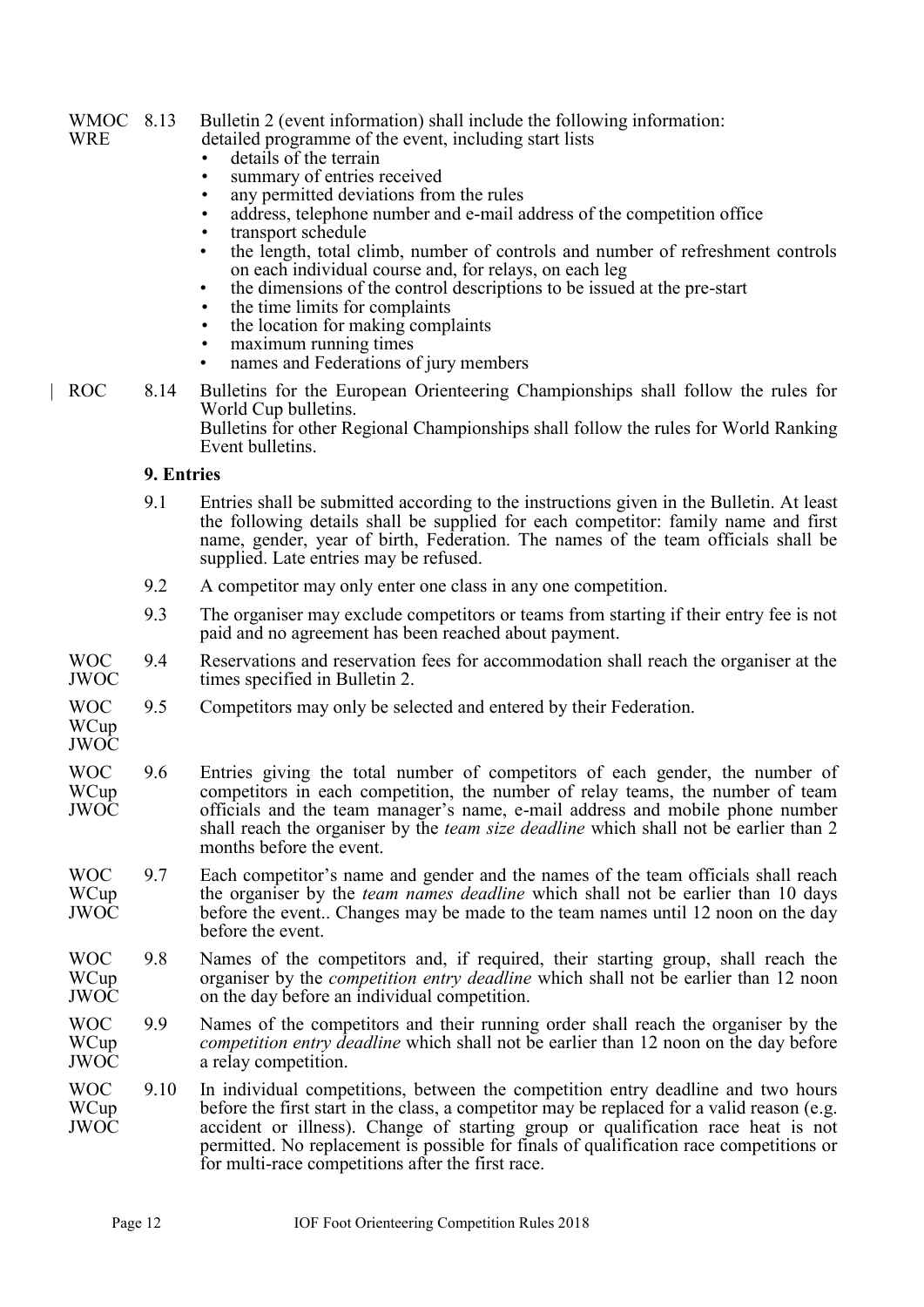- WOC **WCup** JWOC 9.11 In relays, after competition entry deadline changes of names of the relay team members and/or their running order may only be made with a valid reason (e.g. accident or illness) and shall reach the organiser at least two hours before the start of the relay class.
- WOC WCup JWOC 9.12 In an individual race, no competitor may be replaced within two hours of the first start. In relays the team members and their running order may not be changed within two hours of the start of the relay class.
- WOC WCup 9.13 Replacement of a competitor after the competition entry deadline may only be made from within the entered team.
- JWOC
- WOC 9.14 In the Sprint competition each Federation shall allocate its competitors to 3 starting groups with a maximum of 2 competitors to each group. Before allocating a second competitor to a group, a Federation shall allocate one competitor to each group. If a Federation fails to allocate its competitors to starting groups, the organiser shall decide the allocation.
- JWOC 9.15 In each individual competition each Federation shall allocate its competitors to 3 starting groups with a maximum of 2 competitors to each group. Before allocating a second competitor to a group, a Federation shall allocate one competitor to each group. If a Federation fails to allocate its competitors to starting groups, the organiser shall decide the allocation.
- WMOC 9.16 The final closing date for entries shall be no earlier than 6 weeks before the start of the event.

# <span id="page-12-0"></span>**10. Travel and transport**

- WOC 10.1 Each Federation is responsible for organising its own travel.
- WCup JWOC
- WOC JWOC 10.2 On request, the organiser shall arrange to transport teams from the nearest international airport or railway station to the event centre or accommodation. The teams may have to pay for this service.
- WOC WCup JWOC 10.3 Transport between the accommodation, event centre, competition sites, etc. may either be arranged by the organiser or by the teams. On request, the organiser shall arrange all necessary transport during the event. The teams may have to pay for this service.
	- 10.4 The use of official transport to a competition site may be declared compulsory by the organiser.

# <span id="page-12-1"></span>**11. Training and model event**

- 11.1 Training opportunities shall be offered before the competition if requested.
- | WOC WCup JWOC 11.2 On the day prior to the first competition of an event, the organiser shall put on a model event to demonstrate the terrain type, map quality, control features, control set-up, refreshment points and marked routes.
- WMOC
- 11.3 Competitors, team officials, IOF officials and media representatives shall be offered the opportunity to participate in the model event.
- 11.4 If deemed necessary by the IOF Event Adviser, further model events shall be organised.
- 11.5 If deemed appropriate by the IOF Event Adviser, the model event may be organised on the day of the competition.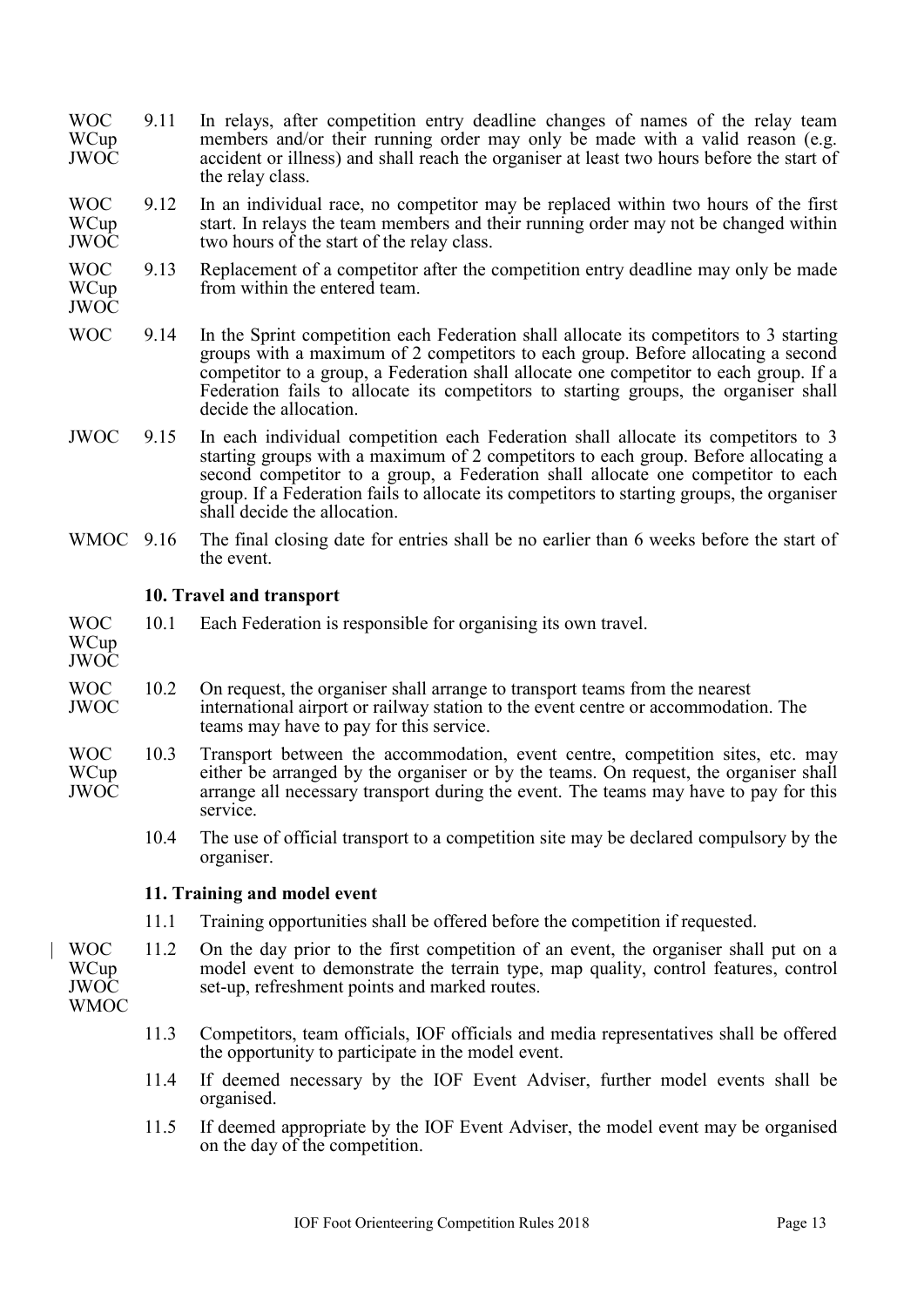WOC 11.6 Equal opportunity for training shall be offered to all Federations. The organiser shall offer training opportunities in the 18 months before the Championships. Terrain and maps should as far as possible be similar to those of the championships.

# <span id="page-13-0"></span>**12. Starting order, heat allocation and qualification**

- 12.1 In an *interval start*, the competitors start singly at equal start intervals. In a *mass start*, all competitors in a class start simultaneously; in relays this applies only to the team members running the first leg. In a *chasing start*, the competitors start singly at start times and intervals determined by their previous results.
- 12.2 The starting order shall be approved by the IOF Event Adviser. The start draw may be public or private. It may be made by hand or by a computer.
- 12.3 The start list shall be published on or before the day prior to the competition and before any team officials' meeting that must be held according to Rule 13.1. If a qualification race is organised on the same day as the finals, the start list for the finals shall be published at least one hour before the first start.
- 12.4 The names of all competitors and teams correctly entered shall be drawn, even if a competitor has not arrived. Entries without names (blanks) are not considered for the draw.
- WOC 12.5 For an interval start other than finals of qualification race competitions, the starting order shall be drawn in groups. For a qualification race, there shall be three starting groups (early, middle, late). For a single-race competition the groups will be based on the IOF Rankings as published at noon on the day before the first WOC competition and also on previous WOC placings in that competition format.

Competitors who have been in the top 3 in that distance in any of the last 3 WOCs start in starting group 1. This group is made up to 10 with the top-ranked entered runners.

Other competitors who have been in positions 4-6 in that distance in any of the last 3 WOCs start in starting group 2. This group is made up to 15 with the next top-ranked entered runners.

Subsequent starting groups of 15 (or up to 29 for the final starting group) are filled on the basis of World Ranking positions. They are starting groups 3, 4 etc. If necessary, the order of the runners with the same World Ranking points is determined by the toss of a coin.

Within each group the start order is randomised.

Normally, the starting sequence of the starting groups is that the highest numbered starting group starts first and then the others in descending order. Normally, starting group 1 starts last of all.

The SEA has the authority to vary the order of the starting groups if necessary to improve media coverage. Any variation to the order of the starting groups must be published in Bulletin 3 and cannot subsequently be changed.

Rule 9.10 does not apply to the WOC Long distance competition and the 2018 WOC Middle distance competition; late replacement of runners is not allowed.

- JWOC 12.6 For an interval start other than finals of qualification race competitions, the starting order shall be drawn at random. The draw shall be made normally in three starting groups (early, middle, late).
- WOC JWOC 12.7 For an interval start, competitors from the same Federation may not start consecutively. If they are drawn to start consecutively, the next competitor drawn shall be inserted between them. If this happens at the end of the draw or at the end of a starting group, the competitor before them shall be inserted between them.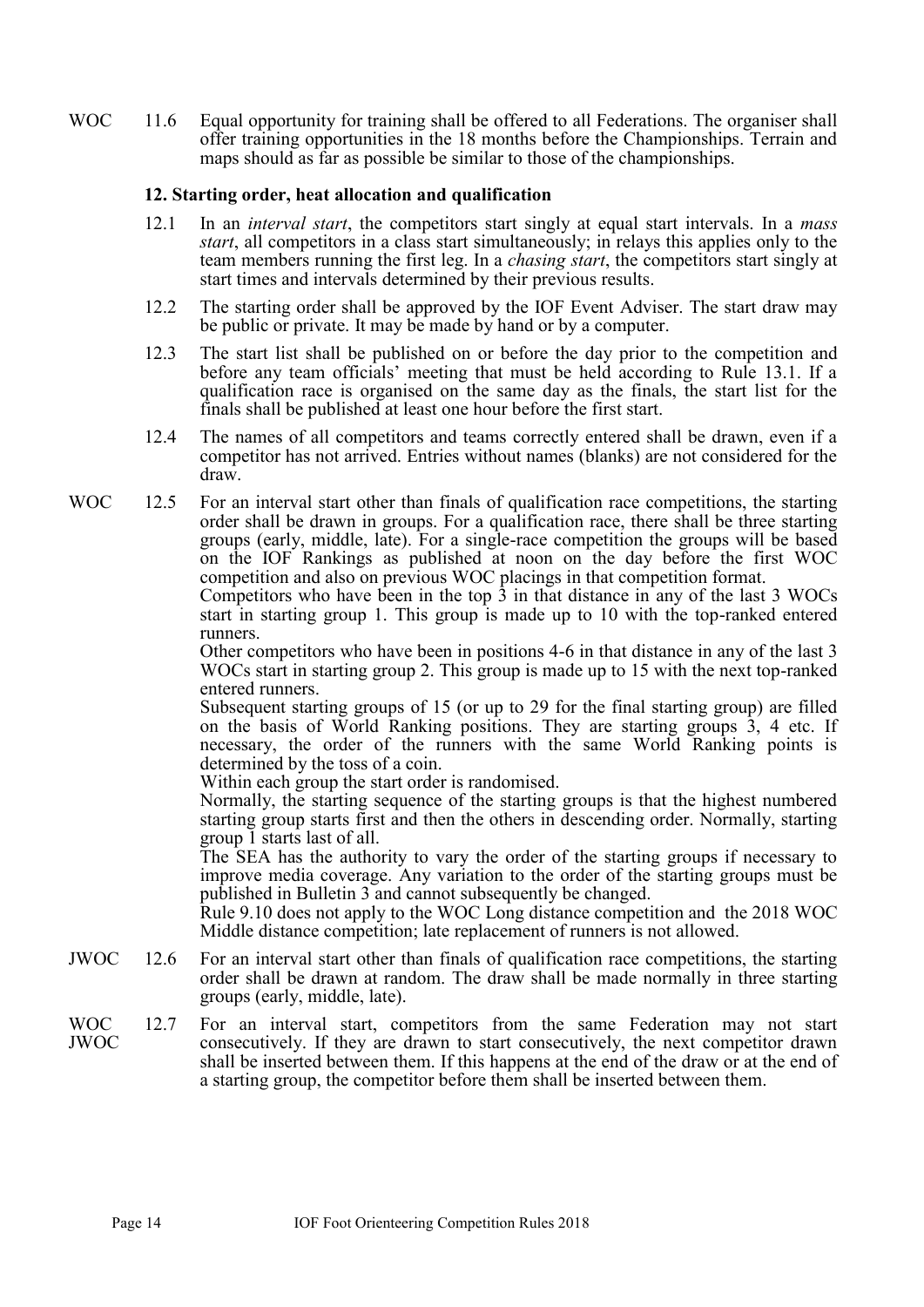- | WOC JWOC 12.8 In qualification race competitions, the start draw for the qualification races shall be made so that each of the following requirements is satisfied:
	- as far as possible, the heats shall be equally strong
	- competitors from the same Federation shall not start at consecutive times if they are in the same heat
	- the allocation of competitors to the different heats shall be drawn so that the competitors of a Federation are distributed as equally as is mathematically possible among the heats.

Either

- as many competitors as there are parallel heats shall start at each start time, with the possible exception of the last start time
- or
	- competitors shall start at minute intervals in the order (if there are three heats) Heat 1, Heat 2, Heat 3, Heat 1, Heat 2 etc.
- 12.9 In qualification race competitions, if two or more competitors tie for a place in a final, all of them shall qualify for that final.
- WOC 12.10 In the Sprint final, only the competitors placed number 15 and better in each qualification race heat may participate.

From 2019 onwards, in the Middle distance final, the competitors placed number 15 and better in each qualification race heat may participate, plus the best placed runner from each Federation which does not have a runner in the first 15 of any heat.

- JWOC 12.11 In the Middle distance competition, the competitors placed number 20 and better in each qualification race heat qualify for the A-final; the competitors placed number 40 to 21 qualify for the B-final and remaining competitors qualify for the C-final. Competitors who start, but are not placed, in the qualification race may start before the qualified runners in the lowest ranked final of their class, but shall appear in the result list as not placed.
	- 12.12 In qualification race competitions, the starting order of the finals (other than chasing start finals) shall be the reverse of the placings in the qualification race heats; the best competitors shall start last. Ties shall be decided by drawing lots. E.g. if two competitors tie for 6th place in heat 1, a coin shall be tossed to determine who has placing 6 and who has placing 7 in heat 1 for the purposes of this rule. Competitors with the same placing in the different parallel heats shall start in the sequence of the number of their heat, ie. 1, 2, 3...; the winner of the highest numbered heat therefore starts last.
- WOC JWOC 12.13 If competitors from the same Federation get consecutive start times in a final of a qualification race competition, the following procedure is carried out commencing at the end of the start list (i.e. at the last starter). The latest starter from a different Federation starting before two competitors from the same Federation with consecutive start times is inserted between these two competitors in the start list. If two or more competitors from the same Federation are left with consecutive start times at the start of the start list, the reverse procedure is then carried out. E.g.  $A_1$ ,  $A_2, A_3, B, C, D, E_1, E_2, E_3 \rightarrow A_1, A_2, A_3, B, C, E_1, E_2, D, E_3 \rightarrow A_1, A_2, A_3, B, E_1, C,$  $E_2, D, E_3 \rightarrow$  (reverse procedure)  $\rightarrow A_1$ , B, A<sub>2</sub>, A<sub>3</sub>, E<sub>1</sub>, C, E<sub>2</sub>, D, E<sub>3</sub>  $\rightarrow A_1$ , B, A<sub>2</sub>, E<sub>1</sub>,  $A_3, C, E_2, D, E_3.$ 
	- 12.14 Before mass start draws, each of the various course combinations shall be allocated to start numbers. The course combinations shall remain secret until after the last competitor has started.
- WOC JWOC 12.15 In qualification races, the heat allocation of each competitor shall be drawn under the supervision of the IOF Event Adviser.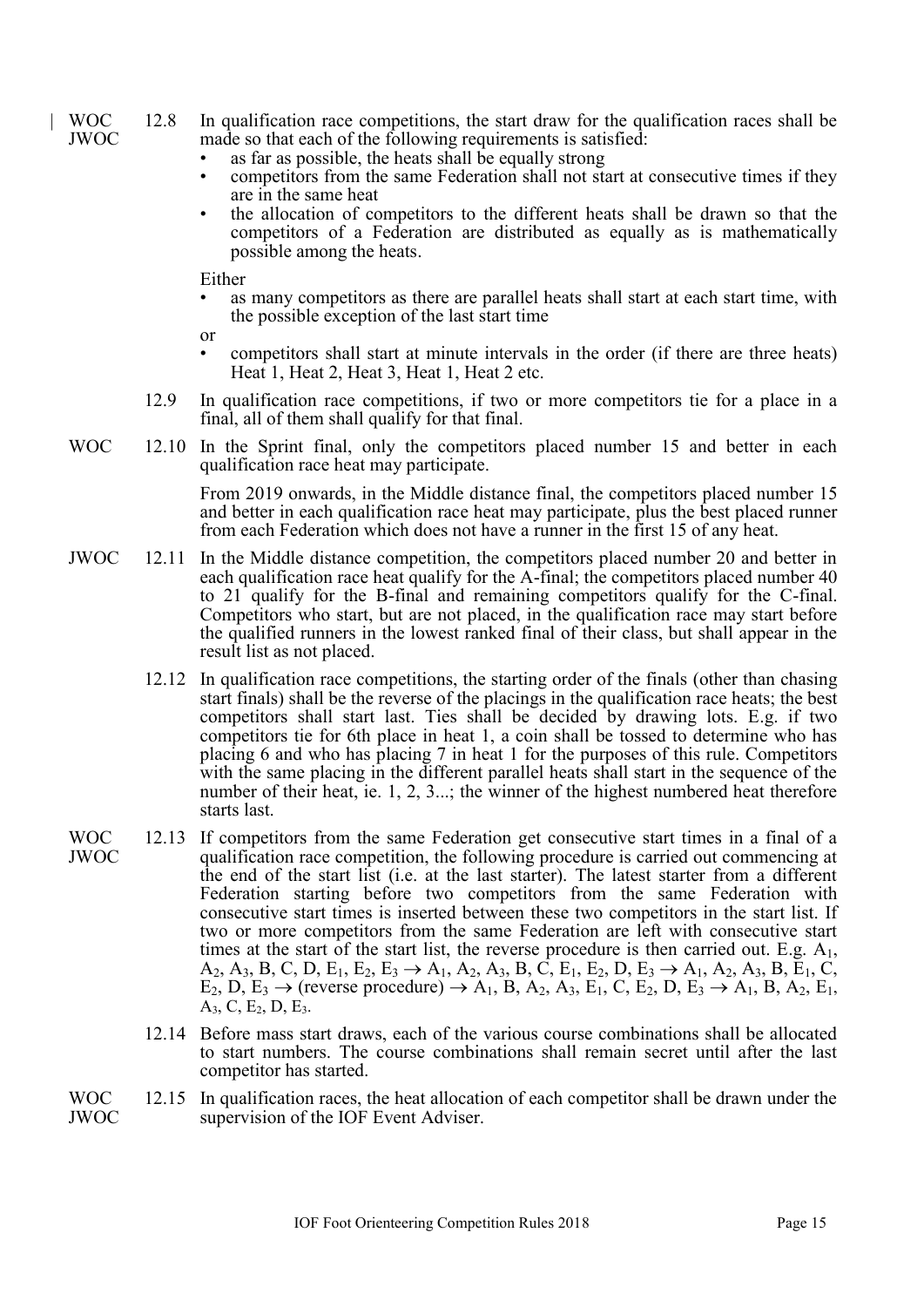- WOC JWOC 12.16 In the relays, the entered teams are given start numbers according to the sequence of their placings in the last relay championship in question. Those not being placed in the last championship are given the subsequent start numbers in alphabetical order. The allocation of the various course combinations to start numbers shall be supervised by the IOF Event Adviser. The allocation shall be kept secret until after the last competitor has started.
- WOC 12.17 In the Sprint Relay the first and last legs shall be run by women.
- WCup
- JWOC 12.18 Incomplete relay teams and teams with runners from more than one Federation shall start at the same time as the official relay start.
	- 12.19 For an interval start, the normal start interval is 3 minutes for Long distance, 2 minutes for Middle distance and 1 minute for Sprint.
- WOC 12.20 The start interval in the Long distance competition is 3 minutes. The start interval in the Middle distance competition is 2 minutes. The start interval in the Sprint final is 1 minute and 1 or 1.5 minutes in the Sprint Qualification. If, as a requirement of full live TV-production for Long distance and/or Middle distance, a shorter start interval is required, a 2 minute start interval for the Long distance and/or a 1.5 minute start interval for the Middle distance may be used.
- JWOC 12.21 The start interval in the Long distance competition is 2 minutes, unless there are more than 180 competitors in a class, in which case the start interval may be 1.5 minutes. The start interval for the Middle distance qualification race is 3 minutes.
- WMOC 12.22 For the qualification races, the competitors of each class are allocated to parallel heats by a random draw. The heats of one class shall be as equal in size as is mathematically possible and no heat shall have more than 80 competitors. There shall be as few heats as possible; if there are 80 competitors or fewer, there is only one heat for that class. Competitors from the same Federation and placegetters from recent WMOCs shall be equally distributed among the heats.
- | WMOC 12.23 Qualification for the Sprint and Middle distance finals is based upon the placings in the qualification race. The best competitors from each qualification race heat qualify for the A-final of the class. The next best competitors from each qualification race heat qualify for the B-final and so on.

If there are 161 or more entrants, the number of qualifiers from each heat to the A-final shall be equal and shall be calculated so that the total number of qualifiers is 80, or the lowest possible number above 80. Similarly for the B-final and so on except that if there are more than two finals and fewer than 20 competitors have qualified for the lowest ranked final, they may be transferred to the next final up.

If there are from 20 to 160 entrants, then they shall be split as equally as possible between an A-final and a B-final, with the A-final having at least half the total number of entrants.

If there are fewer than 20 entrants, then all shall compete in the A-final.

If two or more competitors tie for a place in a final, all of them shall qualify for that final. Competitors who start but are not placed, or who do not start, in the qualification race may start before the qualified runners in the lowest ranked final of their class, but shall appear in the result list as not placed.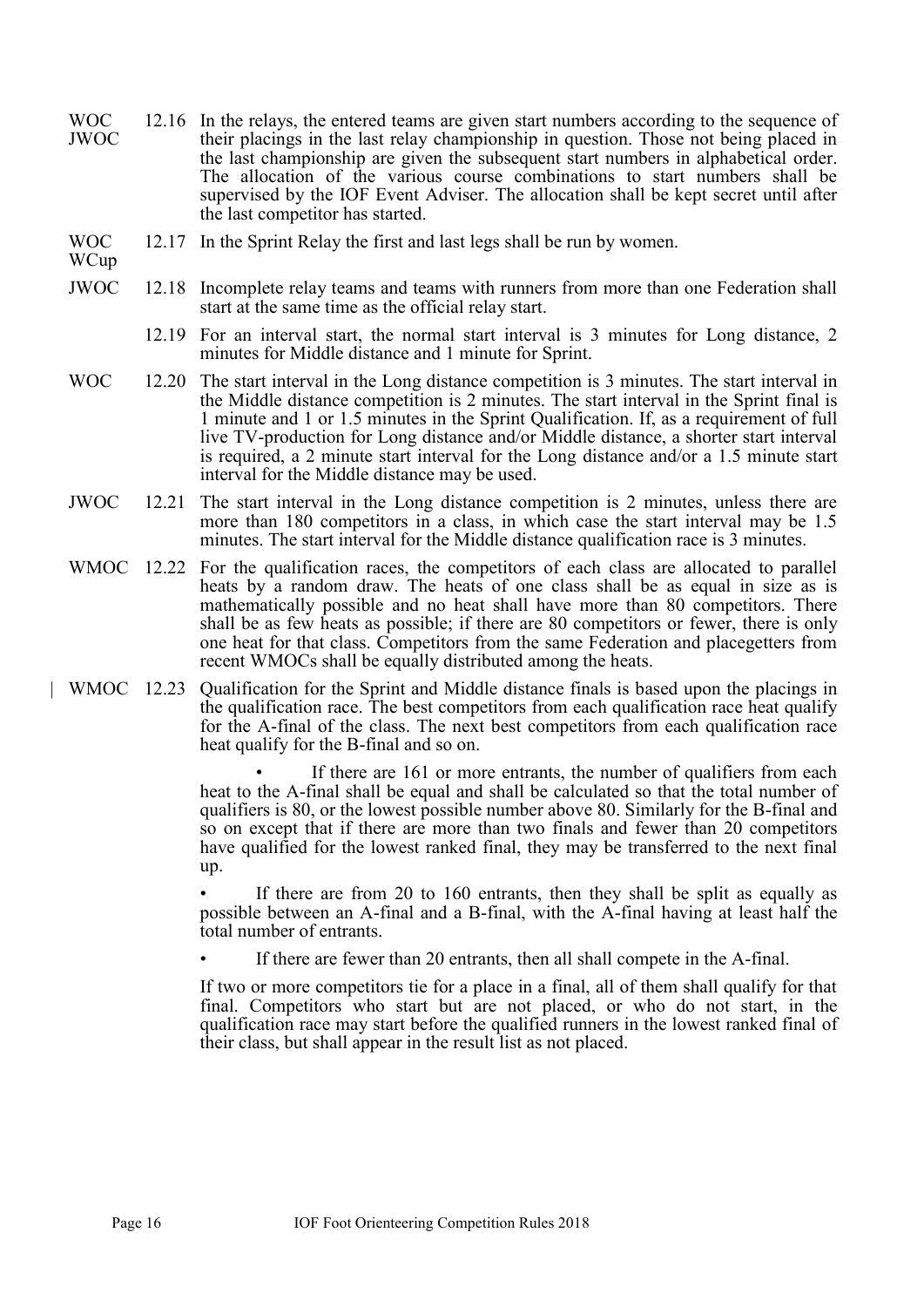| WMOC 12.24 The Long distance finals have the same composition as the Middle distance finals except that some competitors are promoted to a higher final and some are relegated to a lower final according to their result in the Middle distance final.

> Purely for the determination of promotion and relegation in this rule, any competitors who successfully completed the lowest ranked Middle distance final are regarded as having been placed, even if they were not placed in the qualification race and hence appeared in the Middle distance result list as not placed.

> First, any competitors who have not entered the Long Distance are removed and all subsequent references are to the numbers after this has been done.

> If there is a single Middle distance A-final in a class, there shall just be a single Long distance A-final with the same composition.

If there are only two Middle distance finals (A and B) in a class

- the top 25% (rounded down) of the B final are promoted to the A-final
- the bottom 25% (rounded down) of the A-final are relegated to the B-final.

If there are more than two Middle distance finals in a class the promotion and relegation is carried out as follows:

- The first- and second-placed competitors from each of the lower ranked finals are promoted to the A-Final
- The bottom competitors from each final (except the lowest ranked final) are relegated to the next lowest ranked final. The number to be relegated is 25% (rounded down) of the number who were placed in the next lowest ranked final
- The number in each Long distance final are brought back up to the numbers in the Middle distance finals by promoting the next best-placed competitors from the final below.

If there is a tie of two or more competitors in the Middle distance final and they are in the last qualifying place for promotion, they are all promoted.

Finally, any competitors who entered only the Long distance competition are added to the lowest final.

It is not necessary to have been placed in the Middle distance final in order to be placed in the Long distance final.

In each Long distance final, the start order is in reverse order of the Middle distance final in which the competitors ran. For example where there are two Middle distance finals, those in the Long A Final who ran the Middle A final start in a group later than those promoted from the Middle B final. Within those groups the order is the reverse of their positions in those finals, i.e. the fastest starts last. Any who were not placed in a Middle distance final start in random order before those who were placed.

| WMOC 12.25 The start interval for the qualification race shall normally be 1 minute. For heats with few competitors, a longer start interval may be used provided that the overall start period of the heat is a maximum of 80 minutes. The start interval for the Long distance final shall be 2 minutes. The start interval for the Middle distance final shall be 1 minute. For the Sprint, the start interval for the qualification races as well as for the finals shall be 1 minute.

# <span id="page-16-0"></span>**13. Team officials' meeting**

WOC **WCup** JWOC 13.1 The organiser shall hold a team officials' meeting before each competition. This meeting shall normally start no later than 19.00 hours. The IOF Event Adviser shall lead or supervise the meeting.

WOC **WCup** JWOC 13.2 The competition information (start lists transport schedule, changes or additions to Bulletin 4, weather forecast etc.) shall be handed out before the meeting starts.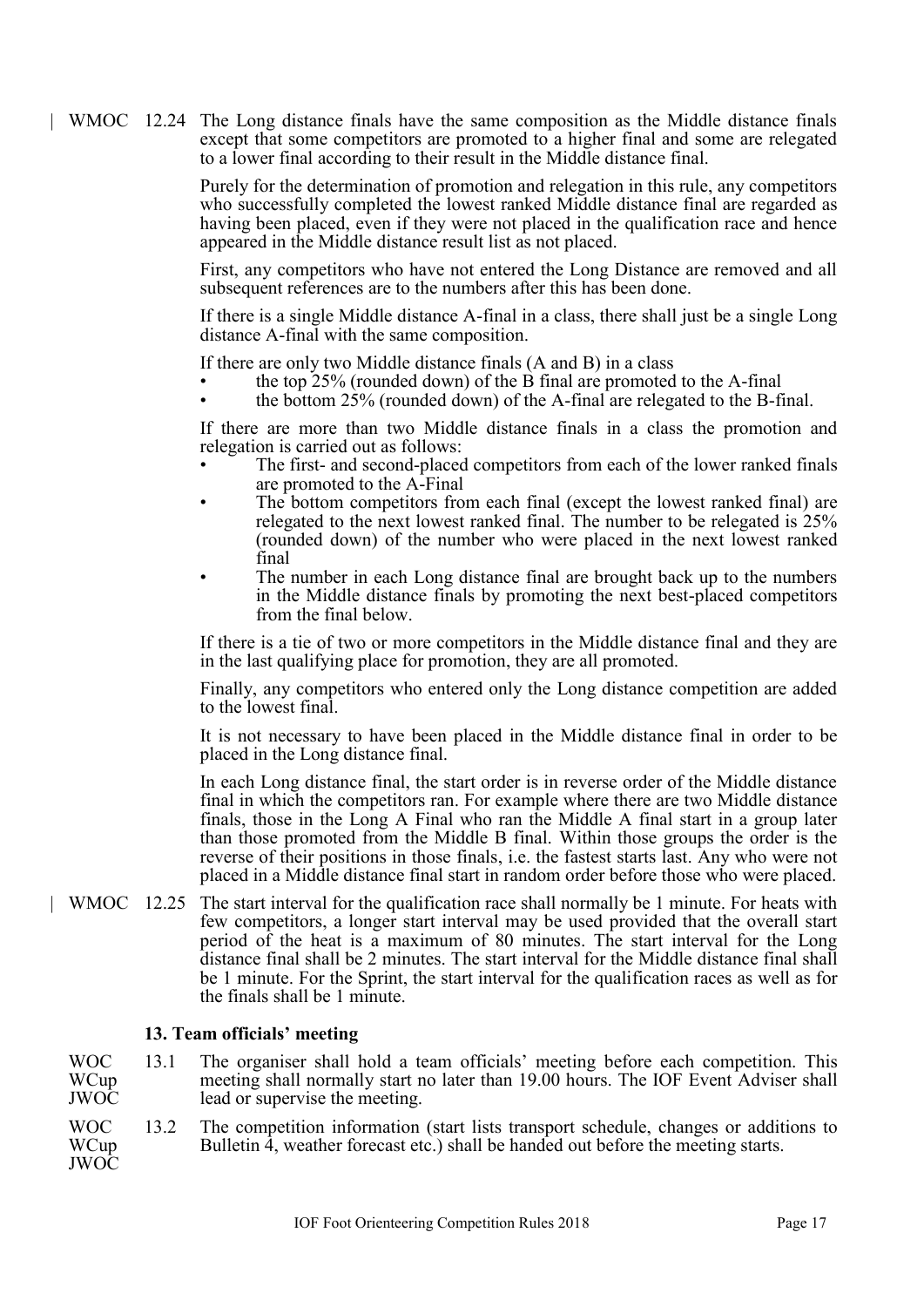WOC **WCup** JWOC 13.3 Team officials shall have the opportunity to ask questions during the meeting.

WMOC 13.4 There are no team officials' meetings.

**WRE** 

# <span id="page-17-0"></span>**14. Terrain**

- 14.1 The terrain shall be suitable for setting competitive orienteering courses and shall match the criteria described in Appendix 6. The objectives of the Leibnitz convention shall be considered when choosing the terrain and event arena, and in designing the courses.
- 14.2 The competition terrain shall not have been used for orienteering for as long as possible prior to the competition, so that no competitor has an unfair advantage.
- 14.3 The competition terrain shall normally be embargoed as soon as it is decided. If that is not possible, then arrangements for access to the terrain must be published as soon as possible.
- 14.4 Permission for access into embargoed terrain shall be requested from the organiser if needed.
- 14.5 Any rights of nature conservation, forestry, hunting, etc. in the area shall be respected.

# <span id="page-17-1"></span>**15. Maps**

- 15.1 Maps, course markings and additional overprinting shall be drawn and printed according to the IOF *International Specification for Orienteering Maps* or the *IOF International Specification for Sprint Orienteering Maps*. Deviations need approval by the IOF Council.
- 15.2 The map scale for Long distance races shall be 1:15000. The map scale for Middle distance races and for Relays shall be 1:15000 or 1:10000. The map scale for Sprint (including Sprint Relays) shall be 1:5000 or 1:4000.
- 15.3 Errors on the map and changes which have occurred in the terrain since the map was printed shall be overprinted on the map if they have a bearing on the event.
- 15.4 Maps shall be protected against moisture and damage.
- | 15.5 If a previous orienteering map of the competition area exists, high-resolution colour copies of the most recent edition must be made available for all competitors prior to the competition.
- 15.6 On the day of the competition, the use of any map of the competition area by competitors or team officials is prohibited until permitted by the organiser.
- 15.7 The competition map must not be larger than required by a competitor to run the course.
- | WMOC 15.8 The map scale for Middle and Long distance races shall be 1:10000 or 1:7500.

WOC **WCup** JWOC **WMOC** 15.9 The IOF and its member Federations shall have the right to reproduce the event maps with courses in their official magazines or on their websites without having to pay a fee to the organiser.

# <span id="page-17-2"></span>**16. Courses**

16.1 The IOF *Principles for Course Planning* (see Appendix 2), the competition format descriptions (see Appendix 6) and the Leibnitz Convention (see Appendix 5) shall be followed.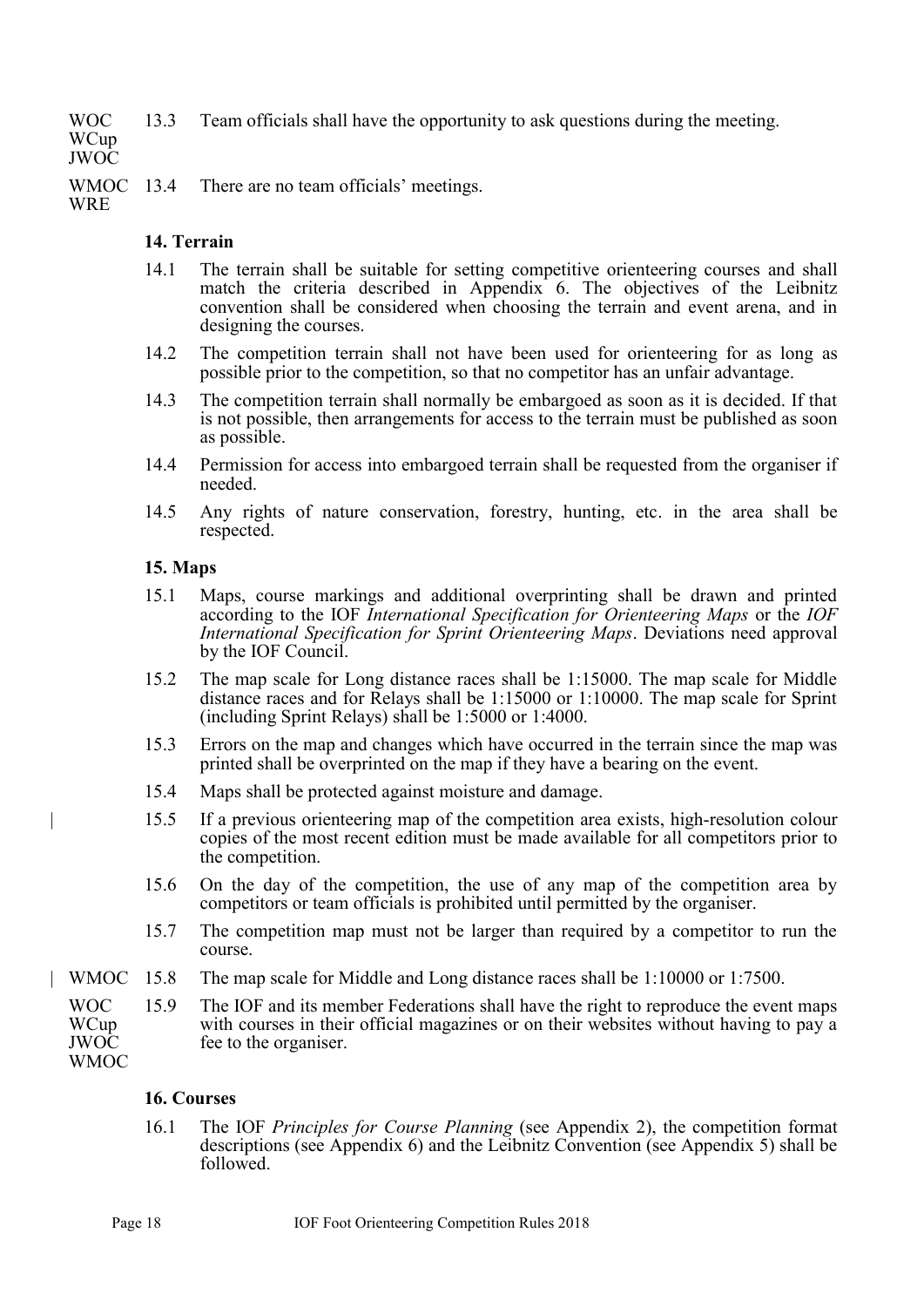- 16.2 The standard of the courses shall be worthy of an international orienteering event. The navigational skill, concentration and running ability of the competitors shall be tested. All courses shall call upon a range of different orienteering techniques.
- 16.3 The course lengths shall be given as the length of the straight line from the start via the controls to the finish deviating for, and only for, physically impassable obstructions (high fences, lakes, impassable cliffs etc.), prohibited areas and marked routes.
- 16.4 The total climb shall be given as the climb in metres along the shortest sensible route.
- 16.5 For qualification races, the courses for the parallel heats shall be as nearly as possible of the same length and standard.
- 16.6 In relay competitions, the controls shall be combined differently for the teams, but all teams shall run the same overall course. If the terrain and the concept of the courses permit it, the lengths of the legs may be significantly different. However, the sum of the winning times of the legs shall be kept as prescribed. All teams must run the different length legs in the same sequence.
- 16.7 In individual competitions, the controls may be combined differently for the competitors, but all competitors shall run the same overall course.
- WOC 16.8 In most cases, separate controls shall be used for the women's and the men's courses in final races if the races are being run at the same time.

#### WOC 16.9 The courses shall be set to give the following winning times in minutes:

WCup

| women     | men       |                                                    |
|-----------|-----------|----------------------------------------------------|
| 45        | 60        | Long distance qualification race                   |
| 70-80     | 90-100    | Long distance final                                |
| 25        | 25        | Middle distance qualification race                 |
| $30 - 35$ | $30 - 35$ | Middle distance final                              |
| $12 - 15$ | $12 - 15$ | Sprint qualification race                          |
| $12 - 15$ | $12 - 15$ | Sprint final                                       |
| $12 - 15$ | $12 - 15$ | Sprint Relay for each leg                          |
| 55-60     |           | Sprint Relay, sum of fastest times for all<br>legs |
| $30-40$   | $30 - 40$ | Relay for each leg                                 |
| 90-105    | 90-105    | Relay, sum of fastest times for all legs           |
|           |           |                                                    |

#### JWOC 16.10 The courses shall be set to give the following winning times in minutes:

| women      | men       |                                          |
|------------|-----------|------------------------------------------|
| 55         | 70        | Long distance                            |
| $20 - 25$  | $20 - 25$ | Middle distance                          |
| $12 - 15$  | $12 - 15$ | Sprint                                   |
| $30-40$    | $30-40$   | Relay for each leg                       |
| $90 - 105$ | 90-105    | Relay, sum of fastest times for all legs |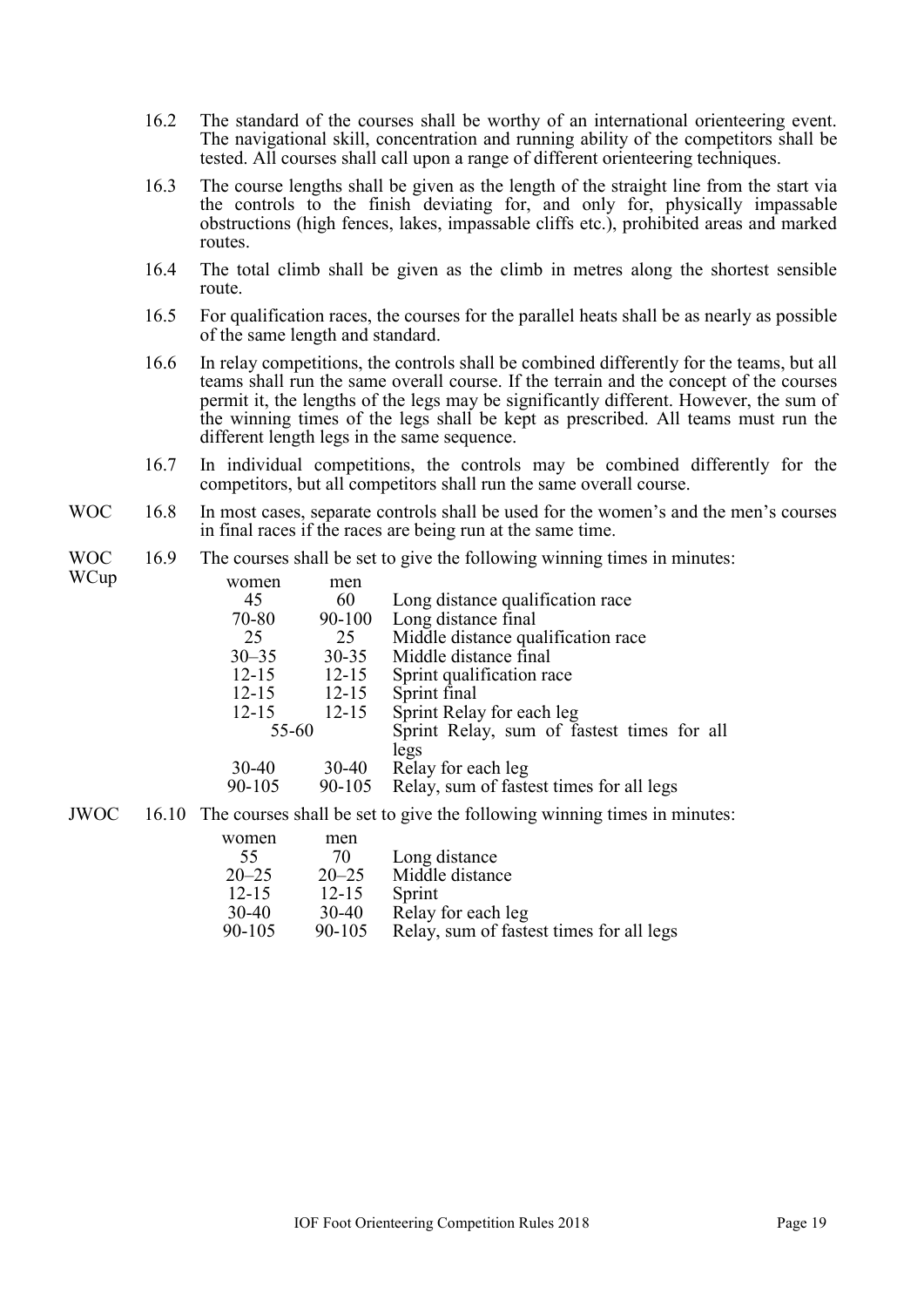|  | WMOC 16.11 The courses shall be set to give the following winning times in minutes: |  |  |  |  |
|--|-------------------------------------------------------------------------------------|--|--|--|--|
|  |                                                                                     |  |  |  |  |

| Class<br>Middle/Long<br>qualification |      | Middle<br>final | Long<br>final |
|---------------------------------------|------|-----------------|---------------|
|                                       | race |                 |               |
| W35                                   | 40   | 30-35           | 55            |
| W40                                   | 40   | $30 - 35$       | 50            |
| W45                                   | 35   | $25 - 30$       | 45            |
| W50                                   | 35   | $25 - 30$       | 45            |
| W55                                   | 35   | $25 - 30$       | 45            |
| W60                                   | 35   | $25 - 30$       | 45            |
| W65                                   | 35   | $25 - 30$       | 45            |
| W70                                   | 35   | $25 - 30$       | 45            |
| W75                                   | 35   | $25 - 30$       | 45            |
| W80                                   | 35   | $25 - 30$       | 45            |
| W85                                   | 35   | 25-30           | 45            |
| M35                                   | 50   | 30-35           | 70            |
| M40                                   | 50   | 30-35           | 65            |
| M45                                   | 45   | 25-30           | 60            |
| M50                                   | 45   | 25-30           | 55            |
| M55                                   | 40   | 25-30           | 50            |
| M60                                   | 40   | 25-30           | 50            |
| M65                                   | 40   | 25-30           | 50            |
| M70                                   | 40   | 25-30           | 50            |
| M75                                   | 40   | $25 - 30$       | 50            |
| M80                                   | 40   | 25-30           | 50            |
| M85                                   | 40   | 25-30           | 50            |
|                                       |      |                 |               |

The courses for all Sprint races shall be set to give winning times of 12 to 15 minutes

#### <span id="page-19-0"></span>**17. Restricted areas and routes**

- 17.1 Rules set by the organising Federation to protect the environment and any related instructions from the organiser shall be strictly observed by all persons connected with the event.
- | 17.2 Out-of-bounds or dangerous areas, forbidden routes, line features that shall not be crossed, etc. shall be marked on the map. If necessary, they shall also be marked on the ground. Competitors shall not enter, follow or cross areas, routes or features drawn with the following symbols:

Forest ISOM 520 Area that shall not be entered ISOM 708 Out-of-bounds boundary ISOM 709 Out-of-bounds area ISOM 711 Out-of-bounds route

Sprint

ISSOM 201 Impassable cliff ISSOM 304.1 Impassable body of water

ISSOM 309 Impassable marsh

ISSOM 421 Impassable vegetation

ISSOM 521.1 Impassable wall

ISSOM 524 Impassable fence or railing

ISSOM 526.1 Building

ISSOM 528.1 Area with forbidden access

ISSOM 534 Impassable pipeline

ISSOM 707 Uncrossable boundary

ISSOM 709 Out-of-bounds area

ISSOM 714Temporary construction or closed area.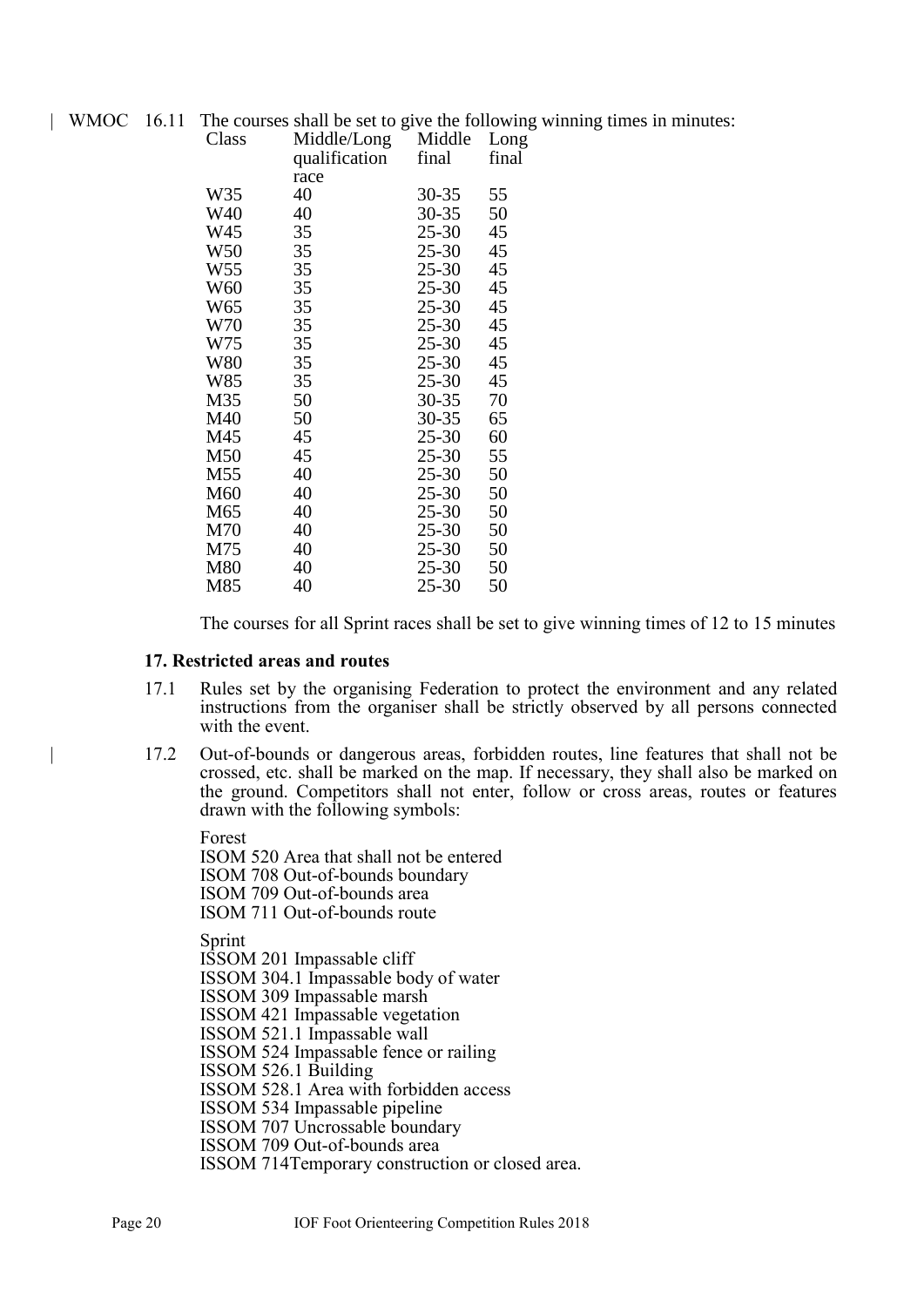17.3 Compulsory routes, crossing points and passages shall be marked clearly on the map and on the ground. Competitors shall follow the entire length of any marked section of their course.

# <span id="page-20-0"></span>**18. Control descriptions**

- 18.1 The precise location of the controls shall be defined by control descriptions.
- 18.2 The control descriptions shall be in the form of symbols and in accordance with the IOF *Control Descriptions*.
- 18.3 The control descriptions, given in the right order for each competitor's course, shall be fixed to or printed on the front side of the competition map.
- 18.4 For interval start competitions, separate control description lists for each competitor on each course shall be available at the pre-start or in the start lanes, but shall not be available before that point.

### <span id="page-20-1"></span>**19. Control set-up and equipment**

- 19.1 The control point shown on the map shall be clearly marked on the ground and be equipped to enable the competitors to prove their passage.
- 19.2 Each control shall be marked by a control flag consisting of three squares, about 30 cm x 30 cm, arranged in a triangular form. Each square shall be divided diagonally, one half being white and the other orange (PMS 165).
- 19.3 The flag shall be hung at the feature indicated on the map in accordance with the control description. The flag shall be visible to competitors when they can see the described position.
- 19.4 Controls shall not be sited within 30 metres of each other (15 metres for map scales 1:5000 or 1:4000). The distance between the controls is measured in a straight line. (See also Appendix 2, #3.5.5).
- 19.5 A control shall be sited so that the presence of a person punching does not significantly help nearby competitors to find the control.
- 19.6 Each control shall be identified with a code number, which shall be fixed to the control so that a competitor using the marking device can clearly read the code. Numbers less than 31 may not be used. The figures shall be black on white, between 3 and 10 cm in height and have a line thickness of 5 to 10 mm. Horizontallydisplayed codes shall be underlined if they could be misinterpreted by being read upside down (e.g. 161).
- 19.7 To prove the passage of the competitors, there shall be a sufficient number of punching devices in the immediate vicinity of each flag.
- 19.8 If the estimated winning time is more than 30 minutes, refreshments shall be available at least every 25 minutes at the estimated speed of the winner.
- 19.9 At least pure water of suitable temperature shall be offered as refreshment. If different refreshments are offered, they shall be clearly marked.
- WOC 19.10 If the estimated winning time is more than 60 minutes, then WADA-compliant sports drink shall be offered, in addition to pure water, and athletes shall have the opportunity to have their own drinks at at least one of the refreshment stations.
	- 19.11 All controls for which there are security concerns shall be guarded.

#### <span id="page-20-2"></span>**20. Punching systems**

- 20.1 Only IOF approved electronic punching systems may be used, as per Appendix 4.
- 20.2 Competitors shall have the possibility of practising with the electronic punching system at the model event.

**WCup** JWOC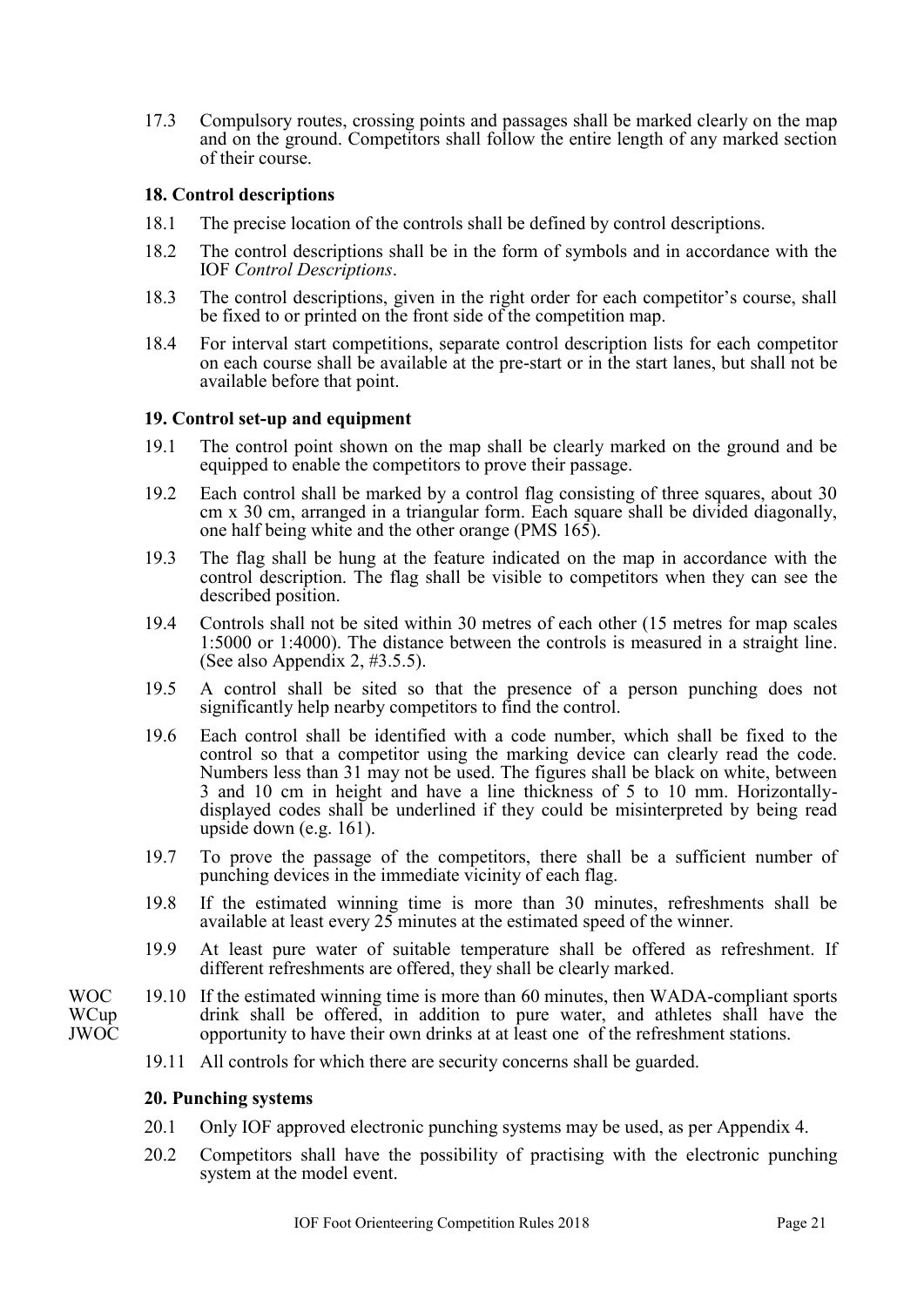- 20.3 Competitors shall be responsible for punching their own card at each control using the punching device provided.
- 20.4 The control card must clearly show that all controls have been visited.
- 20.5 A competitor with a control punch missing or unidentifiable shall be disqualified unless it can be established with certainty that the punch missing or unidentifiable is not the competitor's fault. In this exceptional circumstance, other evidence may be used to prove that the competitor visited the control, such as evidence from control officials or cameras or read-out from the control unit. In all other circumstances, such evidence is not acceptable and the competitor must be disqualified. In the case of SportIdent, this rule means that:
	- If one unit is not working, or appears not to be working, a competitor must use the backup provided and will be disqualified if no punch is recorded.
	- If a competitor punches too fast and fails to receive the feedback signals, the card will not contain the punch and the competitor must be disqualified (even though the control unit may have recorded the competitor's card number)
- 20.6 The organiser has the right to have the control card checked by officials at appointed controls.
- 20.7 Competitors who lose their control card, omit a control or visit controls in the wrong order shall be disqualified.

# <span id="page-21-0"></span>**21. Equipment**

- 21.1 As long as the rules of the organising Federation do not specify otherwise, the choice of clothing and footwear shall be free.
- 21.2 Start number bibs shall be clearly visible and worn as prescribed by the organiser. The bibs shall not be larger than  $25 \text{ cm} \times 25 \text{ cm}$  with figures at least 10 cm high. The number bibs may not be folded or cut.
- 21.3 During the competition the only navigational aids that competitors may use or carry are the map and control descriptions provided by the organiser, and a compass.
- 21.4 Competitors shall not use or carry telecommunication equipment between entering the pre-start area and reaching the finish in a race, unless the equipment is approved by the organiser. GPS-enabled devices (watches etc.) can be carried provided that they have no map display and are not used for navigation purposes. However, the organiser has the right to specifically forbid the use of such equipment. The organiser may require competitors to carry a tracking device and/or a GPS data logger.
- WOC 21.5 Competitors may not wear the team clothing of another Federation.

WCup JWOC

# <span id="page-21-1"></span>**22. Start**

- 22.1 In individual competitions, the start is normally an interval start. In relay competitions, the start is normally a mass start.
- 22.2 In qualification race competitions, the first start in the finals shall be at least 2.5 hours after the last start in the qualification races.

WOC JWOC 22.3 All competitors shall have at least 30 minutes for undisturbed preparation and warmup at the start area. Only competitors who have not started and team officials shall be allowed into the warm-up area.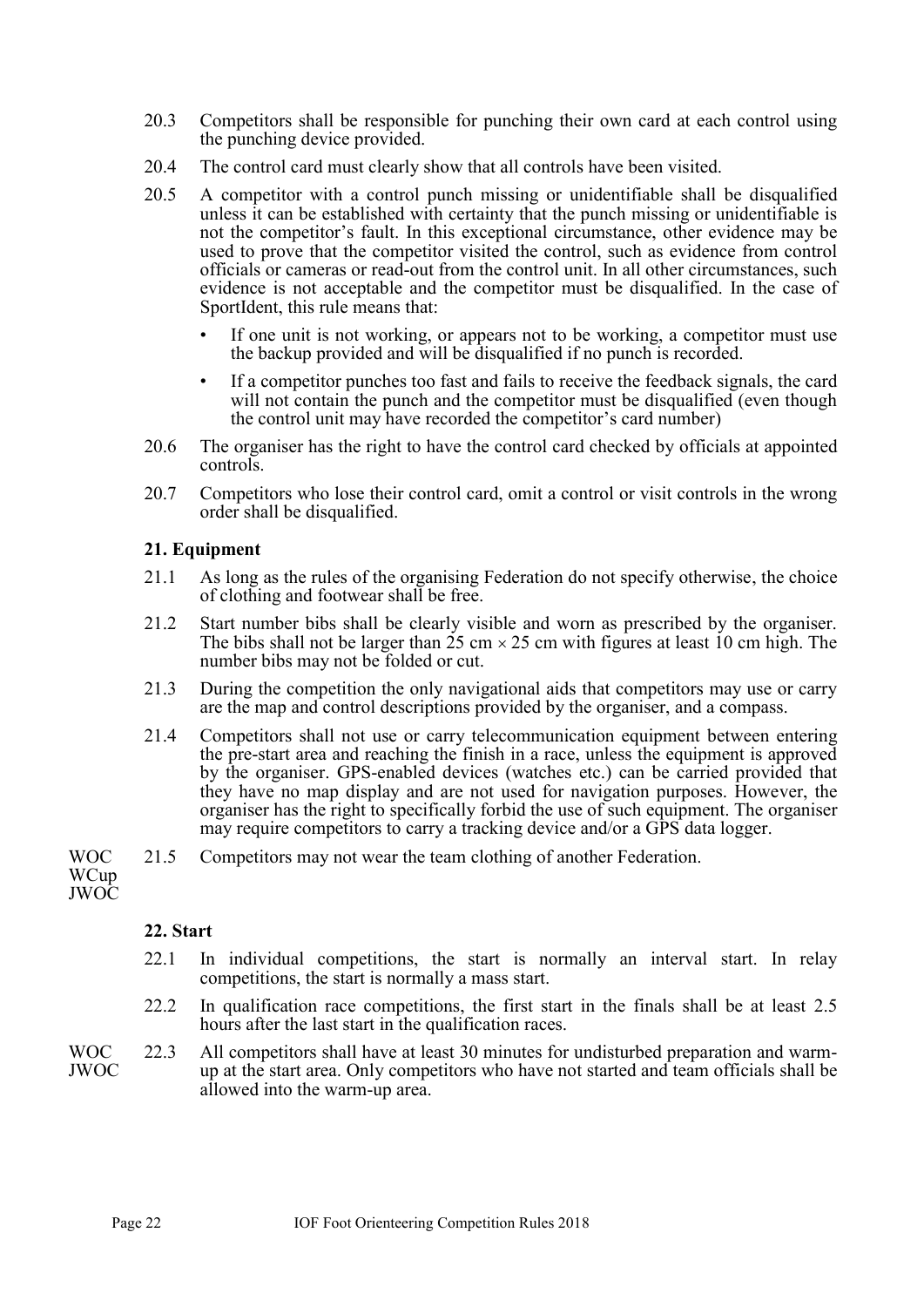- 22.4 The start may be organised with a pre-start before the time start. If there is a prestart, a clock showing the call-up time to team officials and competitors shall be displayed there, and the competitors' names shall be called or displayed. Beyond the pre-start, only starting competitors and media representatives guided by the organiser are allowed.
- 22.5 At the start, a clock showing the competition time to the competitors shall be displayed. If there is no pre-start, competitors' names shall be called or displayed.
- 22.6 The start shall be organised so that later competitors and other persons cannot see the map, courses, route choices or the direction to the first control. If necessary, there shall be a marked route from the time start to the point where orienteering begins.
- 22.7 Competitors take their map at or after their start time. The competitor is responsible for taking the right map. The competitor's start number or name or course shall be indicated on or near the map so as to be visible to the competitor before he/she starts.
- 22.8 The point where orienteering begins shall be shown on the map with the start triangle and marked in the terrain by a control flag but no marking device.
- 22.9 Competitors who are late for their start time shall be permitted to start. Their new start time must be recorded.
	- In a mass or chasing start, the competitor shall be started as soon as possible.
	- In an interval start, if the competitor is at the start line less than half the start interval after their start time, they shall start immediately.
	- In an interval start, if the competitor is at the start line more than half the start interval after their start time, they shall start at the next available half start interval.
- 22.10 Competitors who are late for their start time through their own fault shall be timed as if they had started at their original start time. Competitors who are late for their start time through the fault of the organiser shall be timed from their new start time.
- 22.11 The changeover between the members of each relay team takes place by touch. The changeover may be organised so that the incoming team member collects the map of the outgoing team member and hands it over as the changeover touch.
- 22.12 Correct and timely relay changeover is the responsibility of the competitors, even when the organiser arranges an advanced warning of incoming teams.
- 22.13 With the approval of the IOF Event Adviser the organiser may arrange mass starts for the later legs for relay teams that have not changed over.
- WOC **WCup** 22.14 Once a relay team has accepted its disqualification no further members of that team shall be allowed to start.
- WOC JWOC 22.15 In the changeover area, outgoing team members shall have some advance warning of the arrival of their preceding team members
- | WOC WCup JWOC 22.16 The organiser may define one or more quarantine zones in order to prevent those who have not started gaining information about the courses. The organiser defines times when competitors and team officials must be inside the quarantine zone. The organiser shall provide adequate facilities (toilets, refreshment, shelter etc.) for those waiting in the quarantine zone. If a competitor or team official attempts to enter the quarantine zone after the deadline, they may be refused entry. Competitors and team officials are not allowed to use telecommunication devices within the quarantine zone.

#### <span id="page-22-0"></span>**23. Finish and time-keeping**

23.1 The competition ends for a competitor when crossing the finishing line.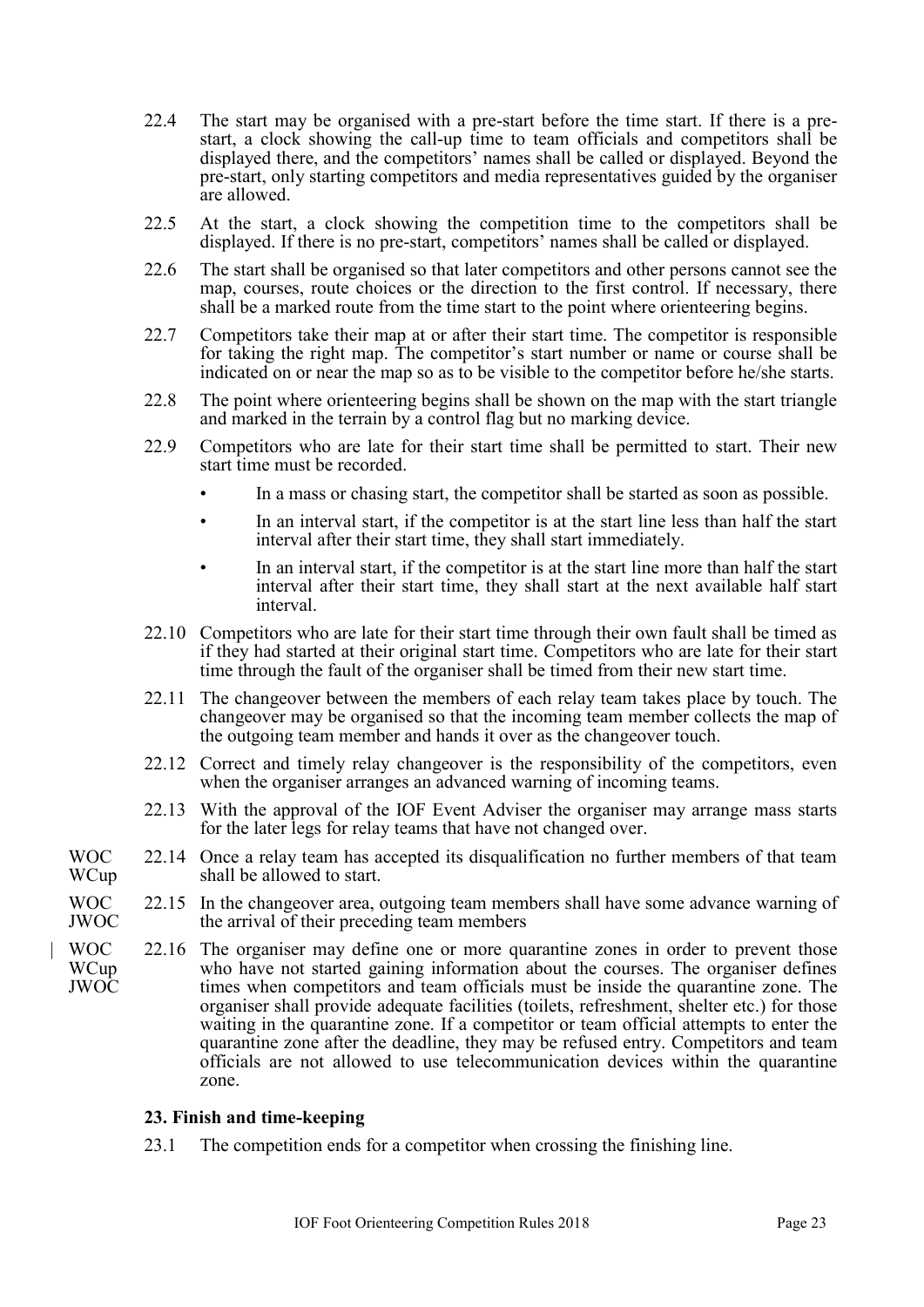- 23.2 The run-in to the finish shall be bounded by tape, by rope or by fence. The last 20 m shall be straight.
- 23.3 The finish line shall be at least 1.5 m wide for interval start races and at least 3 m wide for mass or chasing start races. The line shall be at right angles to the direction of the run-in. The exact position of the finish line shall be obvious to approaching competitors.
- 23.4 After crossing the finish line, or completing the changeover, competitors shall hand in the control card or download recorded data. If required by the organiser, they shall also hand in their competition map.
- 23.5 The finishing time shall be measured at one of the following times:
	- when the competitor's chest crosses the finish line
	- when the competitor punches at the finish line
	- if a light beam is used for timing, when the competitor breaks the beam which shall be mounted between 0.5 metres and 1 metre above the ground
	- when a transponder, carried by the competitor, crosses the finish line

Times shall be rounded down to whole seconds. Times shall be given in hours, minutes and seconds or in minutes and seconds only.

- | 23.6 The timekeeping systems shall measure times of competitors in the same class, relative to each other, with an accuracy of 0.5 seconds or better (or with an accuracy of 0.05 seconds if timing is to tenths of seconds).
- WOC WCup JWOC 23.7 In interval start races, an electronic finish timing system shall be used, allowing the competitor to finish by running across the finish line.
- WOC 23.8 In the individual sprint competition final, times shall be rounded down to whole tenths of a second. Suitable equipment, approved by the IOF, and suitable procedures shall be used.
- JWOC 23.9 In the sprint competition final, times may be rounded down to whole tenths of a second if suitable equipment, approved by the IOF, and suitable procedures are used.
- WOC **WCup** 23.10 Two independent timekeeping systems, a primary and a secondary, shall be used continuously throughout the competition.
- JWOC
- 23.11 In competitions with mass or chasing starts, finish judges shall rule on the final placings based on the order that the competitors' chests cross the finish line. A jury member shall be present at the finish line.
- 23.12 With the approval of the IOF Event Adviser, the organiser may set maximum running times for each class.
- 23.13 There shall be medical facilities and personnel at the finish, who are also equipped to work in the forest.
- | WOC 23.14 The maximum running times shall be:
	- Sprint, 50 minutes for women and men
	- Middle distance, 120 minutes for women and men
	- Long distance, 3 hours for women and 4 hours for men
	- Relay, 4.5 hours for women and men
	- Sprint Relay 120 minutes.

#### <span id="page-23-0"></span>**24. Results**

24.1 Provisional results shall be announced and displayed in the finish area or the assembly area during the competition.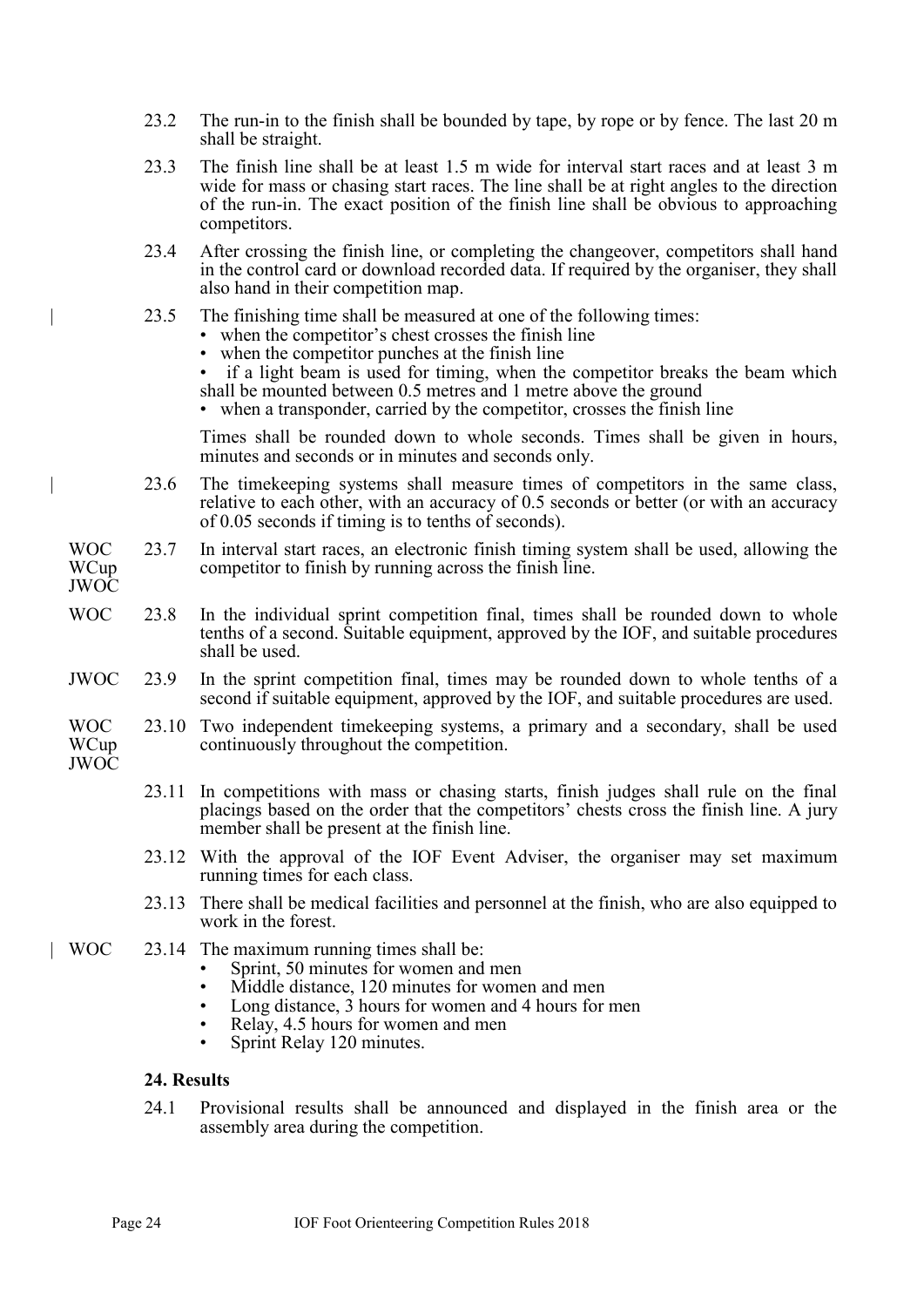- 24.2 The official results shall be published no more than 4 hours after the latest allowable finishing time of the last starter. They shall be handed out on the day of the competition to each team manager and to accredited media representatives.
- 24.3 If the finals of a qualification race competition take place on the same day as the qualification races, the results of the qualification races shall be published no more than 30 minutes after the latest allowable finishing time of the last starter.
- 24.4 The official results shall include all participating competitors. In relays, the results shall include the competitors' names in running order and times for their legs as well as the course combinations that each ran.
- 24.5 If an interval start is used, two or more competitors having the same time shall be given the same placing in the results list. The position(s) following the tie shall remain vacant.
- 24.6 If a mass start or chasing start is used, the placings are determined by the order in which the competitors finish. In relays this will be the team member running the last relay leg.
- 24.7 In relays where there are mass starts for later legs, the sum of the individual times of the team members shall determine the placings of the teams that have taken part in such mass starts. Teams taking part in mass starts for later legs are placed after all teams which have changed over and finished in the ordinary way.
- 24.8 Competitors or teams who exceed the maximum time, shall be disqualified.
- WOC WCup 24.9 Every accredited person (competitors, team officials, media representatives etc.) shall be given a start list, an official results list and a competition map.
- JWOC
- WCup 24.10 In the World Cup, competitors' results in their best competitions count for their total score. The details of the scoring system are determined by the IOF Council at least 4 months prior to the first event.
- JWOC 24.11 The results of incomplete teams and teams with runners from more than one Federation are not considered in determining the placings in relay competitions and shall not appear in the official results list.
- JWOC 24.12 If a Federation is represented by two teams in a relay class, only the team with the better result is considered in determining the placings.
- JWOC 24.13 For both classes, a *team score* is calculated for each Federation (to place the Federations in a *team competition*) by adding the placings of each Federation's three best competitors in all three individual competitions and the official placing multiplied by three—of its placed relay team. If a Federation has fewer than three finishers in any individual competition, every missing runner is treated as though they finished one place behind the last finisher. If a Federation has no place in the relay competition, it is treated as if they finished one place behind the last official placed team. An overall team score is then calculated for each Federation by adding together its men's and women's team scores. The lowest score wins.
	- 24.14 Results shall be published on the internet and electronically submitted to the IOF on the day of the race.
	- 24.15 The results must be based on competitors' times for the whole course. It is forbidden to eliminate sections of the course on the basis of split times unless the section has been specified in advance (e.g. a short section containing a busy road crossing).

# <span id="page-24-0"></span>**25. Prizes**

- 25.1 The organiser shall arrange a dignified prize-giving ceremony.
- 25.2 Prizes for men and women shall be equivalent.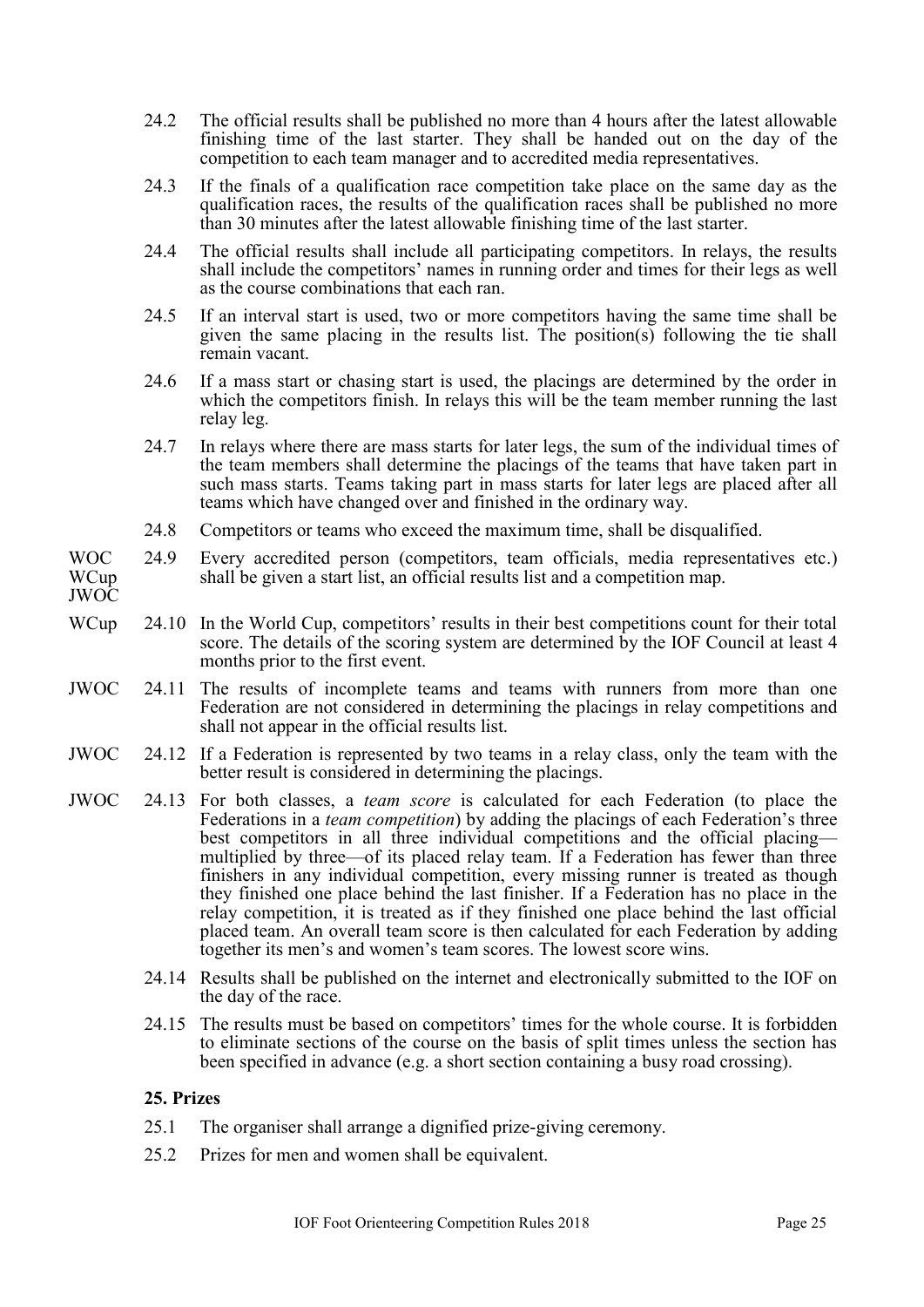- 25.3 If two or more competitors have the same placing, they shall each receive the appropriate medal and/or diploma.
- WOC 25.4 The title of World Champion shall be awarded in the following nine separate competitions:

|                           |       | women, Sprint<br>men, Sprint<br>٠<br>women, Middle distance<br>men, Middle distance<br>$\bullet$<br>men, Long distance<br>women, Long distance<br>women, Relay<br>men, Relay<br><b>Sprint Relay</b>                                                                                       |
|---------------------------|-------|-------------------------------------------------------------------------------------------------------------------------------------------------------------------------------------------------------------------------------------------------------------------------------------------|
| <b>JWOC</b>               | 25.5  | The title of Junior World Champion shall be awarded in the following eight separate<br>competitions:                                                                                                                                                                                      |
|                           |       | women, Sprint<br>men, Sprint<br>women, Middle distance<br>men, Middle distance<br>$\bullet$<br>women, Long distance<br>men, Long distance<br>$\bullet$<br>women, Relay<br>men, Relay                                                                                                      |
| <b>ROC</b>                | 25.6  | The title of Regional Champion may be awarded in the following nine separate<br>competitions:<br>women, Sprint<br>men, Sprint<br>women, Middle distance<br>men, Middle distance<br>$\bullet$<br>men, Long distance<br>women, Long distance<br>٠<br>women, Relay<br>men, Relay             |
|                           |       | Sprint Relay                                                                                                                                                                                                                                                                              |
| <b>WOC</b><br><b>JWOC</b> | 25.7  | The following prizes shall be awarded in all competitions:<br>Gold medal (plated) and diploma<br>1st place<br>Silver medal (plated) and diploma<br>2nd place<br>3rd place<br>Bronze medal and diploma<br>4th-6th place<br>diploma<br>Medals and diplomas shall be supplied by the IOF.    |
| <b>WOC</b>                | 25.8  | The prize-giving ceremonies shall be performed by the representatives of the<br>organising Federation and the IOF.                                                                                                                                                                        |
| <b>WOC</b><br><b>JWOC</b> | 25.9  | In the relays, each individual member of the team shall receive the appropriate medal<br>and/or diploma.                                                                                                                                                                                  |
| <b>WOC</b><br><b>JWOC</b> | 25.10 | During the prize-giving ceremony, the national flags of the first 3 competitors or<br>teams shall be flown and the national anthem of the winner shall be played.                                                                                                                         |
| WCup                      | 25.11 | In each individual competition the first 3 competitors per class and in each relay<br>competition the first 3 teams shall receive prizes provided by the organiser. The first<br>6 competitors and the first 6 teams receive diplomas provided by the IOF.                                |
| WCup                      |       | 25.12 The first competitors in both classes in the overall Individual World Cup score lists<br>after the last event receive trophies provided by the IOF. The first 3 competitors<br>receive medals provided by the IOF. The first 6 competitors receive diplomas<br>provided by the IOF. |
| <b>JWOC</b>               | 25.13 | The winning Federation of the overall team competition (according to rule 24.13)<br>receives a prize provided by the IOF.                                                                                                                                                                 |
| <b>WMOC</b>               |       | 25.14 The first 3 competitors in the final of each class for each competition receive medals                                                                                                                                                                                              |

provided by the IOF.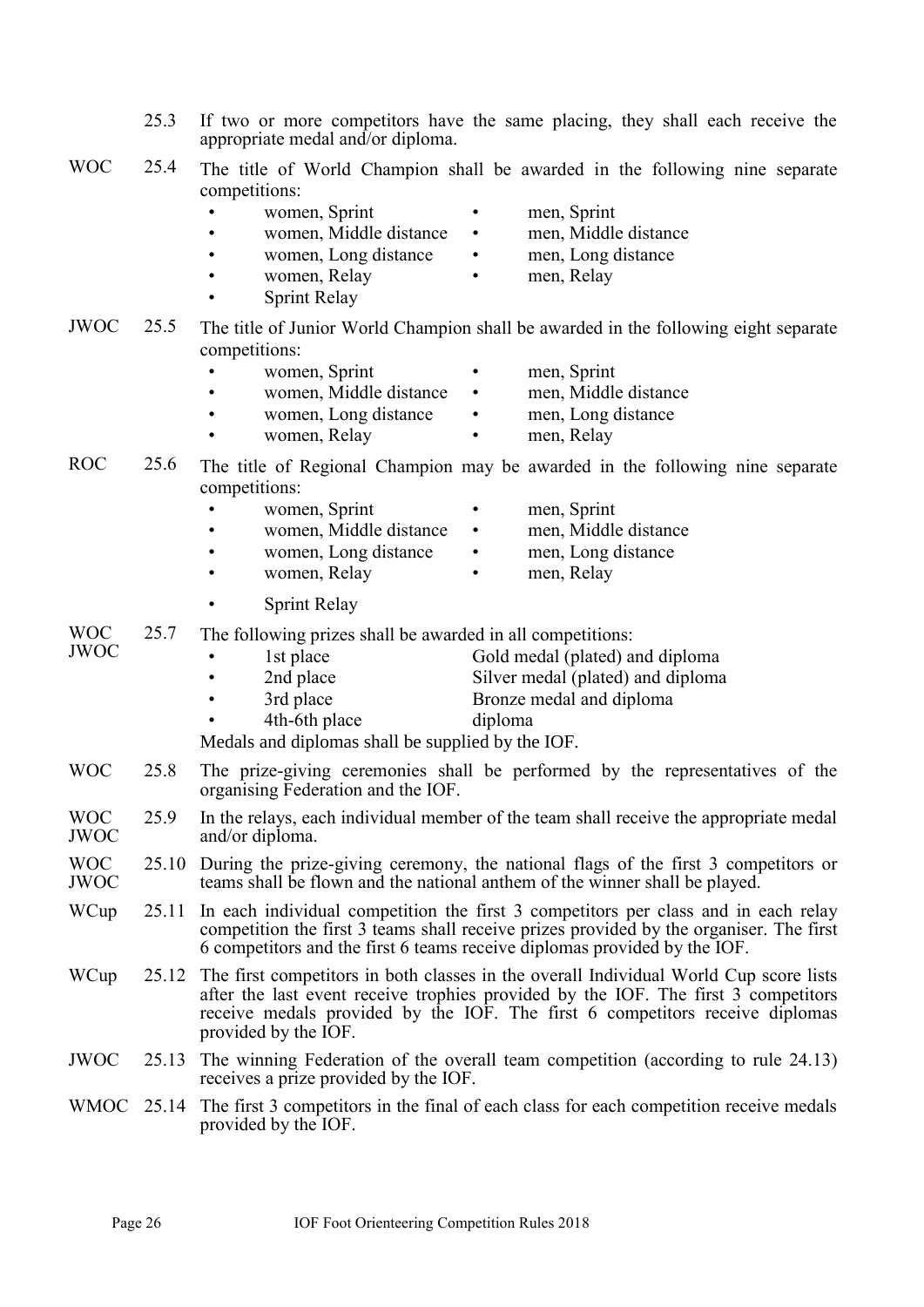# <span id="page-26-0"></span>**26. Fair play**

- 26.1 All persons taking part in an orienteering event shall behave with fairness and honesty. They shall have a sporting attitude and a spirit of friendship. Competitors shall show respect for each other, for officials, journalists, spectators and the inhabitants of the competition area. The competitors shall be as quiet as possible in the terrain.
- 26.2 Except in the case of an accident, seeking to obtain or obtaining assistance from other runners or providing assistance to other competitors during a competition is forbidden. It is the duty of all competitors to help injured runners.
- 26.3 Doping is forbidden. The *IOF Anti-Doping Rules* apply to all IOF events and the IOF Council may require doping control procedures to be conducted. It is the responsibility of competitors to obtain any required TUE (therapeutic use exemption) certificate.
- 26.4 All officials shall maintain strict secrecy about the competition area and terrain before they are published. Strict secrecy about the courses must be maintained.
- 26.5 Any attempt to survey or train in the competition terrain is forbidden, unless explicitly permitted by the organiser. Attempts to gain any information related to the courses, beyond that provided by the organiser, is forbidden before and during the competition.
- 26.6 The organiser shall bar from the competition any competitor who is so well acquainted with the terrain or the map, that the competitor would have a substantial advantage over other competitors. Such cases shall be discussed and decided after consultation with the IOF Event Adviser.
- 26.7 Team officials, competitors, media representatives and spectators shall remain in the areas assigned to them.
- 26.8 Control officials shall neither disturb nor detain any competitor, nor supply any information whatsoever. They shall remain quiet, wear inconspicuous clothing and shall not help competitors approaching controls. This also applies to all other persons in the terrain, e.g. media representatives.
- 26.9 Having crossed the finish line, a competitor may not re-enter the competition terrain without the permission of the organiser. A competitor who retires shall announce this at the finish immediately and hand in the map and control card. That competitor shall in no way influence the competition nor help other competitors.
- 26.10 A competitor who breaks any rule, or who benefits from the breaking of any rule, may be disqualified.
- 26.11 Non-competitors who break any rule are liable to disciplinary action.
- 26.12 The organiser must stop, and postpone or cancel a race if at any point it becomes clear that circumstances have arisen which make the race dangerous for the competitor, officials or spectators.
- 26.13 The organiser must void a race if circumstances have arisen which make the race significantly unfair.
- 26.14 Participation in betting relating to an orienteering event is prohibited for competitors in the event, the team officials and the event officials. They are also prohibited from supporting or promoting betting relating to the event. Additionally, they must not participate in any corrupt practices related to betting. Such practices include fixing the result, manipulating any aspect of the results, failing to perform in order to benefit, accepting or offering bribes and passing on inside information.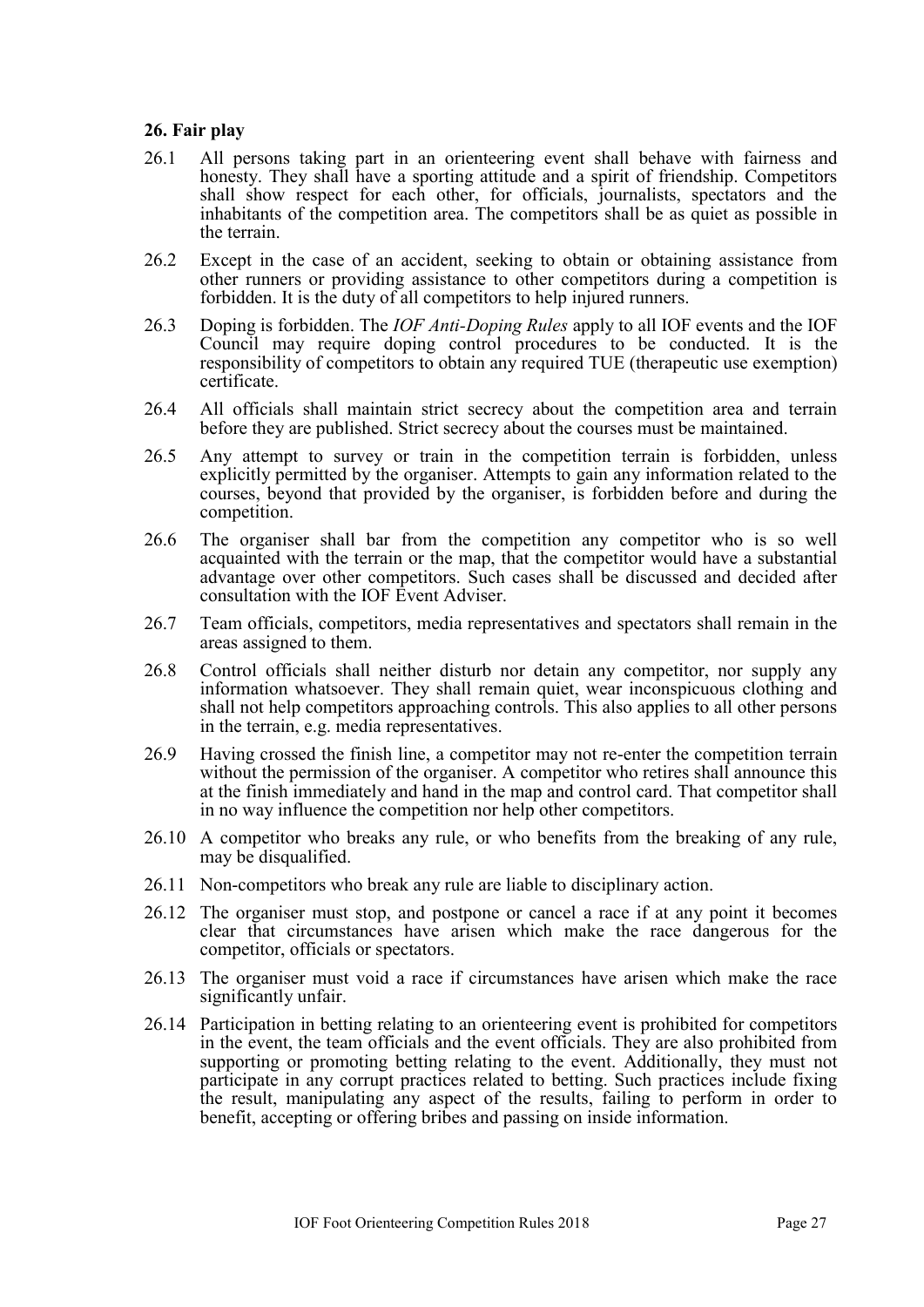# <span id="page-27-0"></span>**27. Complaints**

- 27.1 A complaint may be made about infringements of these rules or the organiser's directions.
- 27.2 Complaints may only be made by team officials or competitors.
- 27.3 Any complaint shall be made in writing to the organiser as soon as possible. A complaint is adjudicated by the organiser. The complainant shall be informed about the decision immediately.
- 27.4 There is no fee for a complaint.
- 27.5 The organiser may set a time limit for complaints. Complaints received after this time limit will only be considered if there are valid exceptional circumstances which must be explained in the complaint.

### <span id="page-27-1"></span>**28. Protests**

- 28.1 A protest may be made against the organiser's decision about a complaint.
- 28.2 Protests may only be made by team officials or competitors.
- | 28.3 Any protest shall be made in writing to the organiser no later than 15 minutes after the organiser has informed the complainant of the decision about the complaint. Protests received after this time limit may be considered at the discretion of the jury if there are valid exceptional circumstances which must be explained in the protest.
- WOC WCup JWOC WMOC ROC 28.4 A protest fee of 50 EUR (or the equivalent in local currency) shall be paid to the IOF Senior Event Adviser in cash when making a protest. The fee will be returned if the protest is accepted by the jury, otherwise the fee shall be sent to the IOF. Where a protest is signed by more than one Federation, each of these Federations will pay the protest fee.
- WRE 28.5 There is no fee for a protest.

#### <span id="page-27-2"></span>**29. Jury**

- 29.1 A jury shall be appointed to rule on protests.
- 29.2 The IOF Council decides for which events it shall appoint the jury. If the IOF is not appointing the jury, the Federation of the organiser shall appoint the jury.
- 29.3 The jury shall consist of 3 or 5 voting members, according to Rules 29.10–29.14, from different Federations. The IOF Event Adviser shall lead the jury but has no vote.
- | 29.4 A representative of the organiser may participate in jury meetings but may be asked to leave before the jury makes its decision. The representative of the organiser has no vote.
- 29.5 The organiser shall act according to the jury's decisions, e.g. to reinstate a competitor disqualified by the organiser, to disqualify a competitor approved by the organiser, to void the results in a class approved by the organiser or to approve results declared invalid by the organiser.
- 29.6 The jury is competent to rule only if all members are present. In urgent cases preliminary decisions may be taken if a majority of the jury members agree on the decision.
- | 29.7 If a jury member declares him- or herself prejudiced or if a jury member is unable to fulfil his or her task, the IOF Event Adviser shall nominate a substitute. The IOF Event Adviser shall make the final decision regarding any potential conflict-ofinterest.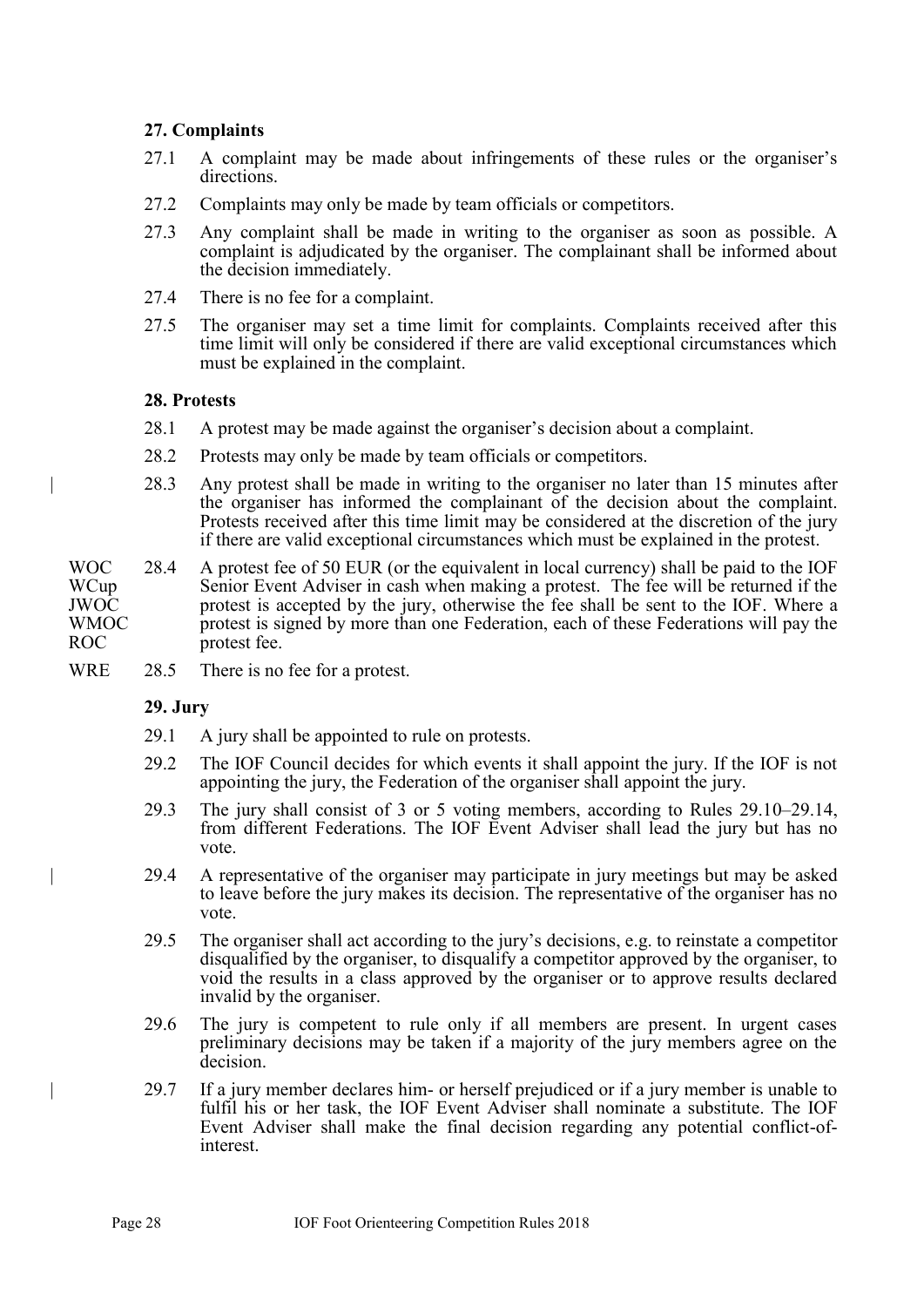- 29.8 Arising from its ruling on a protest, the jury in addition to instructing the organiser — may recommend that the IOF Council excludes a person from some or all future IOF events in the case of a major violation of the rules.
- 29.9 Decisions of the jury are final.
- WOC 29.10 The jury is appointed by the IOF Council. It shall consist of 5 voting members from different Federations.
- JWOC WMOC 29.11 The jury is appointed by the IOF Council. It shall consist of 3 voting members from different Federations.
- WOC JWOC 29.12 The jury shall consist of both men and women. No jury member shall come from the organising Federation.
- TWG WCup 29.13 The jury shall consist of 3 voting members from different Federations. Two members are appointed by the IOF Council. One member is appointed by the Federation of the organiser.
- WRE 29.14 The jury shall consist of 3 voting members, if possible from different Federations.

### <span id="page-28-0"></span>**30. Appeals**

- | 30.1 An appeal may be made against infringements of these rules if a jury is not yet set up, or if the event is over and the jury has dispersed. An appeal may only be made against a jury decision if there has been a serious procedural error in the operation of the jury.
- 30.2 An appeal may only be made by Federations.
- 30.3 An appeal shall be made in writing to the IOF Event Adviser appointing body as soon as possible.
- 30.4 There is no fee for an appeal.
- 30.5 Decisions about an appeal are final.
- 30.6 The IOF Council shall deal with the appeal.

# <span id="page-28-1"></span>**31. Event control**

- 31.1 All events, for which these rules are binding, shall be controlled by an *IOF Event Adviser*. The IOF Event Adviser shall be appointed within 3 months of the appointment of an organiser.
- 31.2 The IOF Council shall decide for which events it will itself appoint the IOF Event Adviser.
- 31.3 If the IOF Event Adviser is appointed by the IOF, he or she is the official representative of the IOF to the organiser, is subordinate to the IOF Council and communicates with the IOF Office.
- 31.4 The Federation of the organiser shall always appoint an independent national controller. This controller shall assist the IOF Event Adviser appointed by the IOF. If the IOF does not appoint an IOF Event Adviser for the event in question, the controller appointed by the Federation will be the IOF Event Adviser. The controller appointed by the Federation need not come from the same Federation.
- 31.5 All IOF Event Advisers shall hold the IOF Event Adviser's licence. No IOF Event Adviser or IOF Event Adviser's Assistant may have any responsibility for a participating team.
- 31.6 The IOF Event Adviser shall ensure that rules are followed, mistakes are avoided and that fairness is paramount. The IOF Event Adviser has the authority to require adjustments to be made if he or she deems them necessary to satisfy the requirements of the event.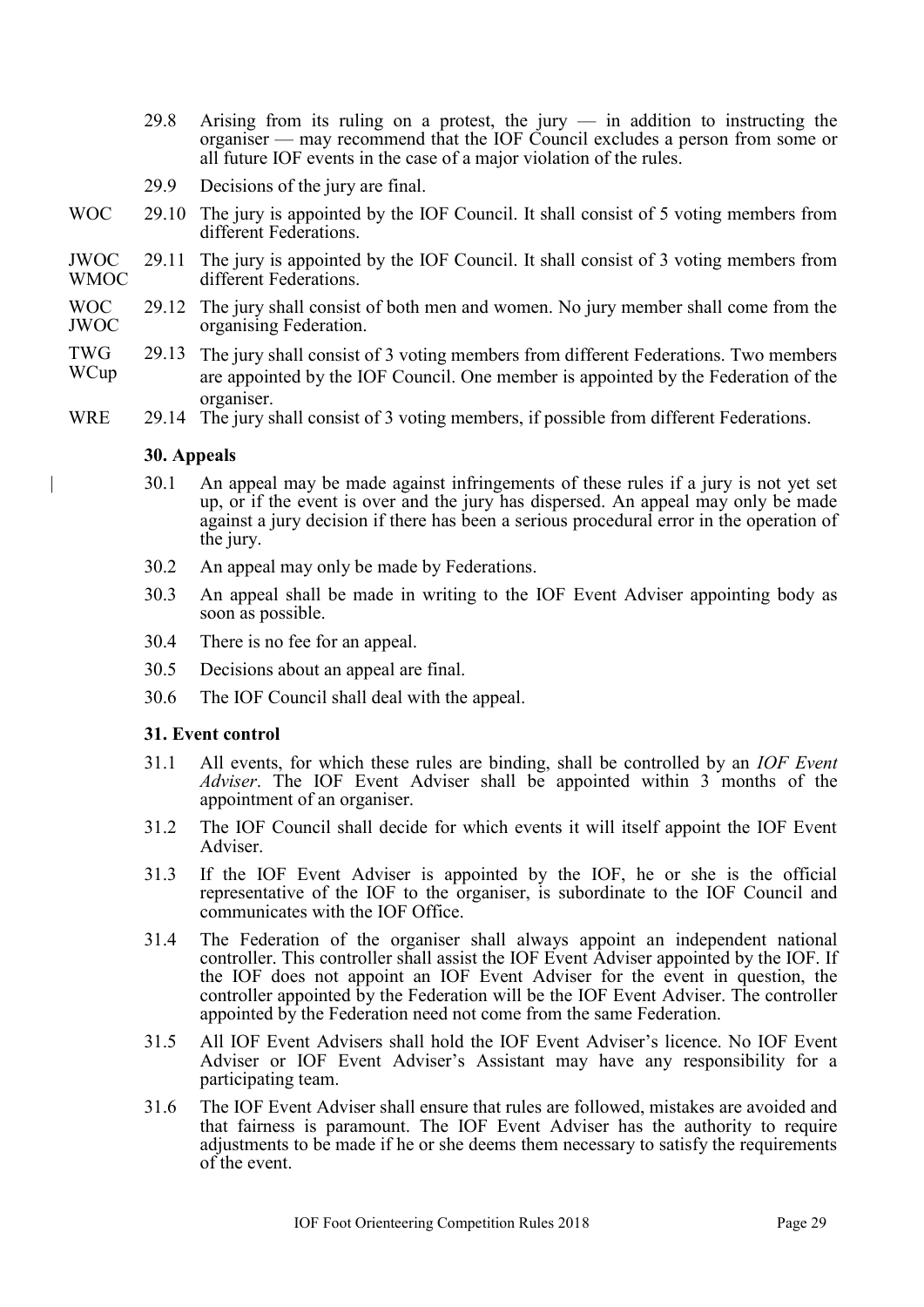- 31.7 The IOF Event Adviser shall work in close collaboration with the organiser, and shall be given all relevant information. All official information sent to the Federations, such as bulletins, shall be approved by the IOF Event Adviser.
- 31.8 As a minimum, the following tasks shall be carried out under the authority of the IOF Event Adviser:
	- to approve the venue and the terrain for the event
	- to look into the event organisation and assess the suitability of the proposed accommodation, food, transport, programme, budget and training possibilities
	- to assess any planned ceremonies
	- to approve the organisation and layout of start, finish and changeover areas
	- to assess the reliability and accuracy of the time-keeping and results producing systems
	- to check that the map conforms with the IOF standards
	- to approve the courses after assessing their quality, including degree of difficulty, control sitings and equipment, chance factors and map correctness
	- to check any course splitting method and course combinations
	- to assess arrangements and facilities for the media
	- to assess arrangements and facilities for doping tests
	- to approve the official results
- 31.9 The IOF Event Adviser shall make as many controlling visits as he or she deems necessary. The visits shall be planned in agreement with the appointing authority and the organiser. Immediately after each visit, the IOF Event Adviser shall send a brief, written report to the IOF Event Adviser appointing body with a copy to the organiser.
- 31.10 One or more assistants may be appointed by the IOF Event Adviser appointing body to help the IOF Event Adviser, particularly in the fields of mapping, courses, financing, sponsoring and media.
- 31.11 The IOF Event Adviser appointing body has the authority to revoke the appointment of the IOF Event Adviser.
- WOC 31.12 The IOF Event Adviser shall make 3 visits as a minimum: one at an early stage, one a year before the championships and one 3-4 months before the championships.

#### <span id="page-29-0"></span>**32. Event reports**

- 32.1 No more than 3 weeks after the event, the organiser shall submit a short report to the IOF Event Adviser along with complete result lists.
- 32.2 No more than 4 weeks after the event, the IOF Event Adviser shall send a report to the IOF Event Adviser appointing body. The report should include any significant features of the event and details of any complaints or protests.
- WOC **WCup** JWOC 32.3 No more than 3 weeks after the event, the organiser shall forward a short report, two sets of maps with course details and a complete results list to the IOF Office.

ROC

- WMOC 32.4 No more than 3 weeks after the event, the organiser shall forward a short report, a selection of maps, including all A-Final maps with course details, and a complete results list to the IOF Office.
- WOC 32.5 One copy of every bulletin, the final programme including start lists, a plan of the organisation and a final statement of accounts shall be sent to the IOF Office (for the archives) no more than 6 months after the event.

#### <span id="page-29-1"></span>**33. Advertising and sponsorship**

33.1 Advertising of tobacco and hard liquor is not permitted.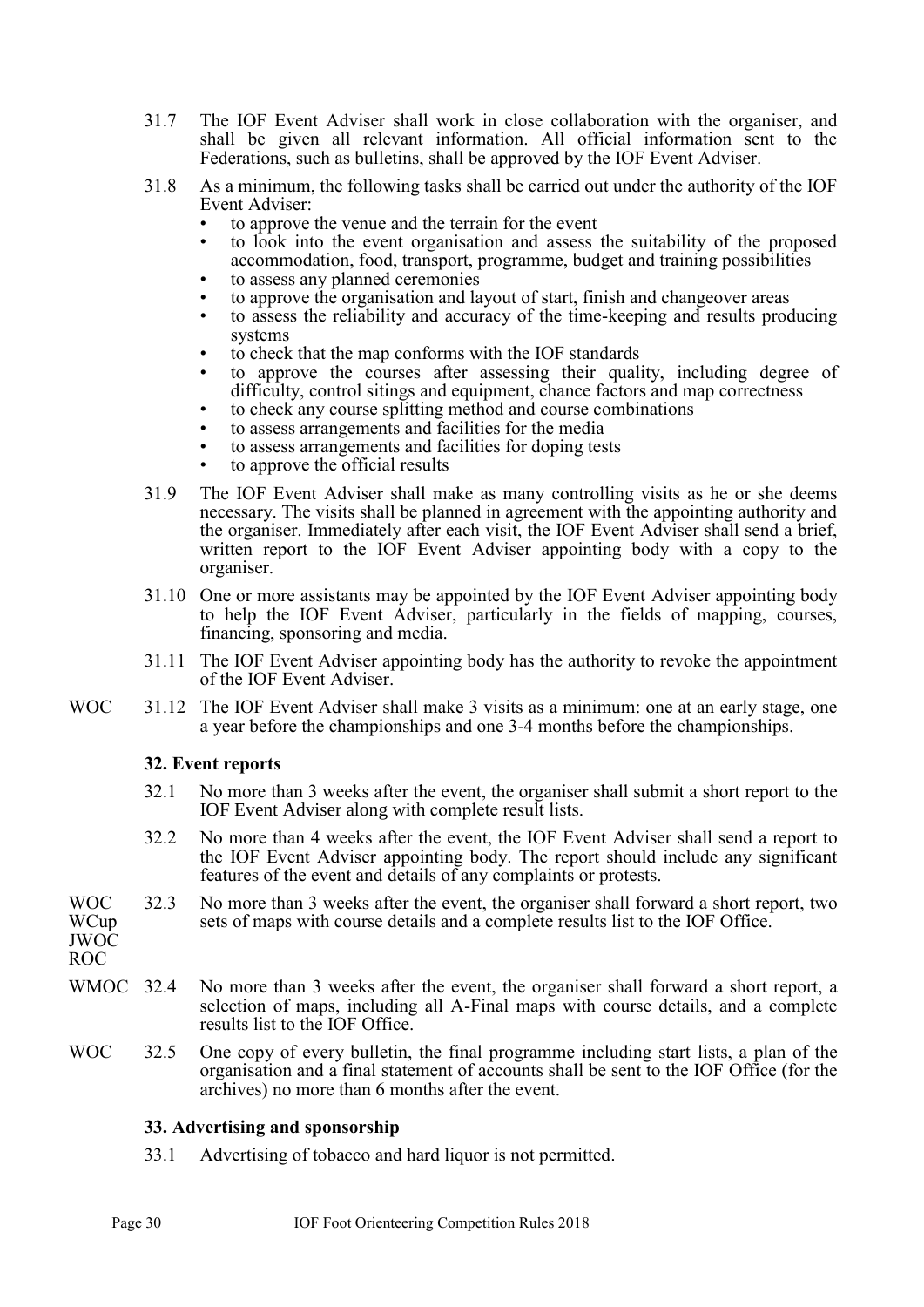33.2 Advertising on track suits or other clothing which are worn by team members during the official ceremonies shall not exceed 300 cm<sup>2</sup> . There is no restriction to the amount of advertising on the runners' competition clothing or equipment except for the start number bibs.

# <span id="page-30-0"></span>**34. Media service**

- 34.1 The organiser shall offer the media representatives attractive working conditions and favourable opportunities to observe and report on the event.
- 34.2 As a minimum, the organiser shall make available to media representatives the following:
	- hotel accommodation of medium standard, to be paid for by the users
	- start lists, programme booklet and other information on the day prior to the competition
	- opportunity to take part in the model event
	- weather-protected, quiet working space in the finish area
	- result lists and maps with courses immediately after the competition
	- internet access to be paid for by the users.
- 34.3 The organiser shall make every effort to maximise media coverage as long as this does not jeopardise the fairness of the event.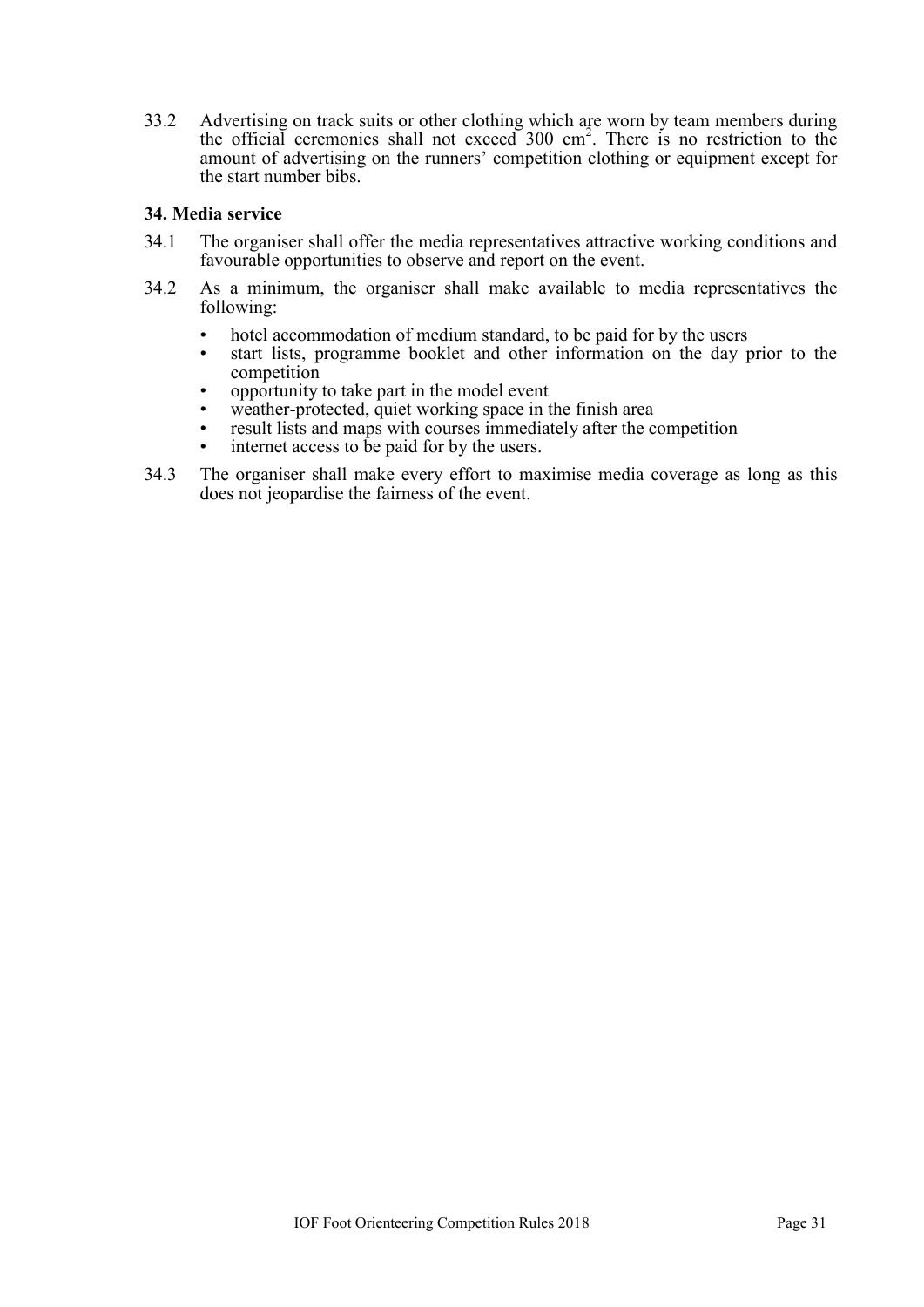# <span id="page-31-0"></span>**Appendix 1: General competition classes**

### **1. Age classes**

- 1.1 Competitors are divided into classes according to their gender and age. Women may compete in men's classes.
- 1.2 Competitors aged 20 or younger belong to each class up to the end of the calendar year in which they reach the given age. They are entitled to compete in older classes up to and including 21.
- 1.3 Competitors aged 21 or older belong to each class from the beginning of the calendar year in which they reach the given age. They are entitled to compete in younger classes down to and including 21.
- 1.4 The main competition classes are called W21 and M21, for women and men respectively.
- 1.5 For competitors younger than 21, the classes W20 and M20, W18 and M18 and so on with intervals of  $\tilde{2}$  years are used. For older competitors, the classes W35 and M35, W40 and M40 and so on with intervals of 5 years are used.
- 1.6 Each class may be divided into subclasses according to the difficulty and/or length of the courses. Subclasses according to difficulty and course lengths are named E (elite)—if applicable, A, B, C and N (novice). Subclasses according to course lengths only are named S (short) and L (long).
- 1.7 Elite (E) classes may only be provided for age classes 18, 20 and 21. They shall be restricted to competitors classified as elite competitors by their Federation or who are selected for the class based on their position in a Federation's ranking scheme.

### **2. Parallel classes**

2.1 Should a class have too many entries, it may be split into parallel classes. Splitting of elite classes should be based on the competitors' previous performances. Other classes than elite classes should be split so that competitors from the same club, district or Federation are equally distributed among the parallel classes.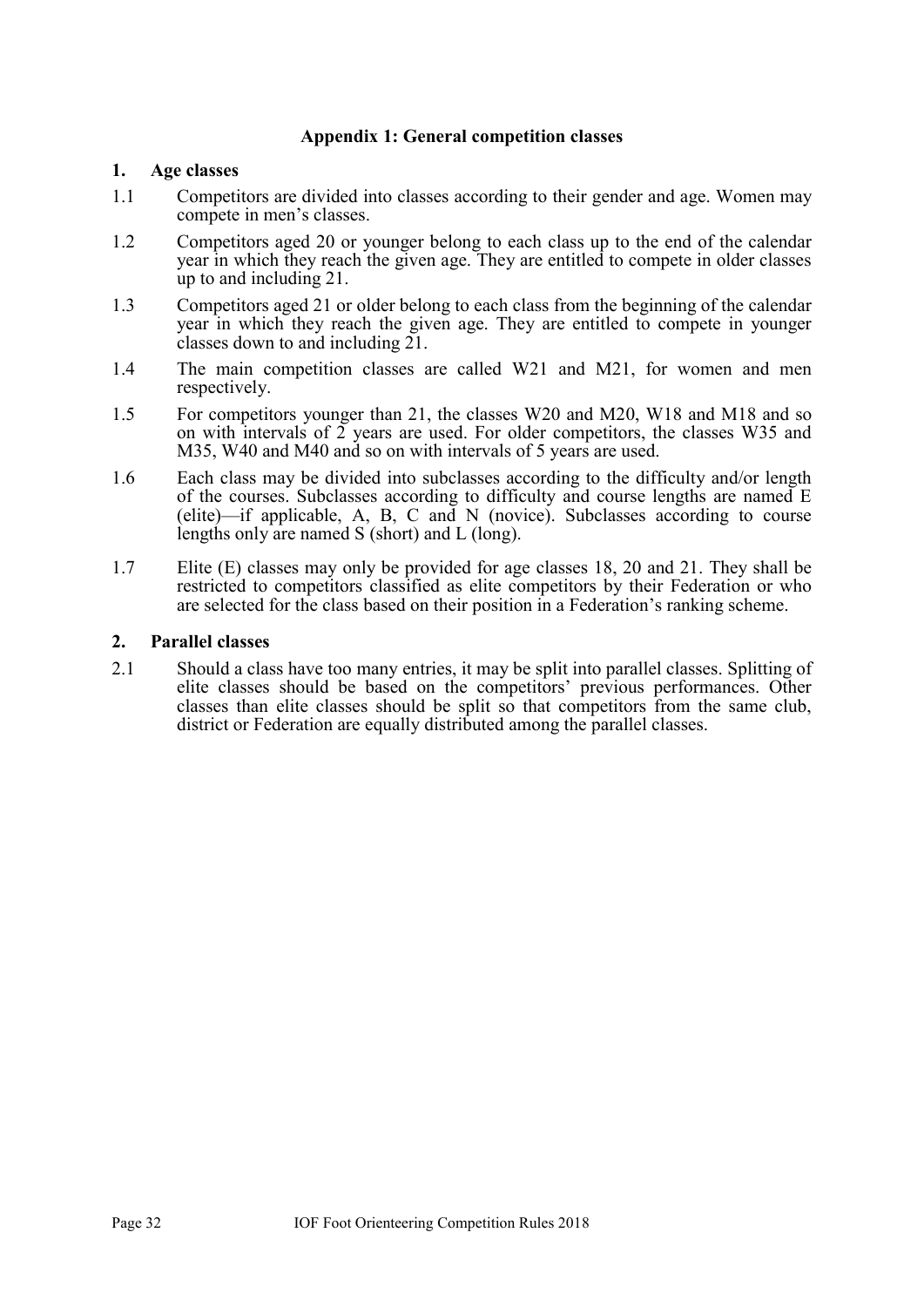# **Appendix 2: Principles for course planning**

# **1. Introduction**

- <span id="page-32-0"></span>1.1 Purpose
- 1.2 Application of these principles

# **2. Basic principles**

- 2.1 Definition of orienteering<br>2.2 Aim of good course plann
- 2.2 Aim of good course planning<br>2.3 Course planner's golden rules
- Course planner's golden rules

# **3. The orienteering course**

- 3.1 Terrain
- 3.2 Definition of an orienteering course<br>3.3 The start
- The start
- 3.4 The course legs
- 3.5 The controls
- 3.6 The finish<br>3.7 The eleme
- The elements of map reading
- 3.8 Route choices
- 3.9 The degree of difficulty
- 3.10 Competition types
- 3.11 What the course planner should aim

# **4. The course planner**

# **1. Introduction**

1.1 Purpose

These principles aim to establish a common standard for the planning of foot orienteering courses in order to ensure fairness in competition and to safeguard the unique character of the sport of orienteering.

1.2 Application of these principles

Courses in all international foot orienteering events must be planned in accordance with these principles. They should also serve as general guidelines for the planning of other competitive orienteering events. The term 'orienteering' is used throughout to refer specifically to 'orienteering on foot'.

# **2. Basic principles**

2.1 Definition of orienteering

Orienteering is a sport in which competitors visit a number of points marked on the ground, controls, in the shortest possible time aided only by map and compass. Orienteering on foot may be characterised as *running navigation*.

2.2 Aim of good course planning

The aim of course planning is to offer competitors courses correctly designed for their expected abilities. Results must reflect the competitors' technical and physical ability.

2.3 Course planner's golden rules

The course planner must keep the following principles in mind:

- the unique character of foot orienteering as running navigation
- the fairness of the competition
- competitor enjoyment
- the protection of wildlife and the environment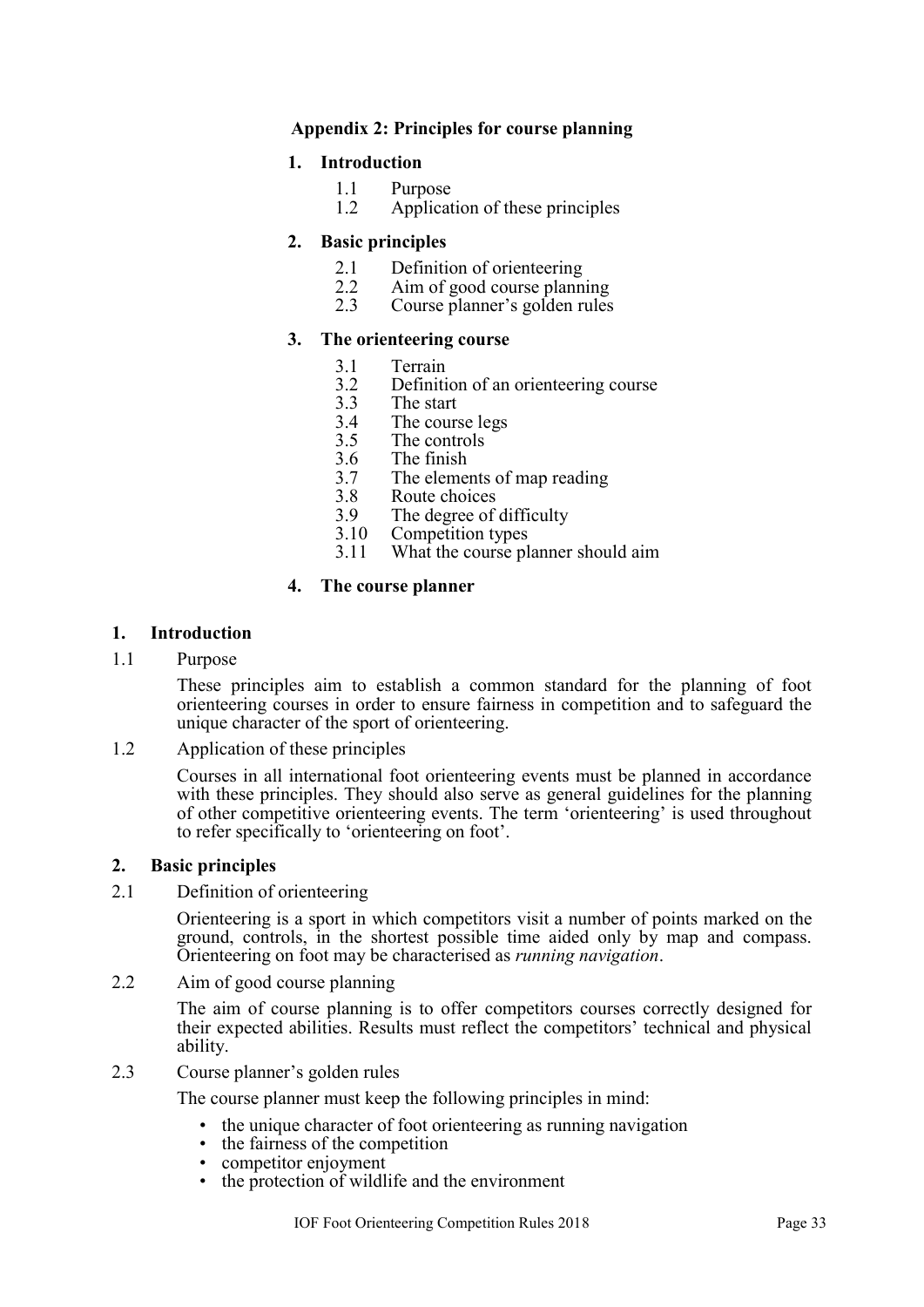- the needs of the media and spectators
- 2.3.1 Unique character

Every sport has its own character. The unique character of orienteering is to find and follow the best route through unknown terrain against the clock. This demands orienteering skills: accurate map reading, route choice evaluation, compass handling, concentration under stress, quick decision making, running in natural terrain, etc.

2.3.2 Fairness

Fairness is a basic requirement in competitive sport. Unless the greatest care is taken at each step of course planning and course setting, luck can easily become significant in orienteering competitions. The course planner must consider all such factors to ensure that the contest is fair and that all competitors face the same conditions on every part of the course.

2.3.3 Competitor enjoyment

The popularity of orienteering can only be enhanced if competitors are satisfied with the courses they are given. Careful course planning is therefore necessary to ensure that courses are appropriate in terms of length, physical and technical difficulty, control siting, etc. In this respect it is particularly important that each course is suitable for the competitors doing that course.

2.3.4 Wildlife and the environment

The environment is sensitive: wildlife may be disturbed and the ground as well as the vegetation may suffer from overuse. The environment also includes people living in the competition area, walls, fences, cultivated land, buildings and other constructions, etc.

It is usually possible to find ways to avoid interference with the most sensitive areas without damage. Experience and research have shown that even large events can be organised in sensitive areas without permanent damage if the correct precautions are taken and the courses are well planned.

It is very important that the course planner ensures that there is access to the chosen terrain and that any sensitive areas in the terrain are discovered in advance.

2.3.5 Media and spectators

The need to give a good public image of the sport of orienteering should be a permanent concern for a course planner. The course planner should endeavour to offer spectators and the press the possibility to follow as closely as possible the progress of a competition without compromising sporting fairness.

# **3. The orienteering course**

3.1 Terrain

The terrain must be chosen so that it can offer fair competition to all competitors.

To safeguard the character of the sport, the terrain should be runnable and suitable for testing the orienteering skills of the competitors.

3.2 Definition of an orienteering course

An orienteering course is defined by the start, the controls, and the finish. Between these points, which are given precise locations in the terrain and correspondingly on the map, are the course legs over which the competitor must orienteer.

3.3 The start

The start area should be so situated and organised that: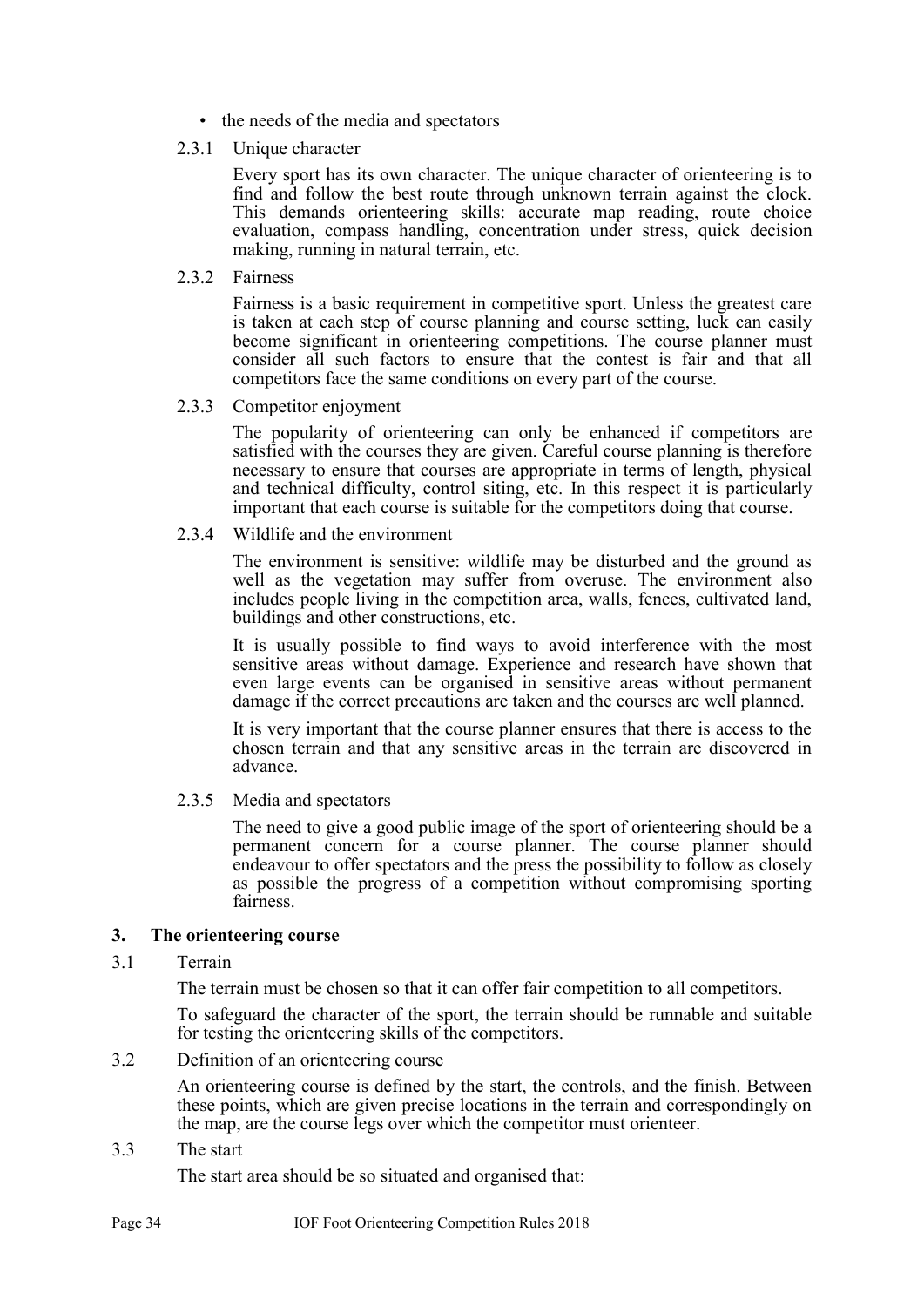- there is a warm up area
- waiting competitors cannot see route choices made by those who have started

The point from which orienteering on the first leg begins is marked in the terrain by a control flag with no marking device and on the map by a triangle.

The competitors should be faced with orienteering problems right from the start.

- 3.4. The course legs
	- 3.4.1 Good legs

The course legs are the most important elements of an orienteering course and will largely determine its quality.

Good legs offer competitors interesting map-reading problems and lead them through good terrain with possibilities for alternative individual routes.

Within the same course different types of legs should be offered, some of them based on intense map-reading and others containing more easily run route choices. There should also be variations with regard to leg length and difficulty to force the competitor to use a range of orienteering techniques and running speeds. The course planner should also endeavour to give changes in general direction for consecutive legs as this forces the competitors to reorient themselves frequently.

It is preferable for a course to have a few very good legs joined by short links designed to enhance the legs rather than a larger number of even but lesser quality legs.

3.4.2 Fairness of legs

No leg should contain route choices giving any advantage or disadvantage which cannot be foreseen from the map by a competitor under competitive conditions.

Legs which encourage competitors to cross forbidden or dangerous areas must be avoided.

#### 3.5 The controls

3.5.1 Control sites

Controls are placed at features in the terrain that are marked on the map. These must be visited by the competitors in the given order, if the order is specified, but following their own route choices. This demands careful planning and checking to ensure fairness.

It is particularly important that the map portrays the ground accurately in the vicinity of the controls, and that the direction and distances from all possible angles of approach are correct.

Controls must not be sited on small features visible only from a short distance if there are no other supporting features on the map.

Controls must not be sited where the visibility of the control flag for runners coming from different directions cannot be evaluated from the map or control description.

3.5.2 The function of the controls

The main function of a control is to mark the beginning and end of an orienteering leg.

Sometimes controls with other specific purposes need to be used as, for example, to funnel runners around dangerous or out of bounds areas.

Controls can also serve as refreshment, press and spectator points.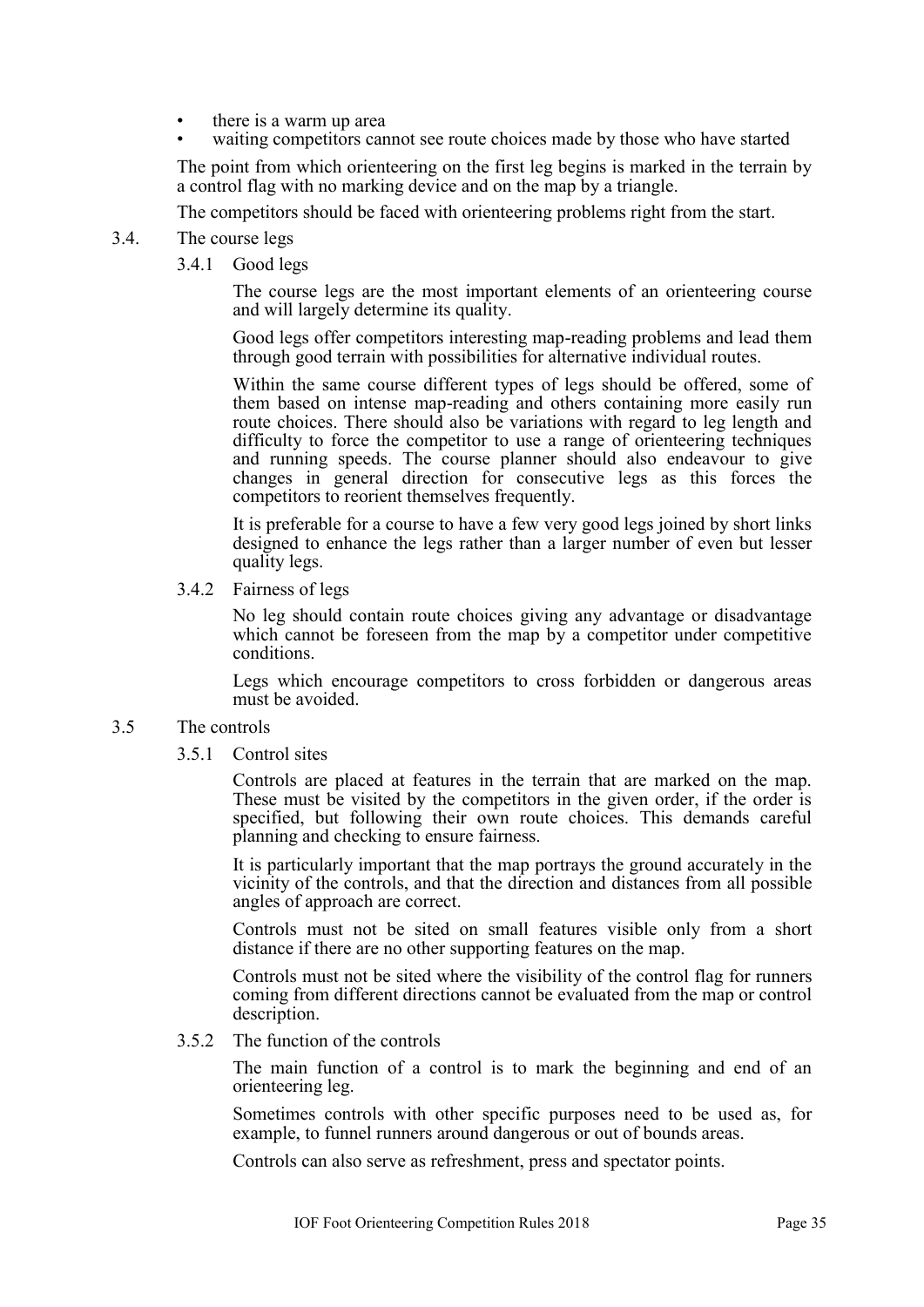### 3.5.3 The control flag

The control equipment must be in accordance with the rules for IOF events.

As far as possible, a control flag should be placed in such a manner that competitors first see it only when they have reached the described control feature. For fairness, the visibility of the control should be the same whether or not there is a competitor at the control site. On no account should the control flag be hidden: when competitors reach the control they should not have to search for the flag.

3.5.4 Fairness of control sites

It is necessary to choose control sites with great care and notably to avoid the 'acute angle' effect where incoming competitors can be led into the control by outgoing runners.

3.5.5 Proximity of controls

Controls on different courses placed too close to one another can mislead runners who have navigated correctly to the control site. According to Rule 19.4, controls shall not be sited within 30 metres of each other (15 metres for map scales 1:5000 or 1:4000). Only when the control features are distinctly different in the terrain as well as on the map, should controls be placed closer than 60 metres (30 metres for map scales 1:5000 or 1:4000). The distance between the controls is measured in a straight line.

3.5.6 The control description

The position of the control with respect to the feature shown on the map is defined by the control description.

The exact control feature on the ground, and the point marked on the map, must be indisputable. Controls which cannot be clearly and easily defined by the IOF control symbols are usually not suitable and should be avoided.

3.6 The finish

At least the last part of the route to the finish line should be a compulsory marked route.

3.7 The elements of map-reading

On a good orienteering course, competitors are forced to concentrate on navigation throughout the race. Sections requiring no map-reading or attention to navigation should be avoided unless they result from particularly good route choices.

3.8 Route choices

Alternative routes force competitors to use the map to assess the terrain and to draw conclusions from it. Route choices make competitors think independently and will split up the field, thus minimising 'following'.

3.9 The degree of difficulty

For any terrain and map, a course planner can plan courses with a wide range of difficulty. The degree of difficulty of the legs can be varied by making them follow line features more or less closely.

Competitors should be able to assess the degree of difficulty of the approach to a control from the information available on the map, and so choose the appropriate technique.

Attention should be paid to the competitors' expected skill, experience and ability to read or understand the fine detail of the map. It is particularly important to get the level of difficulty right when planning courses for novices and children.

3.10 Competition types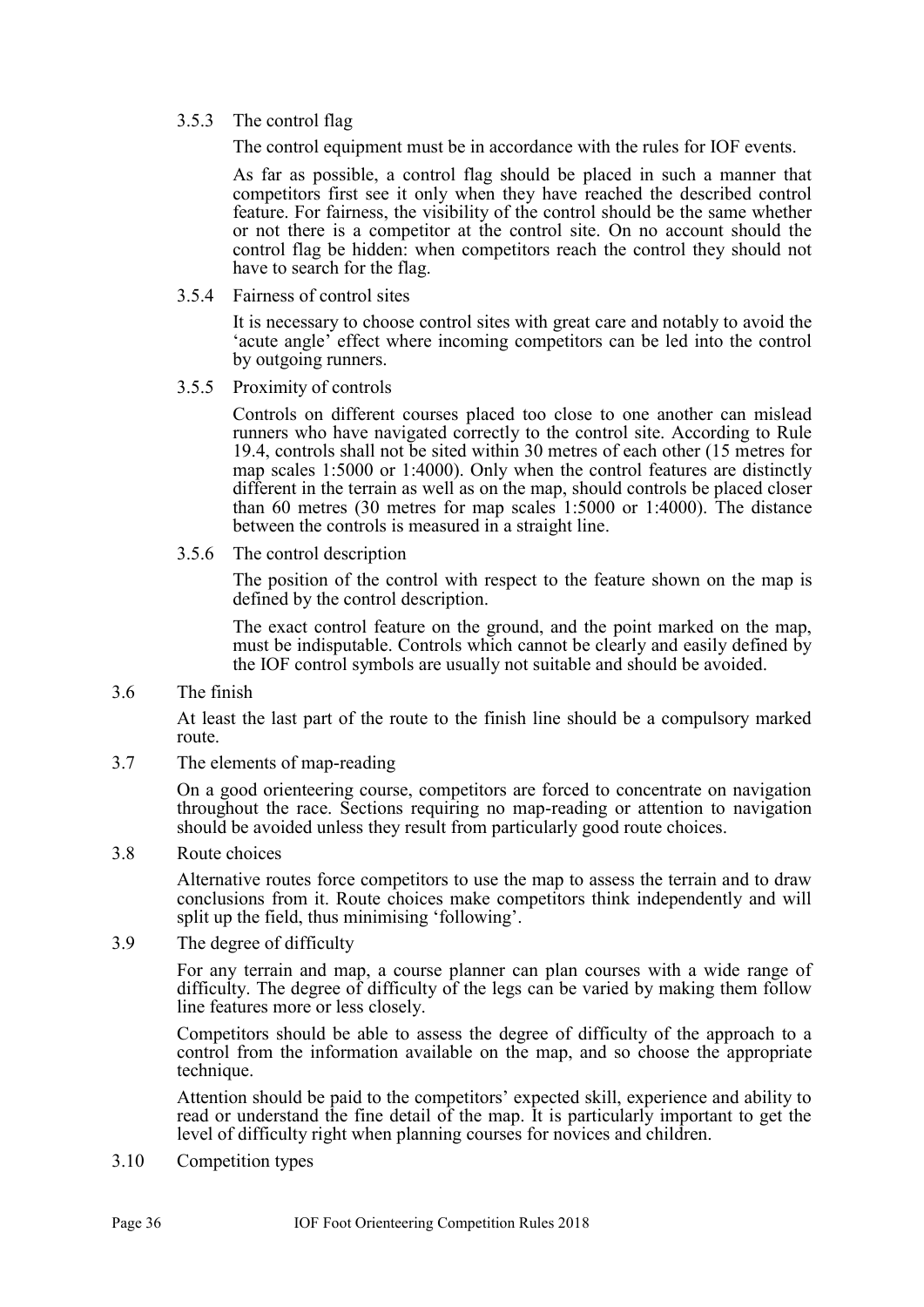Course planning must account for specific requirements of the type of competition considered. For instance, course planning for Sprint and Middle distance orienteering must call on detailed map reading and on a high degree of concentration throughout the entire course. Course planning for relay competitions should consider the need for spectators to be able to follow closely the progress of the competition. Course planning for relays should incorporate a good and sufficient forking/splitting system.

- 3.11 What the course planner should aim for
	- 3.11.1 Know the terrain

The course planner should be fully acquainted with the terrain before he or she plans to use any control or leg.

The planner should also be aware that on the day of the competition the conditions regarding map and terrain could be different from those which exist at the time the courses are planned.

3.11.2 Get the degree of difficulty right

It is very easy to make courses for novices and children too difficult. The course planner should be careful not to estimate the difficulty just on his or her own skill at navigating or on his or her walking speed when surveying the area.

3.11.3 Use fair control sites

The desire to make the best possible legs often leads a planner to use unsuitable control sites.

Competitors seldom notice any difference between a good and a superb leg, but they will immediately notice if a control leads to unpredictable loss of time due to a hidden control site or flag, ambiguity, a misleading control description etc.

3.11.4 Placing controls sufficiently far apart

Even though the controls have code numbers they should not be so close to each other as to mislead competitors who navigate correctly to the control site on their course.

3.11.5 Avoid over-complicating the route choices

The planner may see route choices which will never be taken and thereby may waste time by constructing intricate problems, whereas the competitors may take a 'next best' route, thus saving time on route planning.

3.11.6 Courses that are not too physically demanding.

Courses should be set so that normally fit competitors can run over most of the course set for their level of ability.

The total climb of a course should normally not exceed 4% of the length of the shortest sensible route.

The physical difficulty of courses should progressively decrease as the age of the competitors increases in Masters classes. Special care must be taken that the courses for classes M70 and over and W65 and over are not too physically demanding.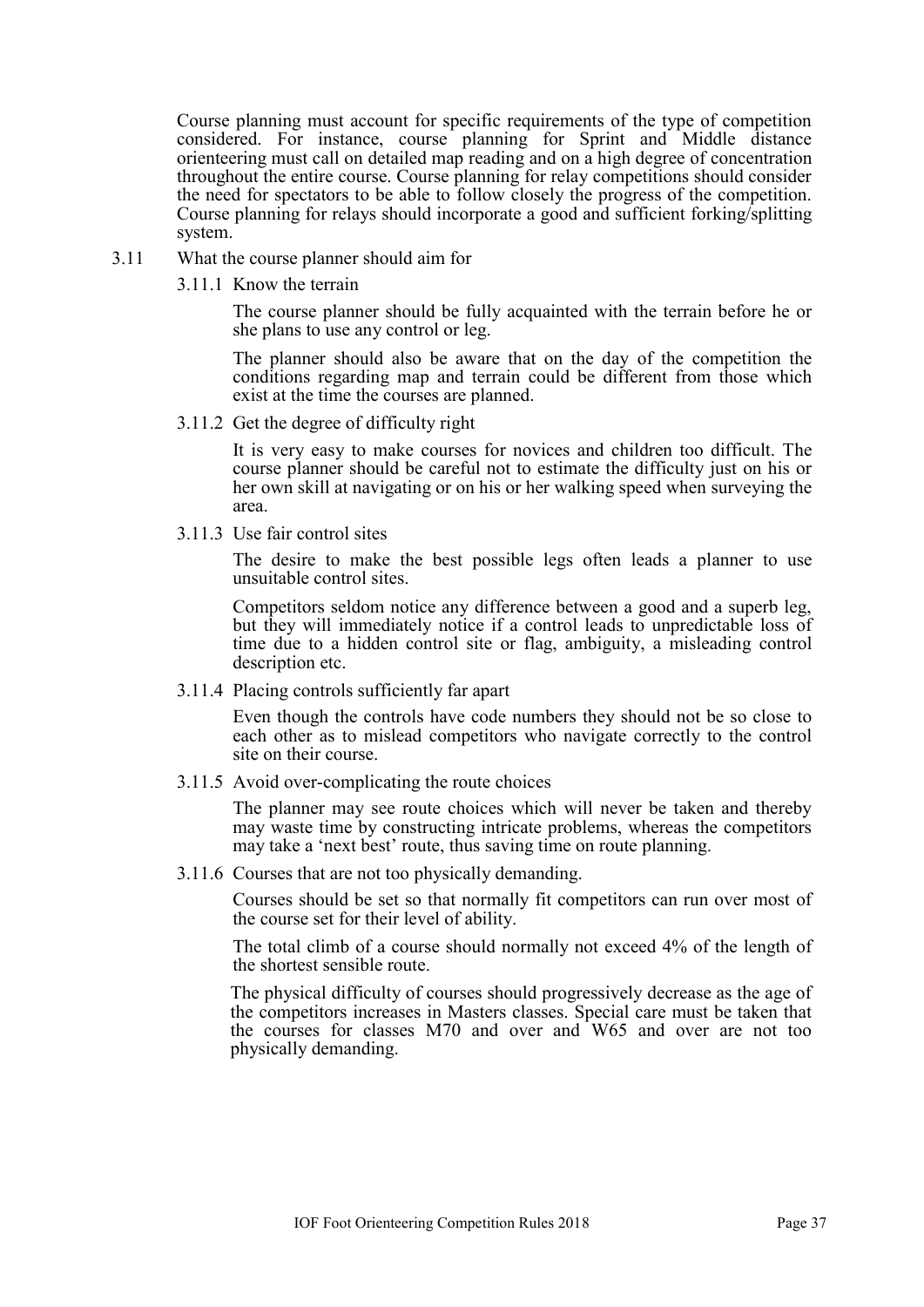### **4. The course planner**

The person responsible for course planning must have an understanding and appreciation of the qualities of a good course gained from personal experience. He or she must also be familiar with the theory of course planning and appreciate the special requirements of different classes and different types of competition.

The course planner must be able to assess, on site, the various factors which can affect the competition, such as the conditions of the terrain, the quality of the map, the presence of participants and spectators, etc.

The course planner is responsible for the courses and the running of the competition between the start and the finish line. The course planner's work must be checked by the controller. This is essential because of the numerous opportunities for error, which could have serious consequences.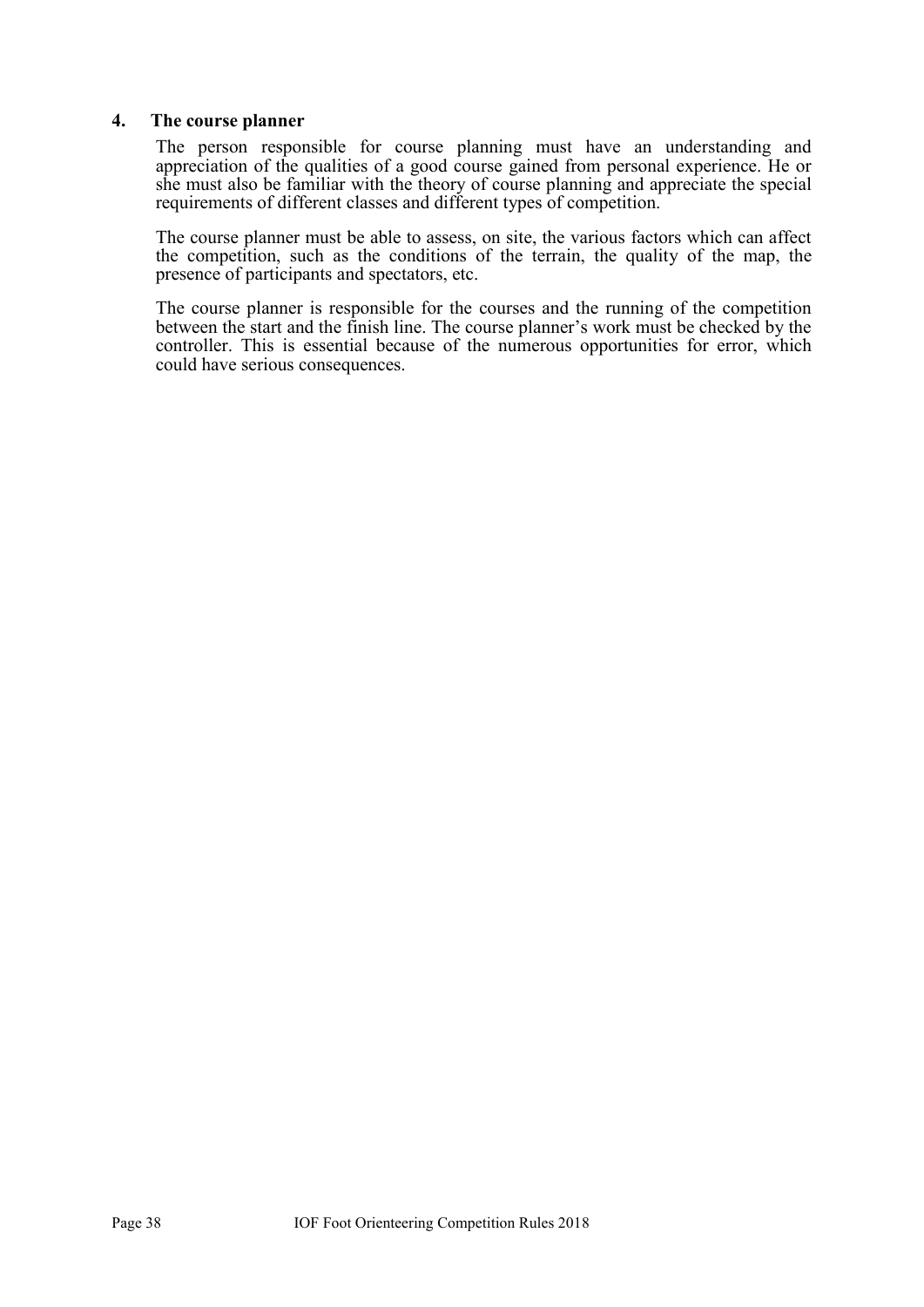### <span id="page-38-0"></span>**Appendix 3: IOF resolution on good environmental practice**

At its meeting on 12/14 April 1996, the Council of the International Orienteering Federation, acknowledging the importance of maintaining the environmentally friendly nature of orienteering, and in accordance with the GAISF Resolution on the Environment of 26 October 1995, adopted the following principles:

- to continue to be aware of the need to preserve a healthy environment and to integrate this principle into the fundamental conduct of orienteering
- to ensure that the rules of competition and best practice in the organisation of events are consistent with the principle of respect for the environment and the protection of flora and fauna
- to co-operate with landowners, government authorities and environmental organisations so that best practice may be defined
- to take particular care to observe local regulations for environmental protection, to maintain the litter-free nature of orienteering and to take proper measures to avoid pollution
- to include environmental good practice in the education and training of orienteers and officials
- to heighten the national Federations' awareness of worldwide environmental problems so that they may adopt, apply and popularise principles to safeguard orienteering's sensitive use of the countryside
- to recommend that the national Federations prepare environmental good practice guidelines specific to their own countries.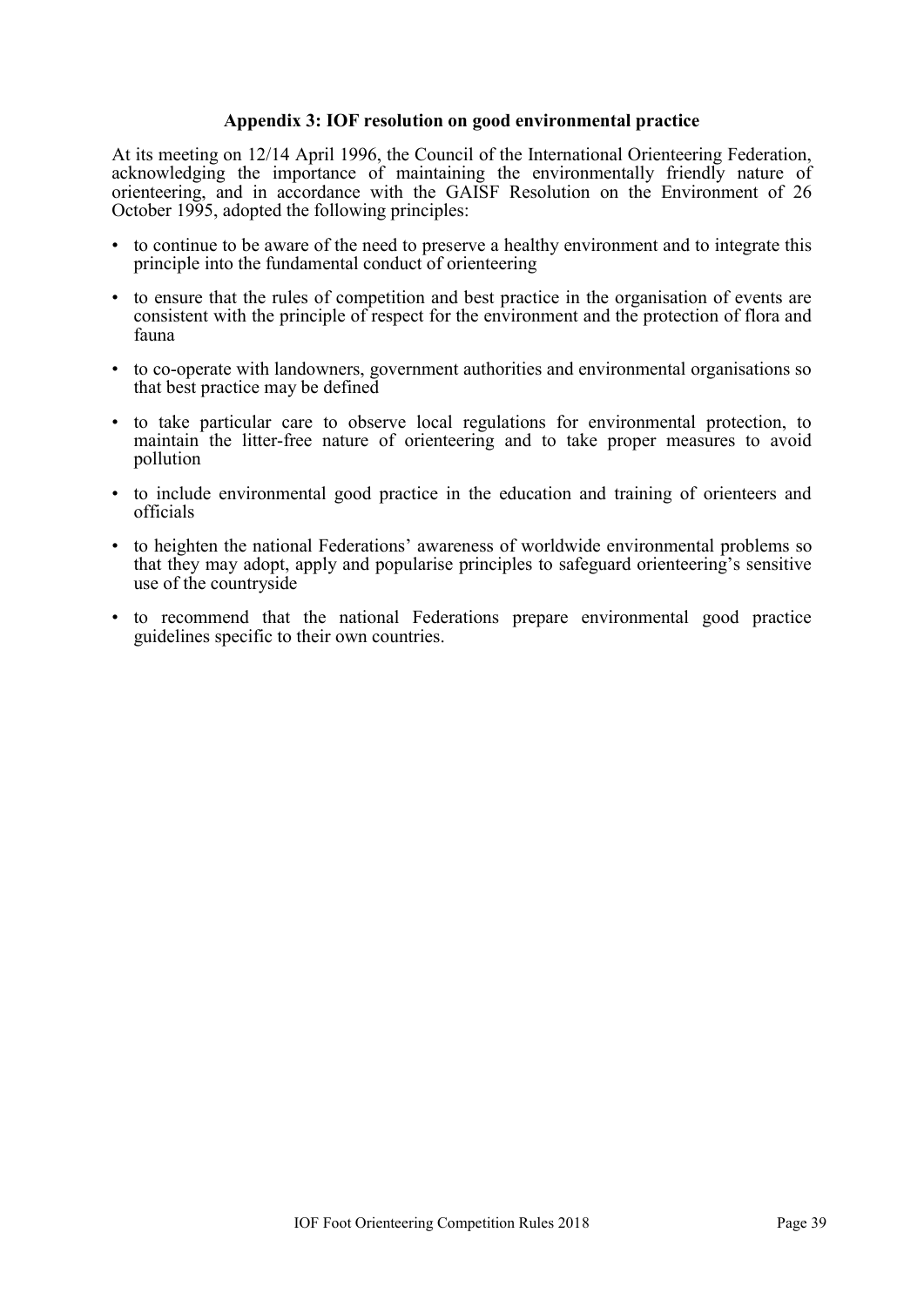# <span id="page-39-0"></span>**Appendix 4: Approved punching systems**

[Competition Rule 20.1 states that 'Only IOF approved electronic punching systems may be used'.]

- The only fully approved control punching systems (January 2018) are:
	- the *Emit* Electronic Punching and Timing system
	- the *SPORTident* system
	- the *Emit* touch-free punching system (Version 2013 onwards)
	- the *SPORTident* Air+ system (range ~30cm)
	- the *SFR* system Classic (contact) version• Details of the currently approved versions are shown on the IOF web pages along with any provisionally approved systems.
- The use of any other control punching system requires prior approval of the IOF Rules Commission.
- With respect to the *Emit* system, the label attached to the competitor's electronic control card for back-up marking must be such that it will survive the conditions likely to be encountered during a competition (including immersion in water). It is the competitor's responsibility to ensure that the back-up card is marked so that it can be used if the electronic punch is missing.
- With respect to the *SPORTident* system, a backup needle punch must be present at each control. It is the competitor's responsibility to ensure that the electronic punch is in the ecard by not removing the e-card until the feedback signal has been received. If, and only if, no feedback signal is received, the competitor must use the backup punch.
- The control card must clearly show that all controls have been visited. A competitor with a control punch missing or unidentifiable shall be disqualified unless it can be established with certainty that the punch missing or unidentifiable is not the competitor's fault. In this exceptional circumstance, other evidence may be used to prove that the competitor visited the control, such as evidence from control officials or cameras or read-out from the control unit. In all other circumstances, such evidence is not acceptable and the competitor must be disqualified. In the case of *SPORTident*, this rule means that:
	- If one unit is not working, a competitor must use the backup provided and will be disqualified if no punch is recorded
	- If a competitor punches too fast and fails to receive the feedback signals, the card will not contain the punch and the competitor must be disqualified (even though the control unit may have recorded the competitor's card number).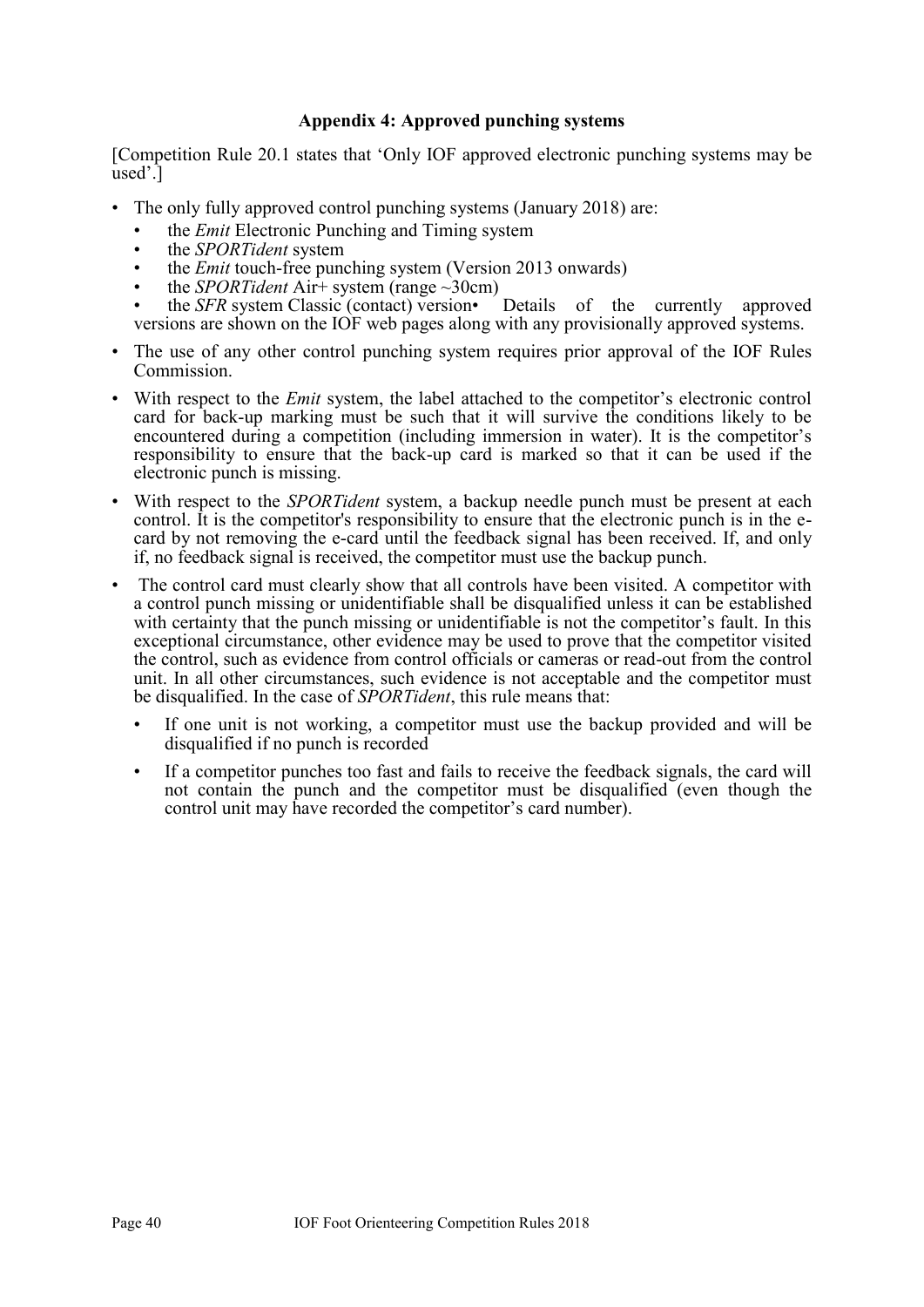### <span id="page-40-0"></span>**Appendix 5: The Leibnitz Convention**

We, the Members of the IOF, attending the 20th IOF General Assembly in Leibnitz, Austria, on the 4 August 2000, hereby declare that

"It is of decisive importance to raise the profile of the sport to further the spread of orienteering to more people and new areas, and to get orienteering into the Olympic Games. The main vehicles to achieve this are:

- to organise attractive and exciting orienteering events which are of high quality for competitors, officials, media, spectators, sponsors, and external partners
- to make IOF events attractive for TV and Internet

We shall aim to:

- increase the visibility of our sport by organising our events closer to where people are
- make our event centres more attractive by giving increased attention to the design and quality of installations
- improve the event centre atmosphere, and the excitement, by having both start and finish at the centre
- increase television and other media coverage by ensuring that our events provide more and better opportunities for producing thrilling sports programmes
- improve media service by better catering for the needs of media representatives (in terms of communication facilities, access to runners at start/finish and in the forest, continuous intermediate time information, food and beverages, etc.)
- pay more attention to promoting our sponsors and external partners in connection with our IOF events

We, the Members of the IOF, expect that these measures shall be considered by all future organisers of IOF events."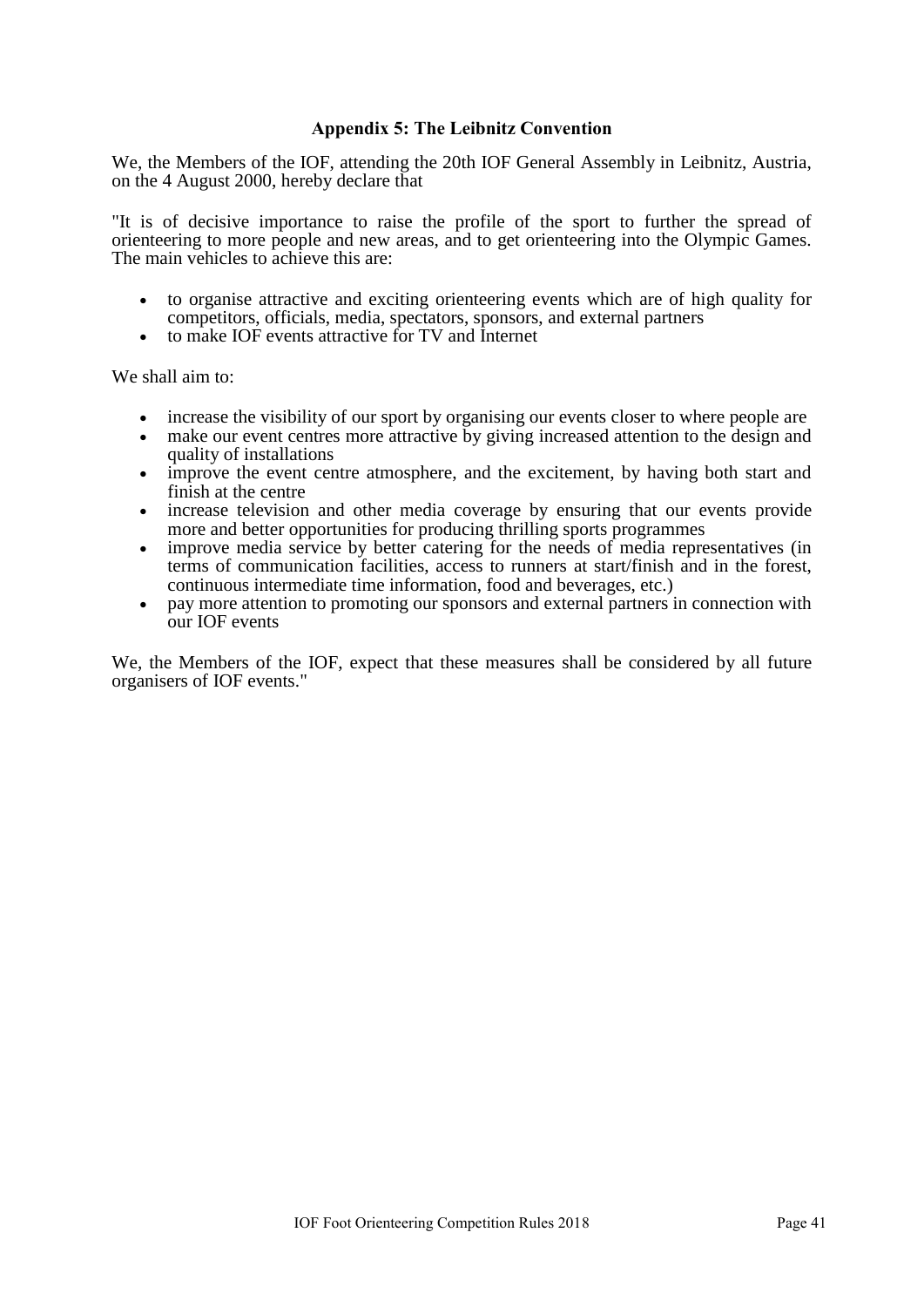| <b>SUMMARY</b><br><b>TABLE</b>                            | <b>Sprint</b>                                                                                                                                                                               | <b>Middle Distance</b>                                                                                                                                                   | <b>Long Distance</b>                                                                                                       | <b>Relay</b>                                                                                                                                                                                                     | <b>Sprint Relay</b>                                                                                                                                                                                                                                                                       |
|-----------------------------------------------------------|---------------------------------------------------------------------------------------------------------------------------------------------------------------------------------------------|--------------------------------------------------------------------------------------------------------------------------------------------------------------------------|----------------------------------------------------------------------------------------------------------------------------|------------------------------------------------------------------------------------------------------------------------------------------------------------------------------------------------------------------|-------------------------------------------------------------------------------------------------------------------------------------------------------------------------------------------------------------------------------------------------------------------------------------------|
| <b>Controls</b>                                           | Technically<br>easy.                                                                                                                                                                        | Consistently<br>technically<br>difficult.                                                                                                                                | A mixture of<br>technical<br>difficulties.                                                                                 | A mixture of<br>technical<br>difficulties.                                                                                                                                                                       | Technically easy.                                                                                                                                                                                                                                                                         |
| <b>Route Choice</b>                                       | Difficult route<br>choice,<br>requiring high<br>concentration.                                                                                                                              | Small and<br>medium scale<br>route choice.                                                                                                                               | Significant route<br>choice including<br>some large-scale<br>route choices.                                                | Small and medium<br>scale route choice.                                                                                                                                                                          | Difficult route choice,<br>requiring high concentration.                                                                                                                                                                                                                                  |
| <b>Type of</b><br><b>Running</b>                          | Very high<br>speed.                                                                                                                                                                         | High speed, but<br>requiring runners<br>to adjust their<br>speed for the<br>complexity of the<br>terrain.                                                                | Physically<br>demanding,<br>requiring<br>endurance and<br>pace judgement.                                                  | High speed, often in<br>close proximity to<br>other runners who<br>may, or may not,<br>have the same<br>controls to visit.                                                                                       | Very high speed.                                                                                                                                                                                                                                                                          |
| <b>Terrain</b>                                            | Predominantly<br>in very runnable<br>park or urban<br>(streets/building<br>s) terrain. Some<br>fast runnable<br>forest may be<br>included.<br>Spectators are<br>allowed along<br>the course | Technically<br>complex terrain.                                                                                                                                          | Physically tough<br>terrain allowing<br>good route<br>choice<br>possibilities.                                             | Some route choice<br>possibilities and<br>reasonably complex<br>terrain.                                                                                                                                         | Predominantly in very<br>runnable park or urban<br>(streets/buildings) terrain.<br>Some fast runnable forest<br>may be included. Spectators<br>are allowed along the course                                                                                                               |
| Map                                                       | 1:4000 or<br>1:5000                                                                                                                                                                         | $1:10000$ (or<br>sometimes<br>1:15000                                                                                                                                    | 1:15000                                                                                                                    | $1:10000$ (or<br>sometimes<br>1:15000)                                                                                                                                                                           | 1:4000 or 1:5000                                                                                                                                                                                                                                                                          |
| <b>Start Interval</b>                                     | 1 minute                                                                                                                                                                                    | 2 minutes                                                                                                                                                                | 3 minutes                                                                                                                  | Mass start                                                                                                                                                                                                       | Mass start                                                                                                                                                                                                                                                                                |
| <b>Timing</b>                                             | 1 second $(0.1)$<br>seconds in the<br>WOC final)                                                                                                                                            | 1 second                                                                                                                                                                 | 1 second                                                                                                                   | Mass start so the<br>finish order is the<br>order across the<br>line.                                                                                                                                            | Mass start so the finish order<br>is the order across the line.                                                                                                                                                                                                                           |
| <b>Winning Time</b><br>(for Senior Elite)<br>competition) | 12-15 minutes                                                                                                                                                                               | 30-35 minutes<br>Qualification<br>races are shorter.                                                                                                                     | Men 90-100<br>minutes<br>Women 70-80<br>minutes<br>Qualification<br>races are shorter                                      | 30-40 minutes per<br>leg<br><b>Men Total 90-105</b><br>minutes<br>Women Total 90-<br>105 minutes                                                                                                                 | 12-15 minutes per leg. Total<br>55-60 minutes                                                                                                                                                                                                                                             |
| <b>Summary</b>                                            | Sprint<br>orienteering is a<br>fast, visible,<br>easy-to-<br>understand<br>format, allowing<br>orienteering to<br>be staged within<br>areas of<br>significant<br>population.                | Middle distance<br>orienteering<br>requires fast,<br>accurate<br>orienteering for a<br>moderately long<br>period of time.<br>Even small<br>mistakes will be<br>decisive. | Long distance<br>orienteering<br>tests all<br>orienteering<br>techniques as<br>well as speed<br>and physical<br>endurance. | Relay orienteering<br>is a competition for<br>teams of three<br>runners running on<br>a virtually head-to-<br>head basis with a<br>first-past-the-post<br>winner. Exciting for<br>spectators and<br>competitors. | The Sprint Relay is a<br>competition for teams of<br>four runners. Teams contain<br>at least two women and the<br>first and last legs are run by<br>women. This format<br>provides exciting head-to-<br>head competition with a<br>first-past-the-post winner in<br>an urban environment. |

# <span id="page-41-0"></span>**Appendix 6: Competition Formats**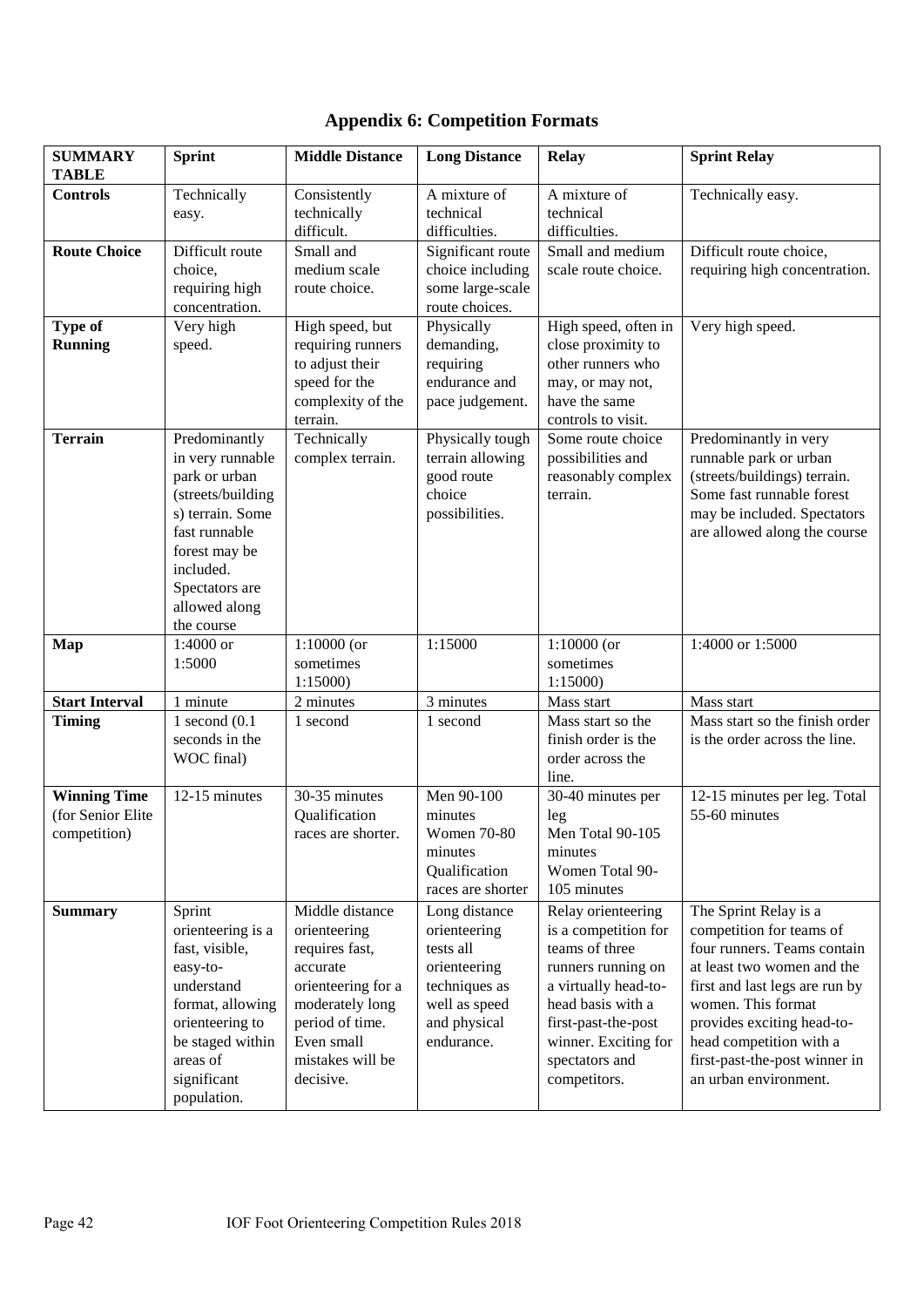# **1. SPRINT**

### **1.1 The profile**

The Sprint profile is high speed. It tests the athletes' ability to read and translate the map in complex environments, and to plan and carry out route choices running at high speed. The course must be planned so that the element of speed is maintained throughout the race. The course may require climbing but steepness forcing the competitors to walk should be avoided. Finding the controls should not be the challenge; rather the ability to choose and complete the best route to them. For example, the most obvious way out from a control should not necessarily be the most favourable one. The course should be set to require the athletes' full concentration throughout the race. An environment that cannot provide this challenge is not appropriate for the Sprint.

### **1.2 Course planning considerations**

In Sprint spectators are allowed along the course. The course planning shall consider this, and all controls must be manned. It may also be necessary to have guards at critical passages alerting spectators of approaching competitors and making sure that competitors are not hindered. The start should be at the Arena and spectator sites may be arranged along the course. The spectator value could be enhanced by building temporary stands and by having an on-course announcer. Both spectator sites and sites for media/photographers shall be announced at the Arena. The course must be planned to avoid tempting competitors to take shortcuts through private property and other out-of-bound areas. If there is such a risk, a referee should be at such locations to prevent possible attempts. Areas so complex that it is doubtful whether a competitor can interpret the map at high speed should be avoided (e.g. when there are complex three-dimensional structures).

### **1.3 The map**

The ISSOM specification shall be followed. The map scale is 1:4000 or 1:5000. It is crucial that the map is correct and possible to interpret at high speed, and that the mapping of features that affect route choice and speed are accurate. In non-urban areas, the correct mapping of conditions reducing running speed, both to degree and extent, is important. In urban areas, barriers hindering the passage must be correctly represented and drawn to size.

#### **1.4 Winning time, start interval and timing**

The winning time, for both women and men, shall be  $12 - 15$  minutes, preferably in the lower part of the interval. In WOC and World Cup there is no difference between qualification and final races. The start interval is 1 minute and a time-trial, individual format is used. Timing is normally to 1 second accuracy, but in the WOC final, timing is to 0.1 second using electronic means of timing with start gates and a beam finish line. The competitor shall have passed the start gate before having access to the map.

# **2 MIDDLE DISTANCE**

# **2.1 The profile**

The Middle distance profile is technical. It takes place in a non-urban (mostly forested) environment with an emphasis on detailed navigation and where finding the controls constitute a challenge. It requires constant concentration on map reading with occasional shifts in running direction out from controls. The element of route choice is essential but should not be at the expense of technically demanding orienteering. The route in itself shall involve demanding navigation. The course shall require speed-shifts e.g. with legs through different types of vegetation.

#### **2.2 Course planning considerations**

The course should be set to allow competitors to be seen by spectators during the course of the race as well as when finishing. The start should be at the Arena and the course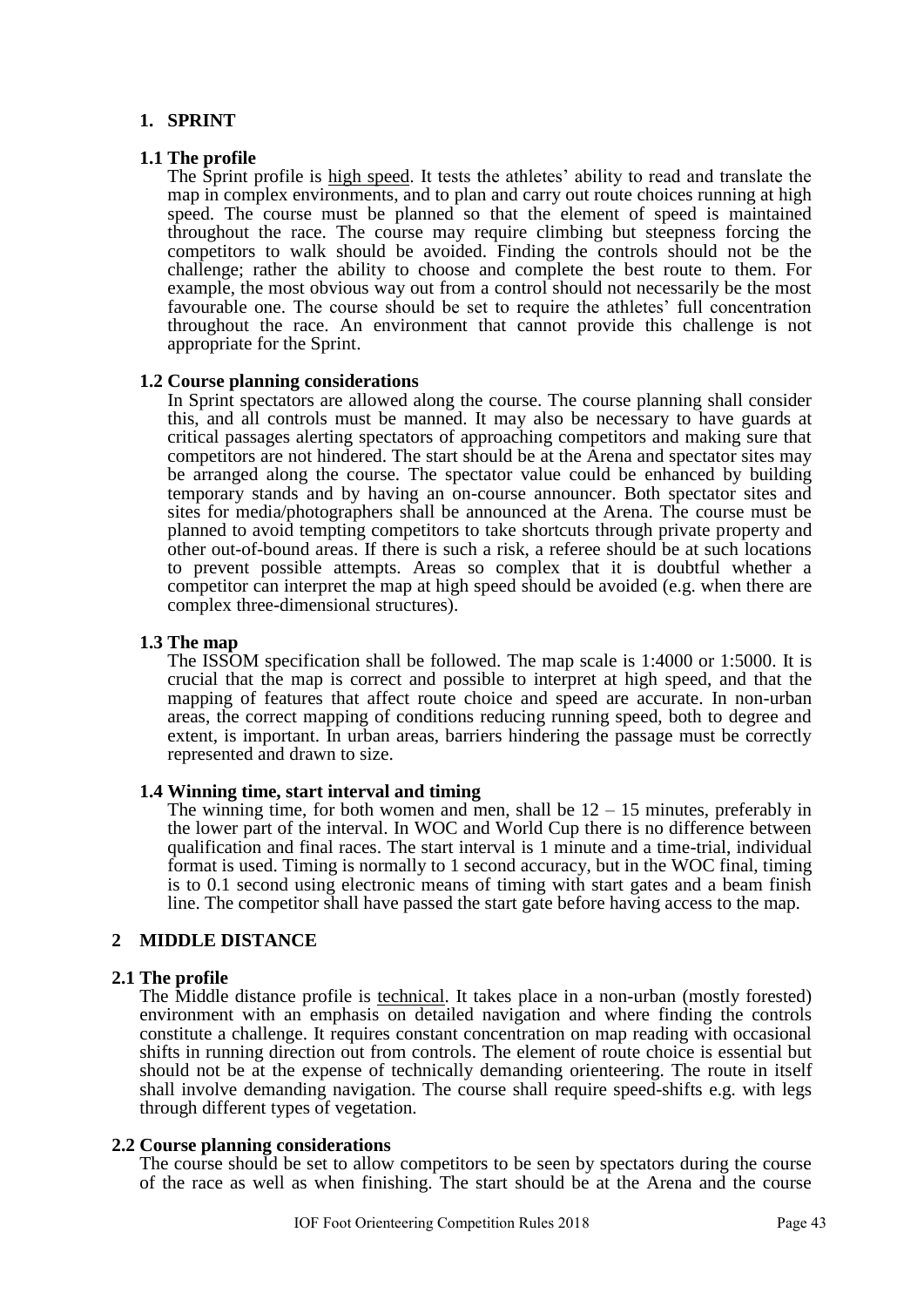should preferably make runners pass the Arena during the competition. The demand on selection of Arena is subsequently high, providing both suitable terrain and good possibilities to make runners visible to spectators. Spectators are not allowed along the course except for parts passing the Arena (including controls at the Arena).

#### **2.3 The map**

The standard ISOM specification shall be followed. The map scale is 1:10 000. The terrain shall be mapped for 1:15 000 and then be strictly enlarged as specified by ISOM.

### **2.4 Winning time, start interval and timing**

The winning time, for both women and men, shall be  $30 - 35$  minutes. In WOC and World Cup the winning time in qualification races shall be 25 minutes. The start interval is 2 minutes and a time-trial, individual format is used. The competitor shall have passed the start gate before having access to the map.

# **3 LONG DISTANCE**

# **3.1 The profile**

The Long distance profile is physical endurance. It takes place in a non-urban (mostly forested) environment, and aims at testing the athletes' ability to make efficient route choices, to read and interpret the map and plan the race for endurance during a long and physically demanding exercise. The format emphasises route choices and navigation in rough, demanding terrain, preferably hilly. The control is the end-point of a long leg with demanding route choice, and is not necessarily in itself difficult to find. The Long distance may in parts include elements characteristic of the Middle distance with the course suddenly breaking the pattern of route choice orienteering to introduce a section with more technically demanding legs.

# **3.2 Course planning considerations**

The course should be set to allow competitors to be seen by spectators during the course of the race as well as when finishing. Preferably, the start should be at the Arena and the course should make runners pass the Arena during the competition. A special element of the Long distance is the long legs, considerably longer than the average leg length. These longer legs may be from 1.5 to 3.5 km depending on the terrain type. Two or more such long legs should form part of the course (still requiring full concentration on map reading along the route chosen). Another important element of the Long distance is to use coursesetting techniques to break up groups of runners. Butterfly loops are one such technique. The terrain itself should be used as a break-up method by putting the course through areas with limited visibility. Spectators are not allowed along the course except for parts passing the Arena (including controls at the Arena).

# **3.3 The map**

The standard ISOM specification shall be followed. The map scale is 1:15 000.

# **3.4 Winning time, start interval and timing**

The winning time shall be  $70 - 80$  minutes for women and  $90 - 100$  minutes for men. In WOC and World Cup the winning times in qualification races shall be 45 minutes for women and 60 minutes for men. The start interval is 3 minutes. A time-trial, individual format is used. The competitor shall have passed the start gate before having access to the map.

# **4 RELAY**

# **4.1 The profile**

The Relay profile is team competition. It takes place in a non-urban (mostly forested) environment. The format is built on a technically demanding concept, more similar to the concept of the Middle than the Long distance. Some elements characteristic of the Long distance, like longer, route-choice legs should occur, allowing competitors to pass each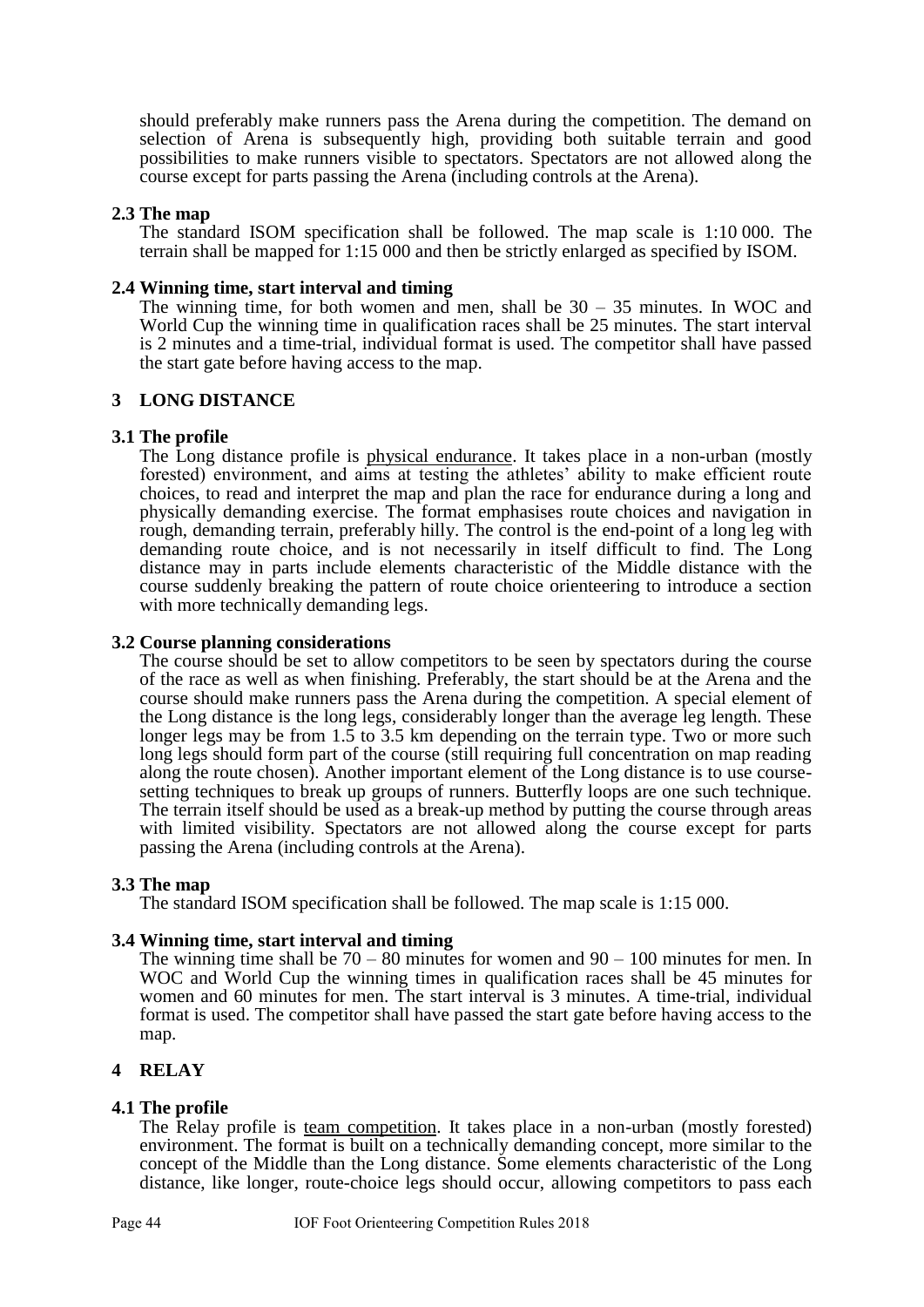other without making contact. Good Relay terrain has characteristics that make runners lose eye contact with each other (such as denser vegetation, many hills/depressions etc.). Terrain with continuous good visibility is not suitable for the Relay.

#### **4.2 Course planning considerations**

The Relay is a spectator friendly event in offering a competition between teams, head-tohead, and with the first to finish being the winner. The Arena layout and the course setting must consider this (e.g. when forking is used, the time difference between alternatives should be small). The competitors should, on each leg, pass the Arena, and if possible runners should be visible from the Arena while approaching the last control. An appropriate number of intermediate times (possibly with in-forest commentators) should be provided (as well as TV-controls shown on screen in the Arena). The mass start format requires a course planning technique separating runners from each other (e.g. forking). The best teams should be carefully allocated to different forking combinations. For fairness reasons the very last part of the last leg shall be the same for all runners. Spectators are not allowed along the course except for parts passing the Arena (including controls at the Arena).

### **4.3 The map**

The standard ISOM specification shall be followed. The map scale is 1:15 000 or 1:10 000. The decision on map scale shall be based on the complexity of the course design (e.g. short legs with controls close to each other may require the larger map scale). When  $1:10000$  is used the terrain shall be mapped for  $1:15000$  and strictly enlarged as specified by the ISOM.

### **4.4 Winning time, start interval and timing**

The winning time (the total time for the winning team) shall be 90-105 minutes for both the women's relay and the men's relay. Within the total time, the time for different legs may vary. No leg should be longer than 40 minutes or shorter than 30 minutes. The Relay is a mass start format and consists of three legs for both women and men. In WOC timing shall preferably be made by electronic means, but manual systems may be used. At the finish line there shall be photo-finish equipment to assist in judging the placings.

# **5 SPRINT RELAY**

# **5.1 The profile**

The Sprint Relay profile is mixed-gender high-speed head-to-head competition. It takes place in an urban and park environment. The format is a combination of the Sprint and Relay concepts. There are four legs and the first and last legs must be run by women.

#### **5.2 Course planning considerations**

A relatively small area is required for a competition (especially with the use of an arena passage). The event shall be easy to understand for the spectators. It should be possible to cover at least 70-80 % of the course with TV cameras. The competition should be based on a 75 minute live broadcasting and arena production concept; 15 minutes should be allocated for broadcasting introductions, interviews and prize-giving ceremonies. An arena passage should be used, if possible without compromising course quality too much. When there is a comprehensive TV coverage on the course, the arena passage may not always be required. This also gives more flexibility for course planning and may enable better and more challenging courses. Two loops per leg should be used if there is an arena passage with one loop printed on each side of the map. Courses shall be forked. GPStracking is required and "touch-free" punching should be considered.

#### **5.3 The map**

See 1.3 Sprint.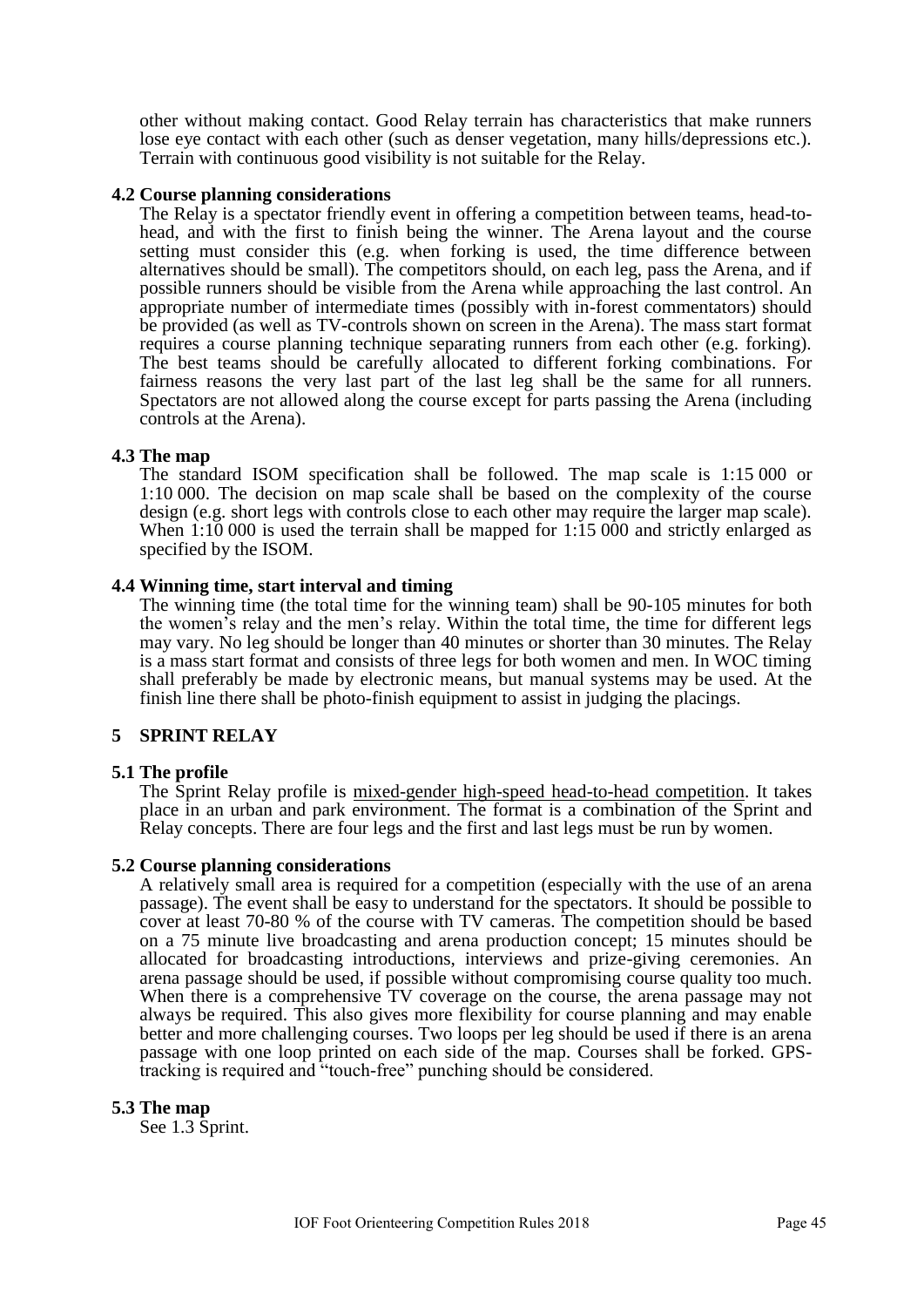#### **5.4 Winning time, start interval and timing**

The winning time (the total time for the winning team) shall be 55-60 minutes. The time for each leg shall be 12-15 minutes so the first and last legs (which are run by women) should be a little shorter than the second and third legs. In WOC timing shall preferably be made by electronic means, but manual systems may be used. At the finish line there shall be photo-finish equipment to assist in judging the placings.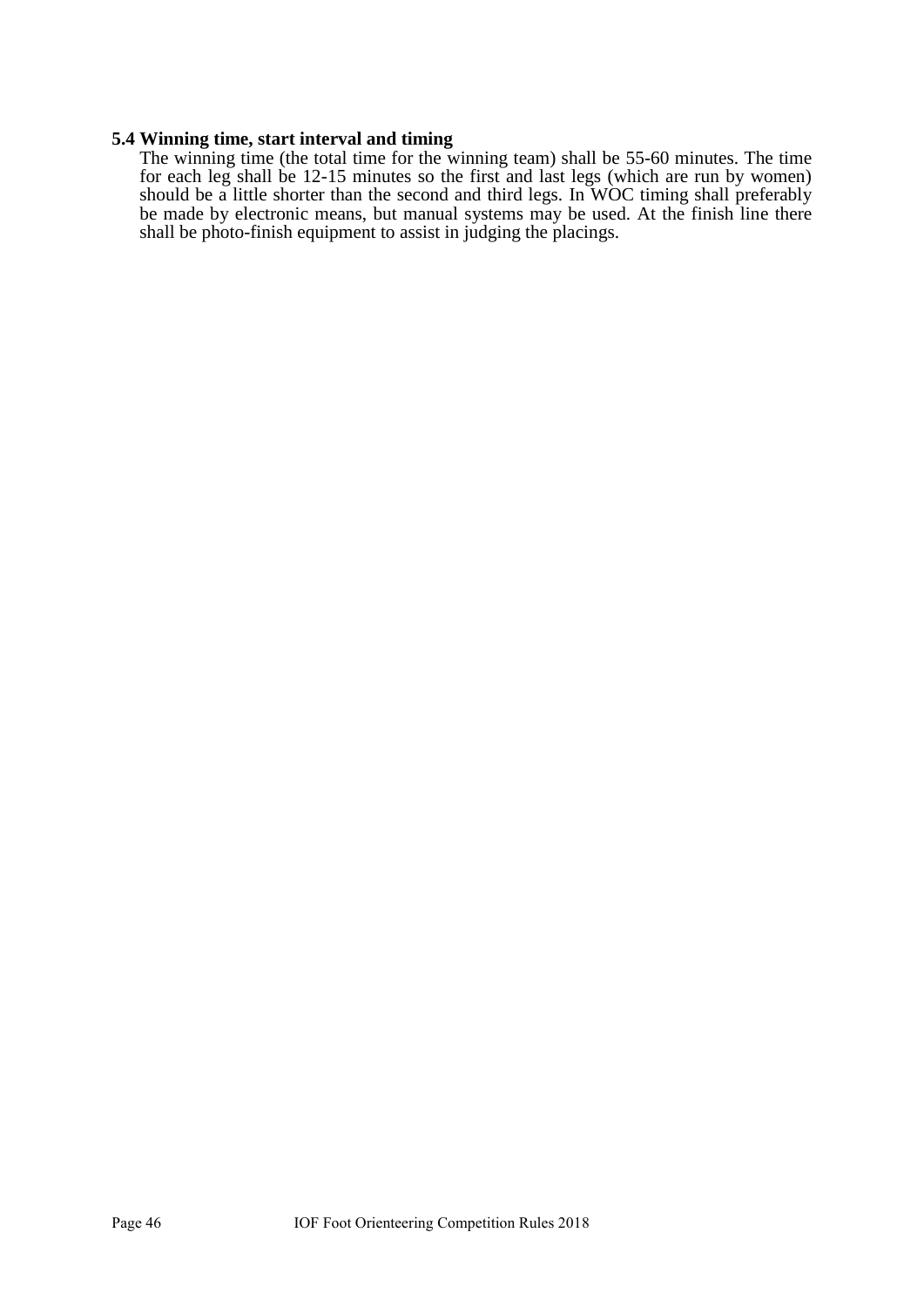# <span id="page-46-0"></span>**Appendix 7: The European Orienteering Championships**

The European Orienteering Championship (in short EOC) is the official event to award the titles of European Champion in Orienteering. It is organised under the authority of the IOF and the appointed Federation.

The event shall follow the IOF Competition Rules for Foot Orienteering Events unless otherwise stated in these Rules.

# **1. Principles for EOC**

The championship shall be organised in accordance with the following principles:

- The participants shall be offered competitions of the highest technical quality.
- The organiser shall follow the design of a compact championship model in order to minimise transport time and cost and give competitors, leaders and other representatives of orienteering a possibility to meet outside the forest.
- The costs of participation shall be kept low and accommodation of different standard and prices shall be offered.

# **2. Event programme**

The championship is organised every second year (in even years). The programme shall be no longer than 7 days and include the following competitions: Sprint and Middle distance both with qualification and final races, a single race Long distance, a Relay, and a Sprint Relay.

From 2020 the championship will be organised every year. In even years, the programme shall include a qualification and final race for the Middle distance competition, a single race Long distance competition and a Relay. In odd years, the programme shall include a qualification and a final race for the Sprint distance competition, another Sprint-type competition and a Sprint Relay.

The championship shall follow the IOF Competition Rules as they would apply for the World Orienteering Championships unless otherwise stated in these Rules. Each competition is a separate event. The dates of the EOC shall be co-ordinated with other international events and finally approved by the IOF.

# **3. Event application and appointment of organiser**

Any European Federation that is a member of IOF may apply to organise EOC. Applications shall reach the IOF Office before January 1st three years prior to the championship. IOF Council appoints the organiser. The appointment is subject to approval by the IOF and the signing of an organiser's agreement. The Senior Event Adviser shall be appointed by the IOF.

# **4. Participation**

Competitors representing member Federations of the IOF, defined by the International Olympic Committee as belonging to the European continent, can compete in EOC.

Competitors representing other member Federations of the IOF can participate in EOC but will not be eligible for European titles, medals or diplomas.

In the Sprint and Middle distance competitions a Federation may enter a maximum of 6 runners in each class. The current European Champion for the competition shall be given a wild card to enter the qualification in the next EOC in addition to the ordinary entries from his/her Federation (in which case one starting group may have three competitors from that Federation).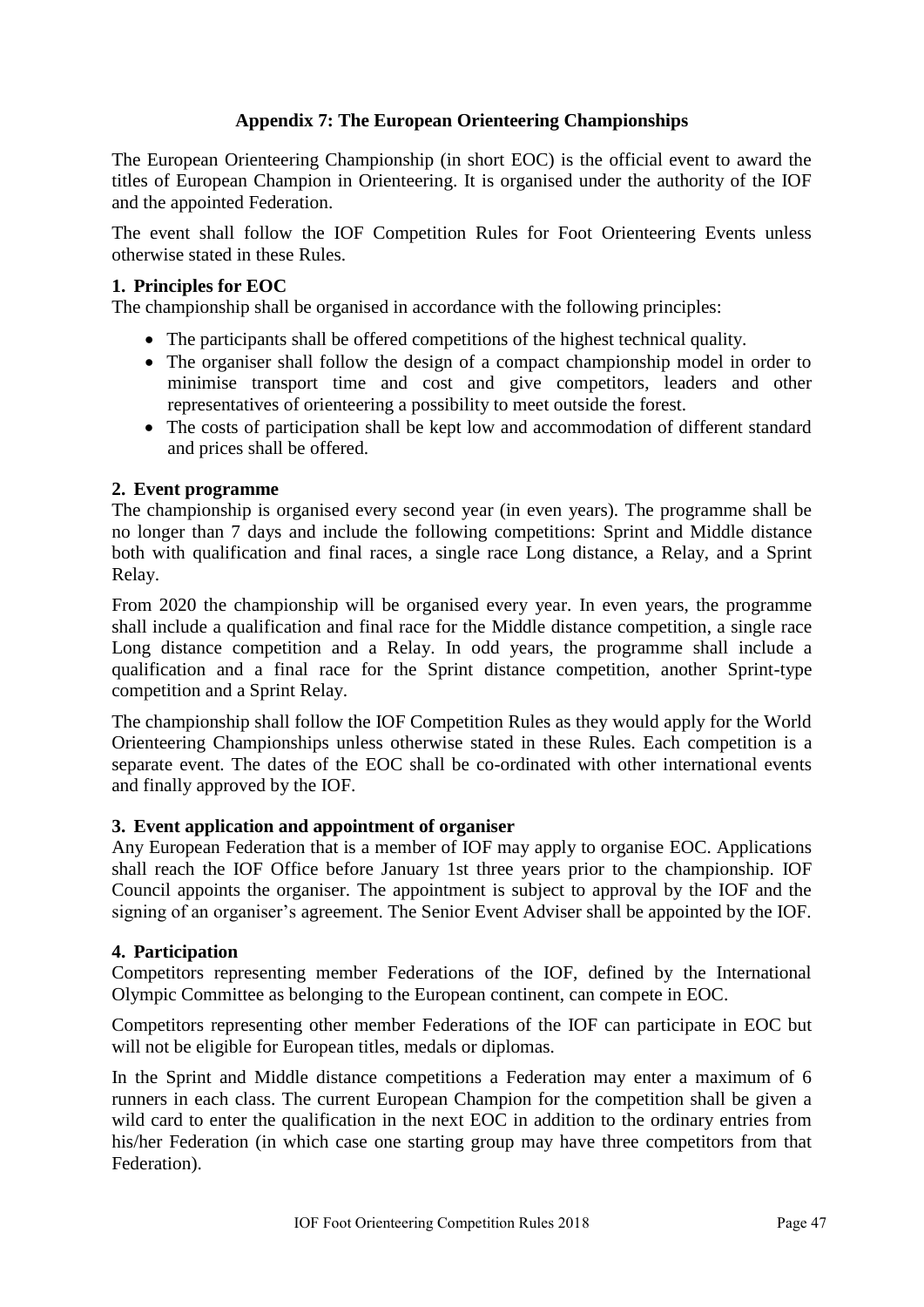In the Sprint and Middle distance competitions, only the competitors placed number 17 and better in each qualification race heat may run in the final

In the Long distance competition the qualification criteria are based on national quotas as follows:

• For any Federation having 4 or more competitors in the top 30 of the World

Ranking: the number of competitors the Federation has in the top 30 of

the World Ranking are allowed to participate (up to a maximum of 6 per Federation);

• For any other Federation having at least 3 competitors in the top 200 of the

World Ranking: 3 competitors per Federation are allowed to participate;

• For all other Federations: 2 competitors per Federation are allowed to participate;

- Personal place for the current European Champion in Long distance
- The home country is allowed to have at least 4 athletes in each class;

• The World Ranking as of 1st of January in the competition year will be used to identify the

number of qualifiers for each country.

In the Relay a Federation may enter 2 teams each consisting of 3 competitors, but only the better-placed team will count in the prize list. Incomplete teams and teams with runners from more than one Federation are not allowed.

In the Sprint Relay each Federation may enter one team each consisting of 4 competitors (of whom at least two must be women). Incomplete teams and teams with runners from more than one Federation are not allowed.

# **5. Results**

If any non-European competitors participate in the competition two separate results lists shall be published. One results list showing the results of the European Orienteering Championship excluding any non-European competitors and a second showing the results of the competition including non-European competitors.

In the Sprint final, times shall be rounded down to whole seconds.

# **6. Jury**

The jury shall consist of 3 voting members from different Federations. Two members are appointed by the IOF Council. One member is appointed by the Federation of the organiser.

# **7. World Cup**

If one or more of the competitions staged as part of the EOC is also designated by the IOF as part of the World Cup series of events, then in the event of any conflict between these rules and World Cup rules, World Cup rules have precedence.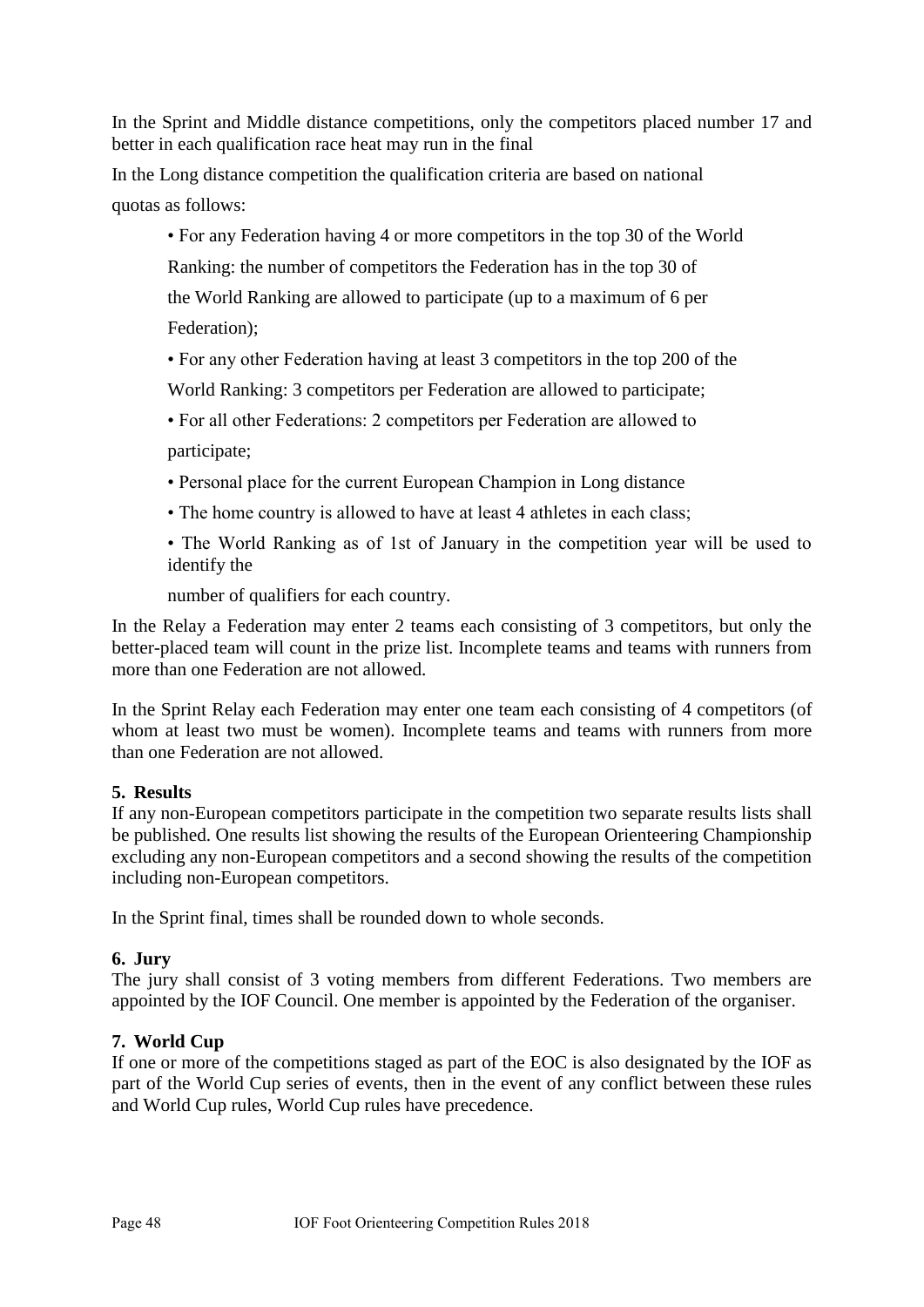# <span id="page-48-0"></span>**Appendix 8: EUROPEAN YOUTH ORIENTEERING CHAMPIONSHIPS**

The European Youth Orienteering Championship (in short EYOC) is the official event to award the titles of European Youth Champion in Orienteering. The event is organised under the authority of the IOF and the appointed Federation.

The event shall follow the IOF Competition Rules for the Junior World Orienteering Championship (JWOC) unless otherwise stated in these Rules.

# **1. Principles for EYOC**

The championship shall be organised in accordance with the following principles:

- The best junior orienteers of each European Federation shall be offered competitions of the highest technical quality.
- The event shall have a social, rather than a competitive atmosphere, letting young people exchange experience and find new friends.
- The costs of participation shall be kept low.

# **2. Event programme**

The event is organised annually. The programme shall include a sprint distance final, a Long distance final and a relay for national teams with 3 legs as well as an opening ceremony, a closing ceremony and adequate model events. The programme shall be kept within 3 days (Friday-Sunday). The dates of the EYOC shall be co-ordinated with other international junior events. Normally the event shall be organised in the last part of June or first week of July.

# **3. Event application and appointment of organiser**

Any European Federation that is a member of IOF may apply to organise EYOC. Applications shall reach the IOF Secretariat before  $1<sup>st</sup>$  January two years prior to the year of the event. IOF Council appoints the organiser. An IOF Event Adviser from another European Federation shall be appointed by the IOF.

# **4. Participation and Classes**

Competitors representing member Federations of the IOF, defined by the International Olympic Committee as belonging to the European continent, can compete in EYOC. Competitors representing other member Federations of the IOF can participate in EYOC but will not be eligible for European titles, medals or diplomas.

In the individual competitions a Federation may enter a maximum of 4 competitors in each class. All competitors must have a valid passport of the country they are representing. The EYOC is divided into four classes for the following age categories:

- **W** -16: for female athletes who are no more than 16 years old on 31<sup>st</sup> December of the year of the competition.
- **W** -18: for female athletes who are no more than 18 years old on 31<sup>st</sup> December of the year of the competition.
- **M** -16: for athletes who are no more than 16 years old on 31<sup>st</sup> December of the year of the competition.
- **M** -18: for athletes who are no more than 18 years old on 31<sup>st</sup> December of the year of the competition.

All entered runners may run in both individual competitions. Women may compete in men's classes.

If a Federation is unable to make up full relay teams (even with women running in men's classes), it may form incomplete teams or mixed teams with runners from other Federations.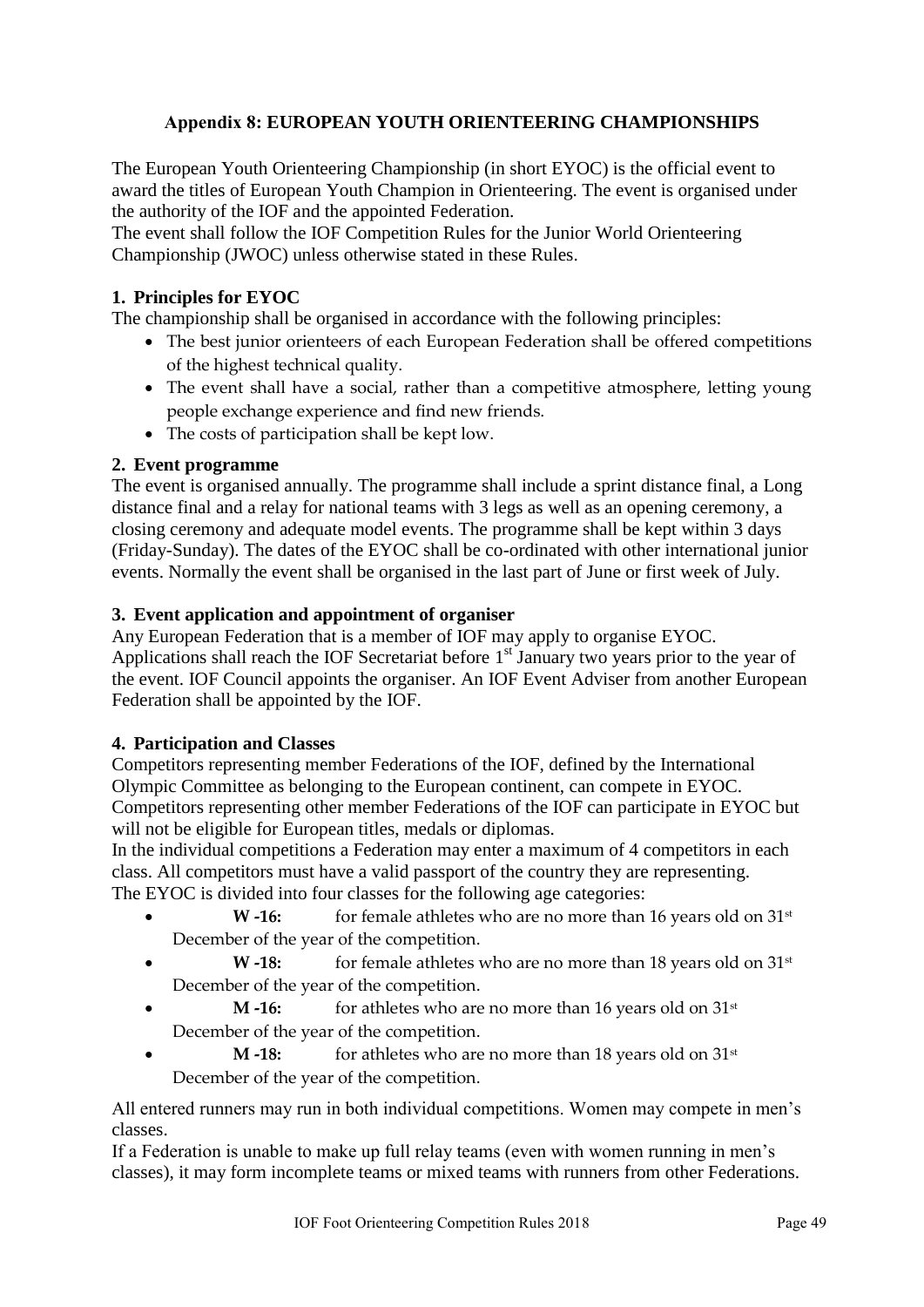Under no circumstances may persons other than entered competitors participate in the competition. Mixed teams are not placed on the official result list. All teams shall start together (mass start).

# **5. Starting order, start interval, winning times**

The start interval in the Long distance competition is 2 minutes and in the Sprint distance is 1 minute.

Starting time is drawn randomly in 4 starting groups. Competitors from the same Federation shall not start consecutively.

| ----            |               |             |                   |  |  |  |  |  |
|-----------------|---------------|-------------|-------------------|--|--|--|--|--|
| <b>Class</b>    | <b>Sprint</b> | Long        | <b>Relay</b>      |  |  |  |  |  |
| D <sub>16</sub> | $10-12$ min   | 35-40 min   | $75 \text{ min}$  |  |  |  |  |  |
| D <sub>18</sub> | $10-12$ min   | $40-45$ min | $90 \text{ min}$  |  |  |  |  |  |
| H <sub>16</sub> | $10-12$ min   | $40-45$ min | $90 \text{ min}$  |  |  |  |  |  |
| H18             | $10-12$ min   | $45-50$ min | $105 \text{ min}$ |  |  |  |  |  |

Winning times:

# **6. Maps**

The map scale for Long distance may be 1:10000.

# **7. Prizes**

Medals for all the competitions (3 medals in each class / competition, 3 sets of medals in each class in the Relay) and diplomas for places 1-6 shall be provided by the IOF.

The Federation having the highest team score shall be awarded with a team prize.

Representatives of the organising Federation and the IOF shall perform the prize-giving ceremonies.

# **8. Team Score**

The score is calculated as sum of points of three (3) competitions in all classes according to the following rules:

*Individual Competitions:*

In Sprint: 2 best result (in points) in each class.

In Long: 2 best result (in points) in each class.

All competitors having a position below  $55<sup>th</sup>$  place get 1 point.

Competitors who are not placed get no points.

| <b>Place</b>   | <b>Points</b> | <b>Place</b> | <b>Points</b> | <b>Place</b> | <b>Points</b> | <b>Place</b> | <b>Points</b>  |
|----------------|---------------|--------------|---------------|--------------|---------------|--------------|----------------|
| - 1            | 70            | 16           | 40            | 31           | 25            | 46           | 10             |
| $\overline{2}$ | 63            | 17           | 39            | 32           | 24            | 47           | 9              |
| 3              | 58            | 18           | 38            | 33           | 23            | 48           | $\,8\,$        |
| $\overline{4}$ | 55            | 19           | 37            | 34           | 22            | 49           | 7              |
| 5              | 53            | 20           | 36            | 35           | 21            | 50           | 6              |
| 6              | 51            | 21           | 35            | 36           | 20            | 51           | 5              |
| $\tau$         | 49            | 22           | 34            | 37           | 19            | 52           | $\overline{4}$ |
| 8              | 48            | 23           | 33            | 38           | 18            | 53           | 3              |
| 9              | 47            | 24           | 32            | 39           | 17            | 54           | 2              |

Points Table: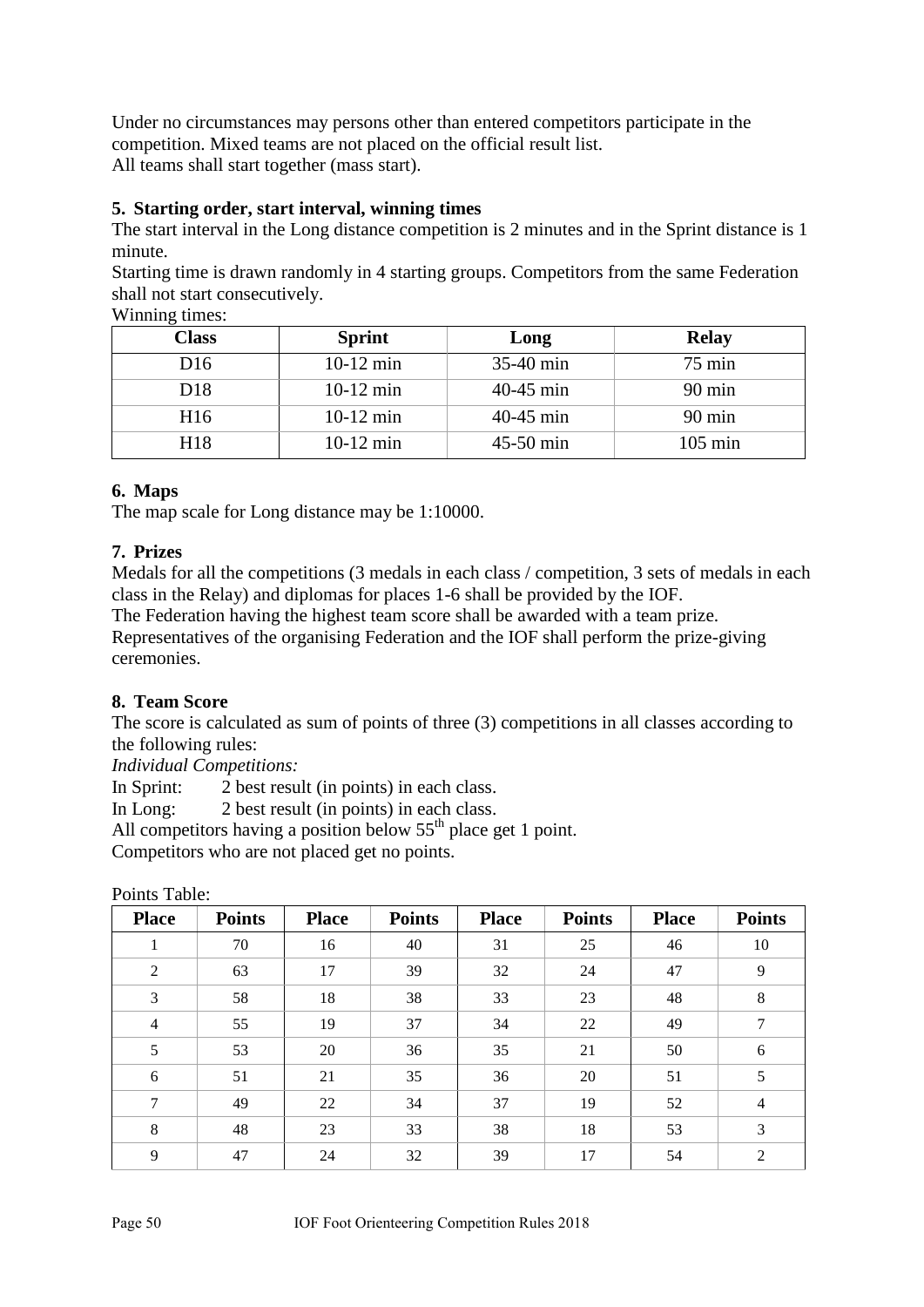| 10 | 46 | 25 | 31 | 40 | 16 | 55   |  |
|----|----|----|----|----|----|------|--|
| 11 | 45 | 26 | 30 | 41 | 15 | 56   |  |
| 12 | 44 | 27 | 29 | 42 | 14 | etc. |  |
| 13 | 43 | 28 | 28 | 43 | 13 |      |  |
| 14 | 42 | 29 | 27 | 44 | 12 |      |  |
| 15 | 41 | 30 | 26 | 45 | 11 |      |  |

*Relay Competition*

Team points in each class.

All relay teams with position below 20<sup>th</sup> place get 5 points.

Teams with no placing get no points.

Points Table:

| <b>Place</b>   | <b>Points</b> | <b>Place</b> | <b>Points</b> | <b>Place</b> | <b>Points</b> |
|----------------|---------------|--------------|---------------|--------------|---------------|
| 1              | 130           | 9            | 60            | 17           | 20            |
| $\overline{2}$ | 110           | 10           | 55            | 18           | 15            |
| 3              | 95            | 11           | 50            | 19           | 10            |
| $\overline{4}$ | 85            | 12           | 45            | 20           | 5             |
| 5              | 80            | 13           | 40            | 21           | 5             |
| 6              | 75            | 14           | 35            | etc.         | 5             |
| 7              | 70            | 15           | 30            |              |               |
| 8              | 65            | 16           | 25            |              |               |

# **9. Jury**

IOF appoints the jury. The organiser shall propose the 3 voting members who shall be from 3 different Federations.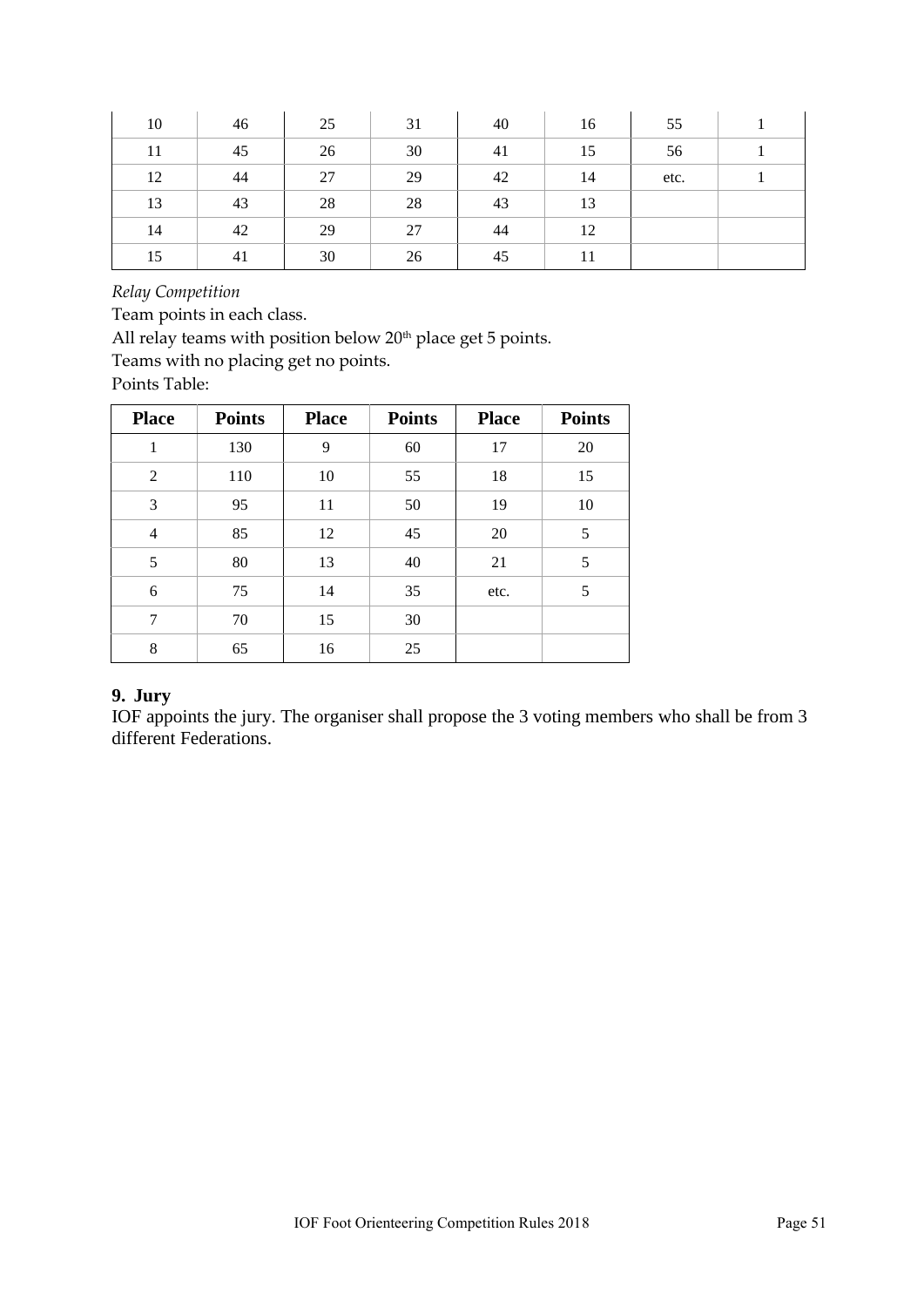# <span id="page-51-0"></span>**Appendix 9: The Asian Orienteering Championships**

The Asian Orienteering Championship (in short AsOC) is the official event to award the titles of Asian Champion in Orienteering. It shall be organised by the appointed member federation(s) of the IOF under the auspices of the IOF through the Asian Region Working Group.

These rules apply to the men's and women's Elite classes.

# **1. Principles for AsOC**

The championship shall be organised in accordance with the following principles:

- The participants shall be offered competitions of international technical standard.
- The championship aims at the development of competitive orienteering as well as the development of orienteering as a whole in the Asian Region.
- The costs of participation shall be kept low and accommodation of different standard and prices shall be offered.
- The championship shall aim to encourage more participation from member federations of the Asian region.

### **2. Event programme**

The event is organised in even years. The program shall include at least Relay, Long/Middle and Sprint competitions. The organizing federation may choose Long or Middle according to the situation and available resources of the federation.

The Long/Middle and Sprint competitions shall consist of finals only. In the relay competition, each team shall consist of 3 competitors. The event shall follow the IOF Competition Rules unless otherwise stated in these Rules. The dates of the AsOC shall be coordinated with other international events and finally approved by the IOF.

#### **3. Event application and appointment of organiser**

Any Asian Federation which is a Member Federation of the IOF may apply to organise the AsOC. Applications shall reach the IOF Office before January 1st 2 years prior to the event. The provisional appointment of organisers or organising Federations is made by the Asian Regional Meeting by October 31st the same year. Each appointment must be confirmed by the signing, within 6 months, of a contract to organise the event, else the Asian Regional Meeting may make an alternative appointment. An IOF licensed Event Adviser from another federation shall be appointed by the IOF to control the event.

#### **4. Participation**

Competitors representing member Federations of the IOF, defined by the International Olympic Committee as belonging to the Asian continent, can compete in AsOC.

Competitors representing other member Federations of the IOF can participate in AsOC but will not be eligible for Asian titles, medals or diplomas.

In the individual competitions, Federations may enter up to 10 women and up to 10 men.

In the relay competition, a federation may enter maximum of 2 teams in each gender category, but only the better-placed team will be counted in the prize list. There shall be no limit on the number of officials.

#### **5. Starting order**

In the individual competitions the starting order shall be drawn at random. The draw shall be made in three starting groups (early, middle, late).

# **6. Jury**

The jury is appointed by the IOF Council. The organiser shall propose the 3 voting members.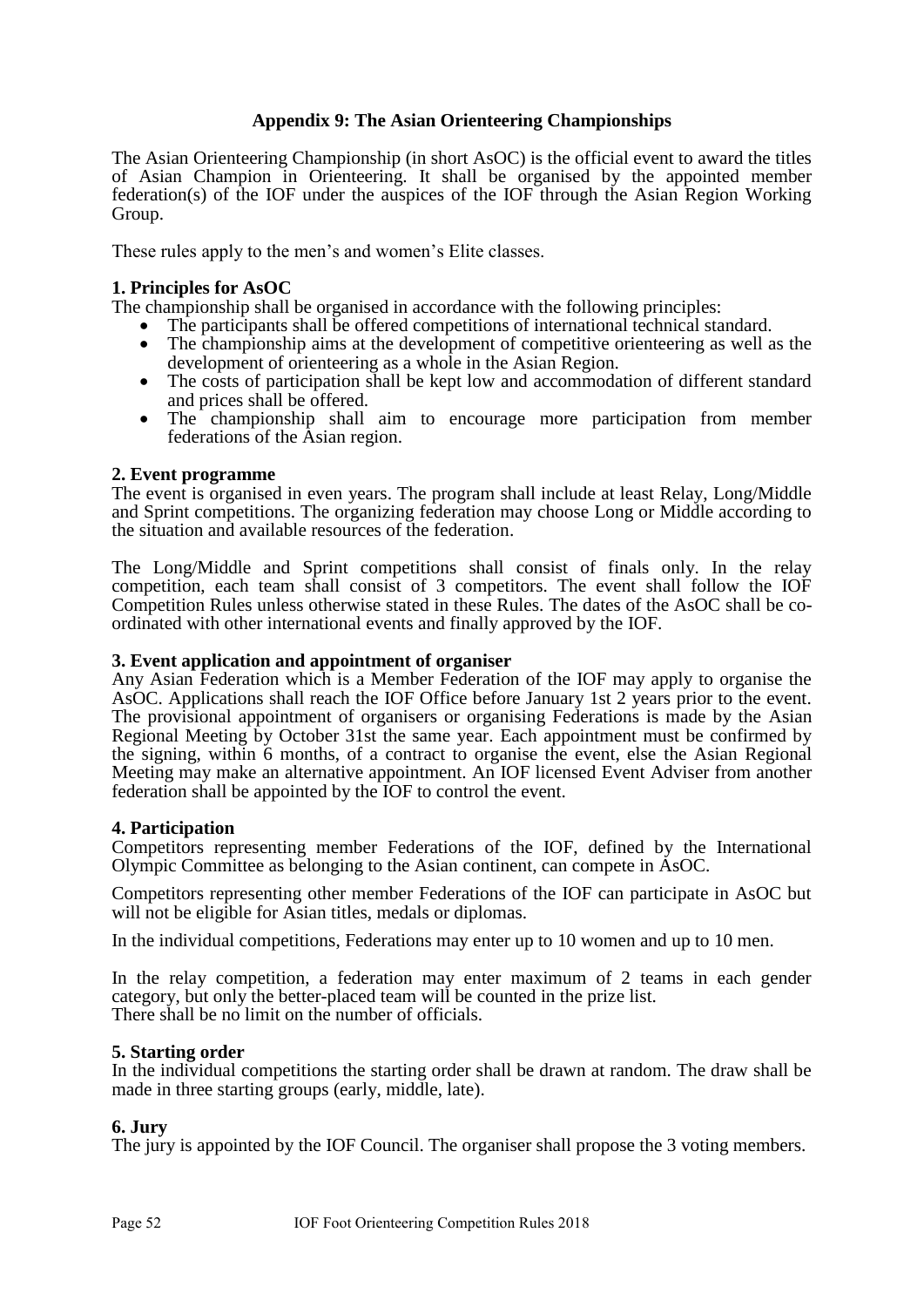# **7. Prizes**

The IOF shall provide specially designed medals or similar formats for all the individual competitions (medals for the first 3 places in each class / competition) and relay (medals for each member of the first 3 teams in each class) and diplomas for places 1-6.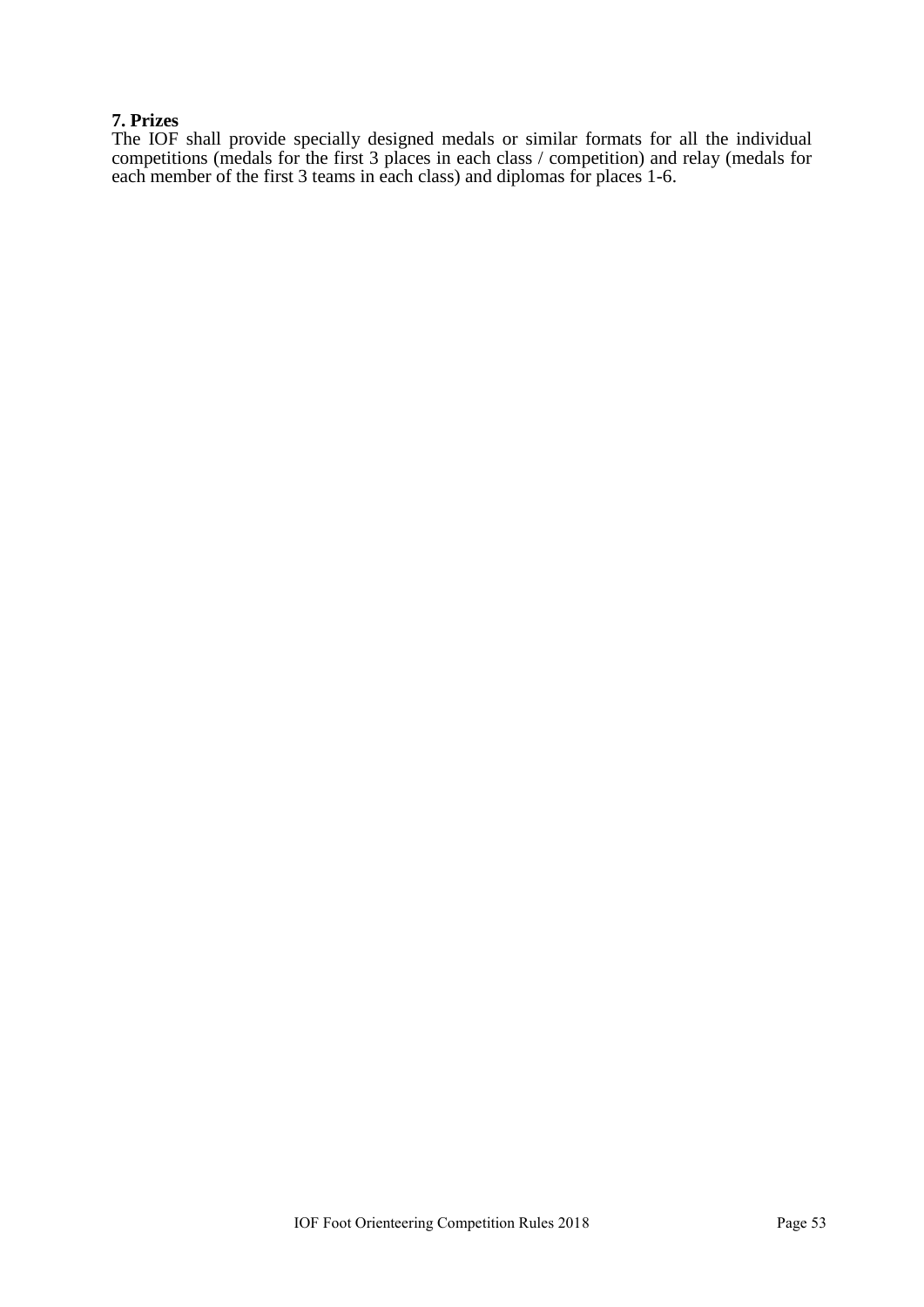# <span id="page-53-0"></span>**Appendix10: The Asian Junior and Youth Orienteering Championships**

The Asian Junior and Youth Orienteering Championship (in short AsJYOC) is the official event to award the titles of Asian Junior Champion in Orienteering and Asian Youth Champion in Orienteering. The event is organised under the authority of the IOF and the appointed Federation.

The event shall follow the IOF Competition Rules for IOF Foot Orienteering Events unless otherwise stated in these rules.

### 1. Principles for AsJYOC

The championship shall be organised in accordance with the following principles:

The best junior and youth orienteers of each Asian Federation shall be offered competitions of the highest technical quality.

The event shall have a social, rather than a competitive, atmosphere letting young people exchange experience and find new friends.

The costs of participation shall be kept low.

#### 2. Event programme

The event is organised every second year in the year between the Asian Orienteering Championship. The programme shall include

- a sprint distance final
- a Long distance final or a Middle distance final
- a relay with 3 legs or a sprint relay with 4 legs

as well as an opening ceremony, a closing ceremony and adequate model events. The programme shall be kept within 4 days. The dates of the AsJYOC shall be co-ordinated with other international junior events.

3. Event application and appointment of organiser

Any Asian Federation that is a member of IOF may apply to organise AsJYOC. Applications shall reach the IOF Secretariat before 1st January two years prior to the year of the event. IOF Council appoints the organiser. An IOF Event Adviser from another Federation shall be appointed by the IOF.

#### 4. Participation and Classes

Competitors representing member Federations of the IOF, defined by the International Olympic Committee as belonging to the Asian continent, can compete in AsJYOC.

Competitors representing other member Federations of the IOF can participate in AsJYOC but will not be eligible for Asian titles, medals or diplomas.

In the individual competitions a Federation may enter a maximum of 5 competitors in each class. All competitors must have a valid passport of the country they are representing.

The classes for the Asian Junior Orienteering Championships are:

• W20: for female athletes who are no more than 20 years old on 31st December of the year of the competition.

• M20: for athletes who are no more than 20 years old on 31st December of the year of the competition.

The classes for the Asian Youth Orienteering Championships are:<br>• W16: for female athletes who are no more than 16

for female athletes who are no more than 16 years old on 31st December of the year of the competition.

• W18: for female athletes who are no more than 18 years old on 31st December of the year of the competition.

• M16: for athletes who are no more than 16 years old on 31st December of the year of the competition.

• M18: for athletes who are no more than 18 years old on 31st December of the year of the competition.

All entered runners may run in both individual competitions. Women may compete in men's classes.

If the relay has 3 legs, then there shall be relays for W20, M20, W18, M18, W16 and M16.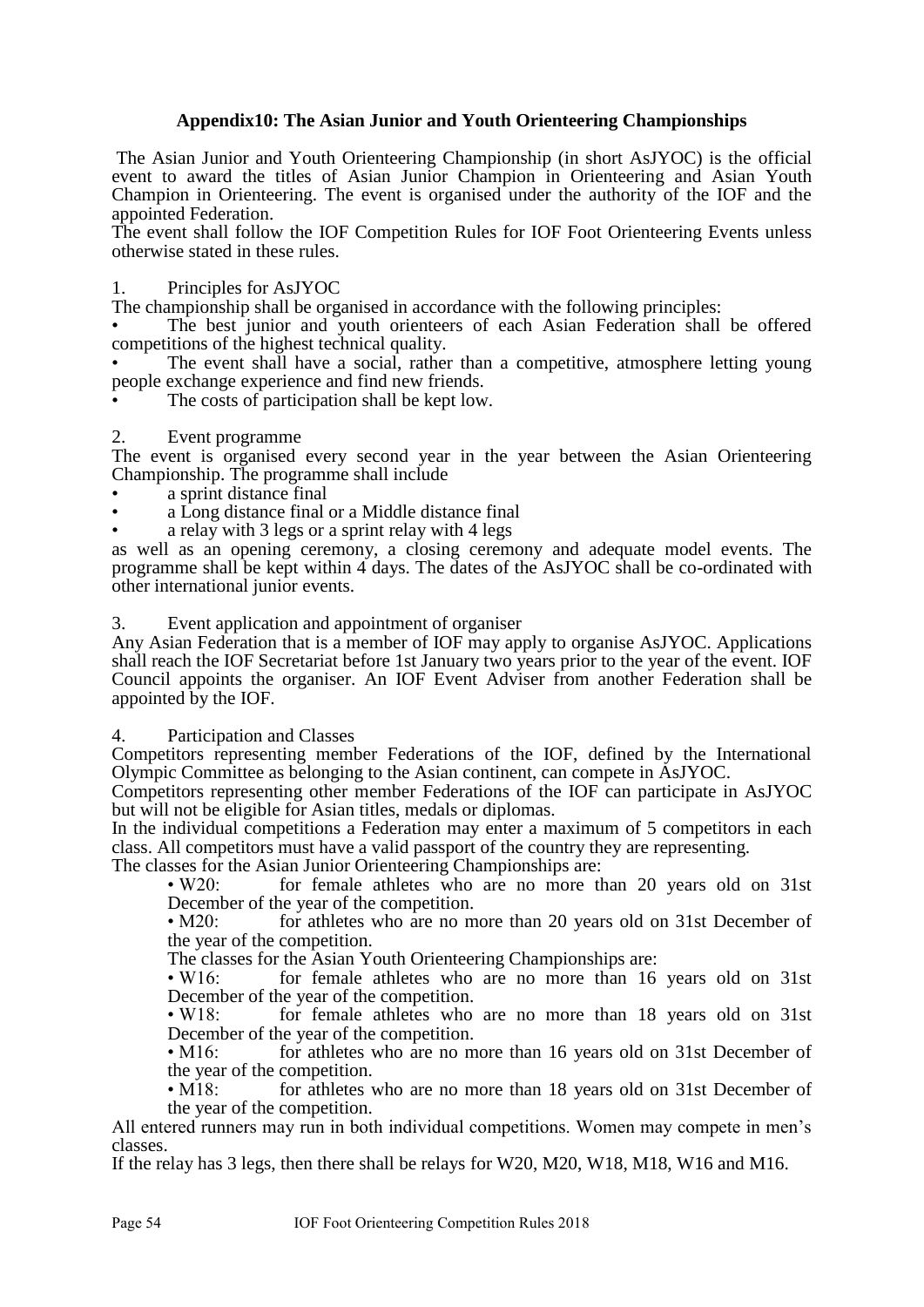If the relay is a sprint relay with 4 legs, then there shall be relays for M/W20, M/W18 and M/W16. Each team shall contain at least two women. The first and final legs must be run by women.

If a Federation is unable to make up full relay teams (even with women running in men's classes), it may form incomplete teams or mixed teams with runners from other Federations. Under no circumstances may persons other than entered competitors participate in the competition. Teams with runners from more than one Federation are not placed on the official result list.

5. Starting order, start interval, winning times

The start interval in the Long distance/Middle distance competition is 2 minutes and in the Sprint distance is 1 minute. Starting time is drawn randomly in 5 starting groups with no more than one competitor from any country in each group. Competitors from the same Federation shall not start consecutively.

Winning times:

| Class           | Sprint                    | Middle      | Long        | Relay             |
|-----------------|---------------------------|-------------|-------------|-------------------|
|                 | W <sub>16</sub> 12-15 min | $25-30$ min | 35-40 min   | $75 \text{ min}$  |
| W <sub>18</sub> | $12-15$ min               | $25-30$ min | 45-50 min   | $90 \text{ min}$  |
| W <sub>20</sub> | $12-15$ min               | 30-35 min   | $55-60$ min | $105 \text{ min}$ |
| M <sub>16</sub> | $12-15$ min               | $25-30$ min | $45-50$ min | $75 \text{ min}$  |
| M18             | $12-15$ min               | $25-30$ min | 55-60 min   | $90 \text{ min}$  |
| M20             | $12-15$ min               | $30-35$ min | $60-70$ min | $105 \text{ min}$ |
| M/W16           |                           |             |             | $45 \text{ min}$  |
| M/W18           |                           |             |             | $45 \text{ min}$  |
| M/W20           |                           |             |             | $60 \text{ min}$  |
|                 |                           |             |             |                   |

### 6. Results

If any non-eligible competitors participate in the competition, separate results lists shall be published, one list showing the results of all eligible competitors (Official Championship Results), a second with results for all competitors (Full Result List). For the Relays there shall be two result lists produced, one full result list and one that excludes non-eligible teams and teams that are not the best placed for the Federation.

#### 7. Prizes

Medals for all the competitions (3 medals in each class / competition, 3 sets of medals in each class in the Relay) and diplomas for places 1-6 shall be provided by the IOF. Representatives of the organising Federation and the IOF shall perform the prize-giving

#### 8. Jury

ceremonies.

The jury is appointed by the IOF Council. The organiser shall propose the 3 voting members.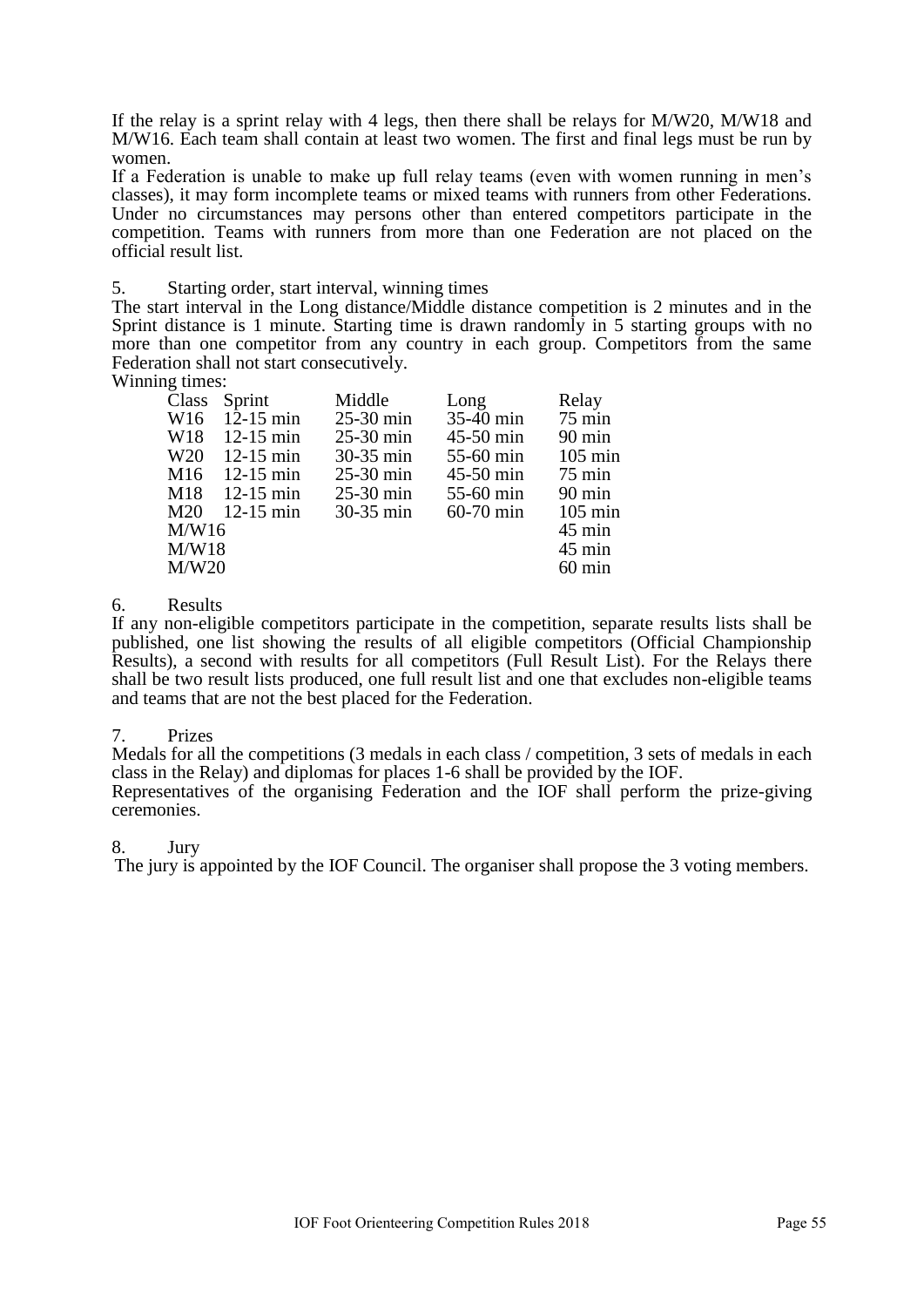# <span id="page-55-0"></span>**Appendix 11: The Oceania Orienteering Championships**

The Oceania Orienteering Championship (in short OOC) is the official event to award the titles of Oceania Champion in Orienteering. It shall be organised by the appointed member federation(s) of the IOF under the auspices of the IOF through the Oceania member nations of the IOF.

These rules apply to the men's and women's Elite classes. Other classes may be contested; the rules governing such classes shall be agreed between the Oceania member nations of the IOF.

In the event that one or more of the Oceania Championships events form part of the World Cup, the Competition Rules for the World Cup (including any Special Rules) shall take precedence over these rules where any conflict exists.

# **1. Principles for OOC**

The championship shall be organised in accordance with the following principles:

- The participants shall be offered competitions of international technical standard.
- The championship aims at the development of competitive orienteering as well as the development of orienteering as a whole in the Oceania Region.
- The costs of participation shall be kept low.
- The championship shall aim to encourage more participation from member federations of the Oceania region.

# **2. Event programme**

The event is organised in odd years. The program shall include Relay, Long distance, Middle distance and Sprint competitions.

The Long distance, Middle distance and Sprint competitions shall consist of finals only. In the relay competition, each team shall consist of 3 competitors. The event shall follow the IOF Competition Rules unless otherwise stated in these Rules. The dates of the OOC shall be co-ordinated with other international events and finally approved by the IOF.

# **3. Event application and appointment of organiser**

3.1. Except as provided for in rule 3.2, any Oceania Federation which is a Member Federation of the IOF may apply to organise the OOC. Applications shall reach the IOF Office before January 1st 2 years prior to the event. The provisional appointment of organisers or organising Federations is made by the Oceania member nations of the IOF by October 31st the same year. One or more IOF licensed Event Advisers shall be appointed by the IOF to control the event.

3.2. Until such time as an Oceania country other than Australia and New Zealand becomes a member of the IOF, the OOC shall alternate between Australia and New Zealand unless otherwise agreed by both countries.

# **4. Participation**

4.1. The following competitors are eligible to compete officially in OOC:

 Competitors representing member Federations of the IOF, defined by the International Olympic Committee as belonging to the Oceania region, can compete in OOC. The participants must also be passport holders of the country of their federation.

Competitors representing other member Federations of the IOF can participate in OOC but will not be eligible for Oceania titles, medals or diplomas.

4.2. Except as provided for under clause 4.3, the Oceania Championships are an open-entry event which competitors enter as individuals and/or relay teams, and there is no restriction on the number of competitors or relay teams from any individual country. Official relay teams consist of 3 competitors who are citizens of the same country.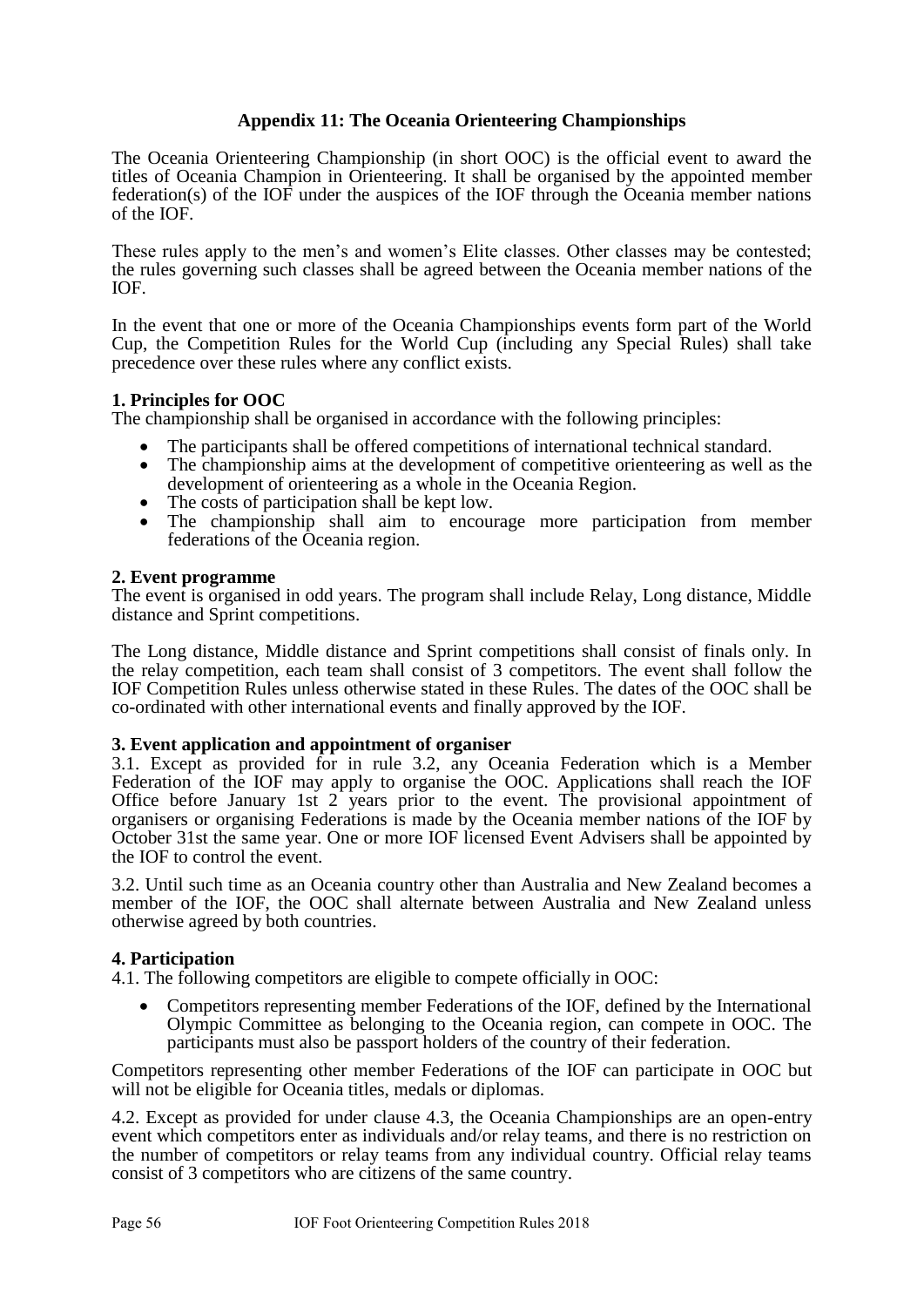4.3. In the event of any Oceania Championships event being a World Cup event, participation shall be governed by the rules for the World Cup. Subject to the agreement of the IOF on the advice of the Event Adviser, the organisers may permit non-World Cup competitors to run on the same courses as the World Cup, either before or after the World Cup event, and be eligible for Oceania Championships results. Otherwise, any competition run for non-World Cup participants shall be a non-championship event (which may be a World Ranking Event if so determined by the IOF), in which competitors are not eligible for Oceania Championships results or any associated places in World Orienteering Championships finals.

### **5. Starting order**

The starting order shall be drawn according to the current Competition Rules, with the competitors with the best applicable World Ranking starting last, either sequentially or with a group of the best-ranked competitors being ordered randomly ("Red Start Group" format). There is no specific requirement to separate competitors from the same country.

### **6. Jury**

The jury is appointed by the IOF. The organiser shall propose the 3 voting members, at least one of whom must be from outside the host country.

### **7. Prizes**

The IOF shall provid especially designed medals or similar formats for all the individual competitions (medals for the first 3 places in each class / competition) and relay (medals for each member of the first 3 teams in each class) and diplomas for places 1-6.

#### **8. Courses**

The courses shall be set to give the following winning times, for the leading Oceania competitor, in minutes:

|                             | Men        | Women     |
|-----------------------------|------------|-----------|
| Sprint                      | $12 - 15$  | $12 - 15$ |
| Middle distance             | 30-35      | 30-35     |
| Long distance               | $90 - 100$ | 70-80     |
| Relay (total of three legs) | 105-135    | 105-135   |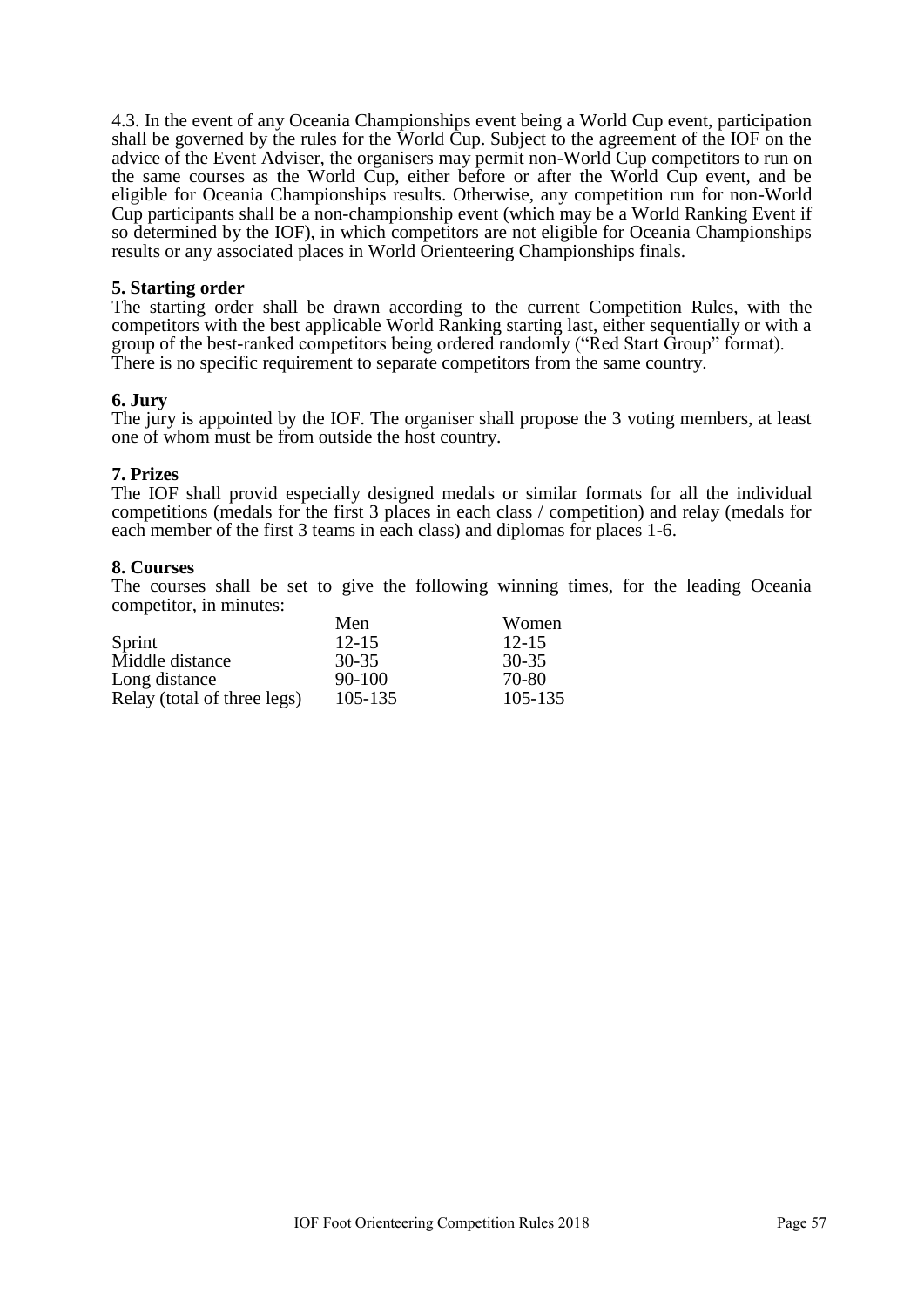# <span id="page-57-0"></span>**Appendix 12: The North American Orienteering Championships**

The North American Orienteering Championship (in short NAOC) is the official event to award the titles of North American Champion in Orienteering. It is organised under the auspices of the IOF and the appointed member Federation.

These rules apply to the Men's and Women's Elite classes. Other classes will be contested under the auspices and rules of the organizing federation.

If one or more of the North American Championships competitions form part of the World Cup, the Competition Rules for the World Cup (including any Special Rules) shall take precedence over these rules where any conflict exists.

### **1. Principles for NAOC**

The championship shall be organised in accordance with the following principles:

- The participants shall be offered competitions of the highest technical quality.
- The aim of the competition is to encourage competitive orienteering and the development of orienteering in the North American continent.
- The costs of participation shall be kept low and accommodation of different standard and prices shall be offered.

#### **2. Event programme**

The event shall be organised in even years. The program shall include Long distance, Middle distance, Sprint competitions plus a Relay or Sprint Relay.

The Long distance, Middle distance and Sprint competitions shall consist of finals only. In the Relay competition, each team shall consist of 3 competitors from the same country. In the Sprint Relay competition, each team shall consist of 4 competitors from the same country. The event shall follow the IOF Competition Rules unless otherwise stated in these Rules. The dates of the NAOC shall be co-ordinated with other international events and finally approved by the IOF.

#### **3. Event application and appointment of organiser**

The NAOC shall alternate between the Canadian and United States Federations until such time as other Federations have the resources to hold the competition. At that time the competition shall rotate among those Federations. Applications shall reach the IOF Office before January  $1<sup>st</sup>$  three years prior to the championships. The appointment is subject to approval by the IOF, and the signing of an organizer's agreement. An IOF licensed Event Advisor from another Federation shall be appointed by the IOF to control the event.

#### **4. Eligibility**

Competitors representing member Federations of the IOF, defined by the International Olympic Committee as belonging to the North American continent, can compete in the NAOC. The participants must also be passport holders of the country of their federation.

Non-eligible competitors representing North American Federations and other competitors from Federations of the IOF outside of the North American continent can compete in M/W21E but will not be eligible for NAOC titles or medals.

#### **5. Entries**

The NAOC is an open-entry event in which competitors enter as individuals and/or relay teams, and there is no restriction on the number of competitors.

#### **6. Starting order**

The start shall be organised in two groups. The eligible competitors will be designated as the Red Group, and shall start after the other competitors in M/W21E. For the first race the starting order shall be based on World Ranking Order within each group with the highest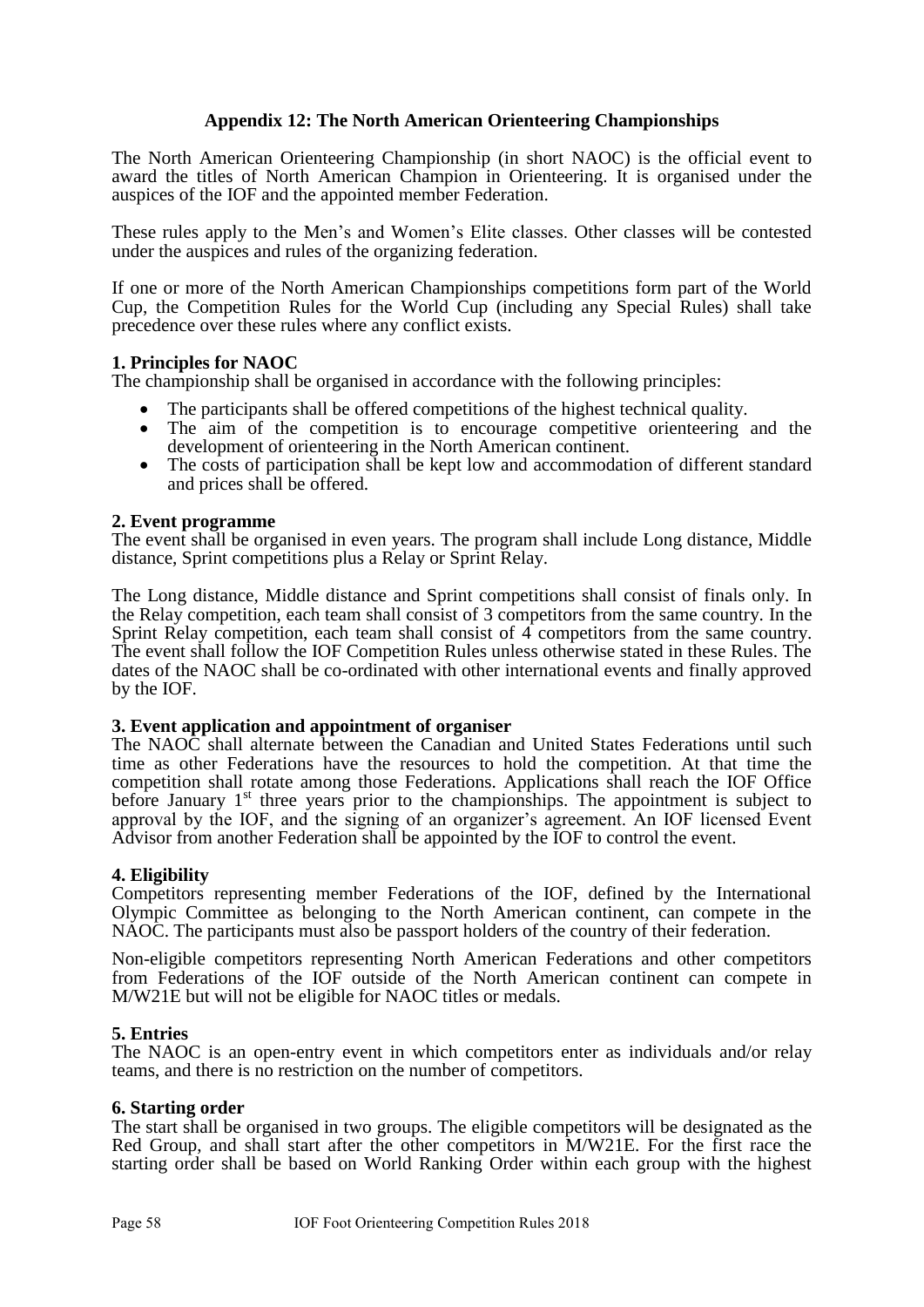ranked starting last in the group. Competitors without a World Ranking start first in their group in random order.

The World Ranking list used shall be the one published 10 days before the first race. On subsequent races the order shall be drawn randomly within the groups.

#### **7. Results**

If any non-eligible competitors participate in the competition, separate results lists shall be published, one list showing the results of all eligible competitors in M/W21E, a second with results for all competitors.

#### **8. Prizes**

The IOF shall provide specially designed medals for individual and relay competitions.

#### **9. Jury**

The jury is appointed by the IOF Council. The organiser shall propose the 3 voting members, at least one of whom must be from outside the host Federation.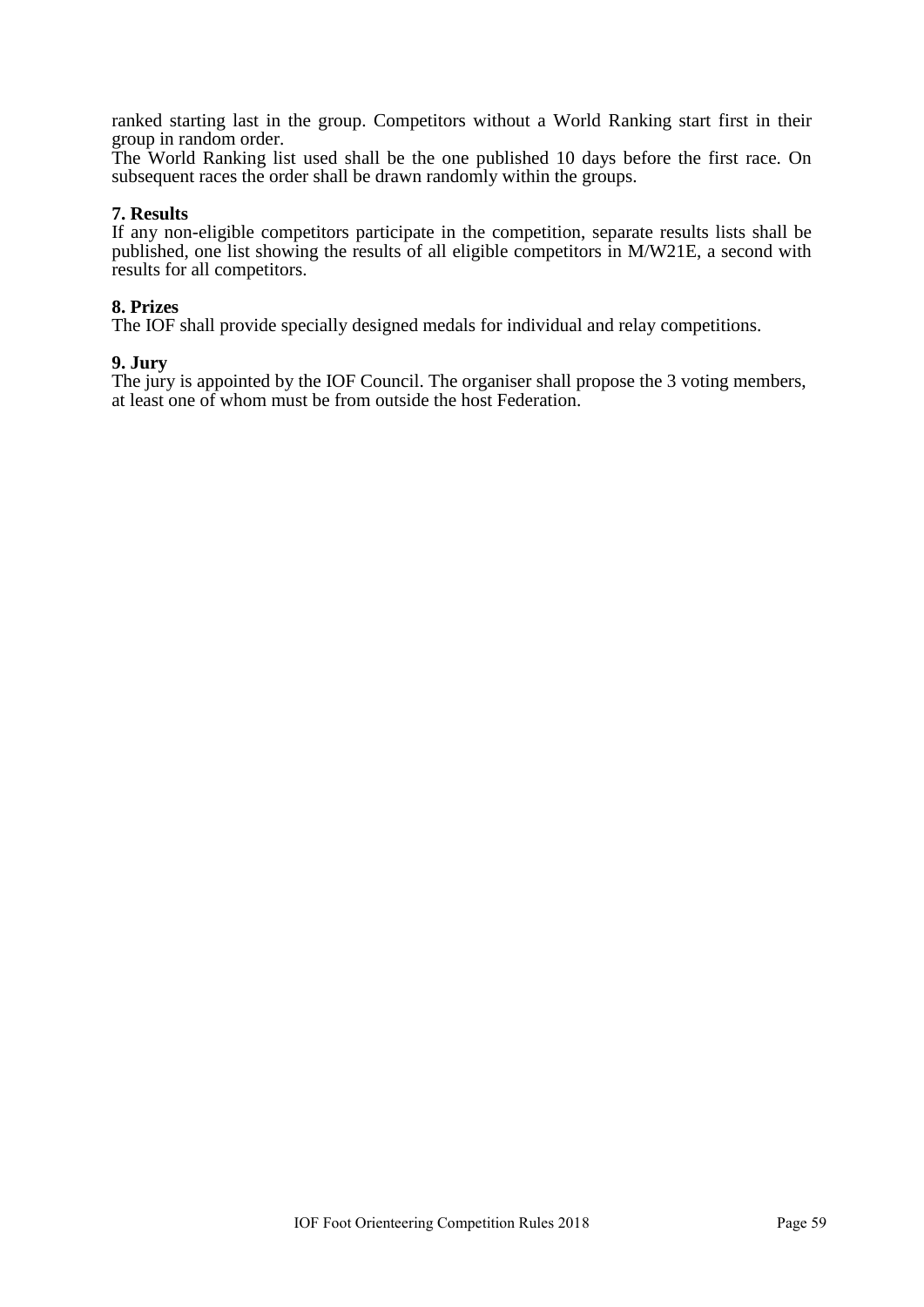#### <span id="page-59-0"></span>**Appendix 13: The South American Orienteering Championships incorporating the South American Junior Orienteering Championships and the South American Youth Orienteering Championships**

The South American Orienteering Championships (in short SAOC) is the official event to award the titles of South American Champion in Orienteering. It incorporates the South American Junior Orienteering Championships (SAJOC) and the South American Youth Orienteering Championships (SAYOC). It shall be organised by the appointed member Federation(s) under the auspices of the IOF.

1. Principles for SAOC

The Championships shall be organised in accordance with the following principles:

• The participants shall be offered competitions of international technical standard.

The aim of the competition is to encourage competitive orienteering and the development of Orienteering as a whole in the South American continent.

In addition, the championships shall aim to encourage more participation from member Federations of the South American region giving competitors, leaders and other representatives of orienteering a possibility to meet outside the forest.

The costs of participation shall be kept low and accommodation of different standards and prices shall be offered.

• For the Junior and Youth competitors in particular, the event shall have a social and competitive atmosphere, letting young people exchange experience and find new friends, besides competing at a high technical level. It shall aim to be a milestone in the development and training plans towards achieving more Elite orienteers in each member country.

# 2. Event programme

The event shall be organised every two years (in even years). The programme shall include Long distance, Middle distance and Sprint competitions. The organizer may include Relay competitions according to the situation and available resources of the Federation. The suggested event program should be:

a) Model Event – Day 0

- b) Sprint and Relay (if included) Day 1
- c) Long distance Day 2

d) Medium distance – Day 3

The Long distance, Middle distance and Sprint competitions shall consist of Finals only. In the Relay competition, each team shall consist of 3 competitors from the same country. The dates of the SAOC shall be co-ordinated with other international events and finally approved by the IOF. SAJOC and SAYOC competitions shall be organized together with and simultaneously to SAOC.

# 3. Event application and appointment of organiser

The SAOC shall alternate between the Federations of South America unless otherwise agreed by them for special cases. The same federation, which applies to the organization of SAOC, shall be the organizer of SAJOC and SAYOC too. Applications shall reach the IOF Office before January 1st 2 years prior to the championships.

The provisional appointment of organisers or organising Federations is made by the South American Working Group Meeting and submitted as a recommendation to the IOF by October 31st the same year.

Each appointment must be confirmed by the signing of an organiser's agreement within 6 months, else a different Federation may apply to organise the event. An IOF licensed Event Adviser from another Federation shall be appointed by the IOF to control the event.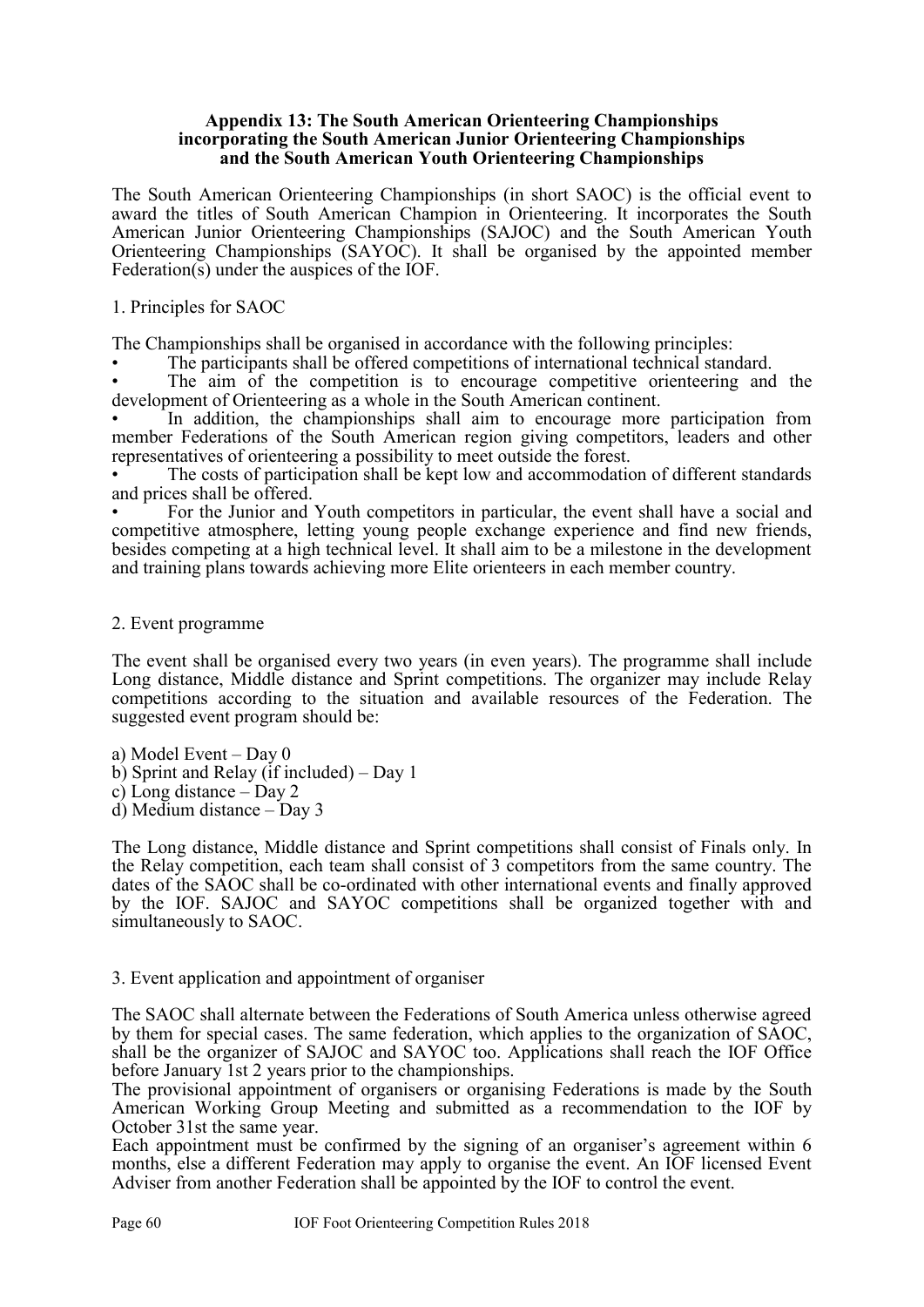#### 4. Eligibility and Classes

Competitors representing member Federations of the IOF, and belonging to the South American region can compete in the SAOC, SAJOC and SAYOC. The participants must also be passport holders of the country of their Federation, that means have the citizenship of the country they represent. A competitor only may represent one Federation. Each federation is responsible for validating if a participant of its country is eligible or not. Non-eligible competitors representing South American Federations and other competitors from Federations of the IOF outside of the South American continent can compete but will not be eligible for SAOC, SAJOC and SAYOC titles or prizes.

The classes for SAOC are W21 Elite and M21 Elite. There is no age limit.

The classes for SAJOC are:<br>• W20: for female at

for female athletes who are no more than 20 years old on 31st December of the year of the competition.

• M20: for athletes who are no more than 20 years old on 31st December of the year of the competition.

The classes for SAYOC are:<br>• W16: for female at

for female athletes who are no more than 16 years old on 31st December of the year of the competition.

• W18: for female athletes who are no more than 18 years old on 31st December of the year of the competition.

• M16: for athletes who are no more than 16 years old on 31st December of the year of the competition.<br> $\cdot$  M18: for a

for athletes who are no more than 18 years old on 31st December of the year of the competition.

Woman can compete in men's classes. All registered competitors can participate in all individual competitions. In the Relay competition, mixed teams of women and men may be registered for the "men's" relay. If a Federation is not able to form full relay teams (even mixed ones), it may register incomplete teams. Mixed teams with runners from different federations also may be registered but they will not be eligible for titles or prizes.

#### 5. Entries

The SAOC, SAJOC and SAYOC are open-entry events in which competitors enter as individuals and/or relay teams, and there is no restriction on the number of competitors and/or relay teams.

Sprint, Long distance and Middle distance SAOC competitions have WRE status and therefore it is mandatory to manage entries for W21 Elite and M21 Elite classes with IOF Eventor.

#### 6. Starting order and start interval

For SAOC single-races the draw shall be made in two groups. All non-eligible and nonranked competitors shall start in the first group and the order shall be drawn at random. All ranked competitors shall start in the second group according to the reverse order of their IOF ranking.

For SAJOC and SAYOC single-races the starting order shall be drawn at random. Depending on the number of entries in each class, the draw may be made in two or more starting groups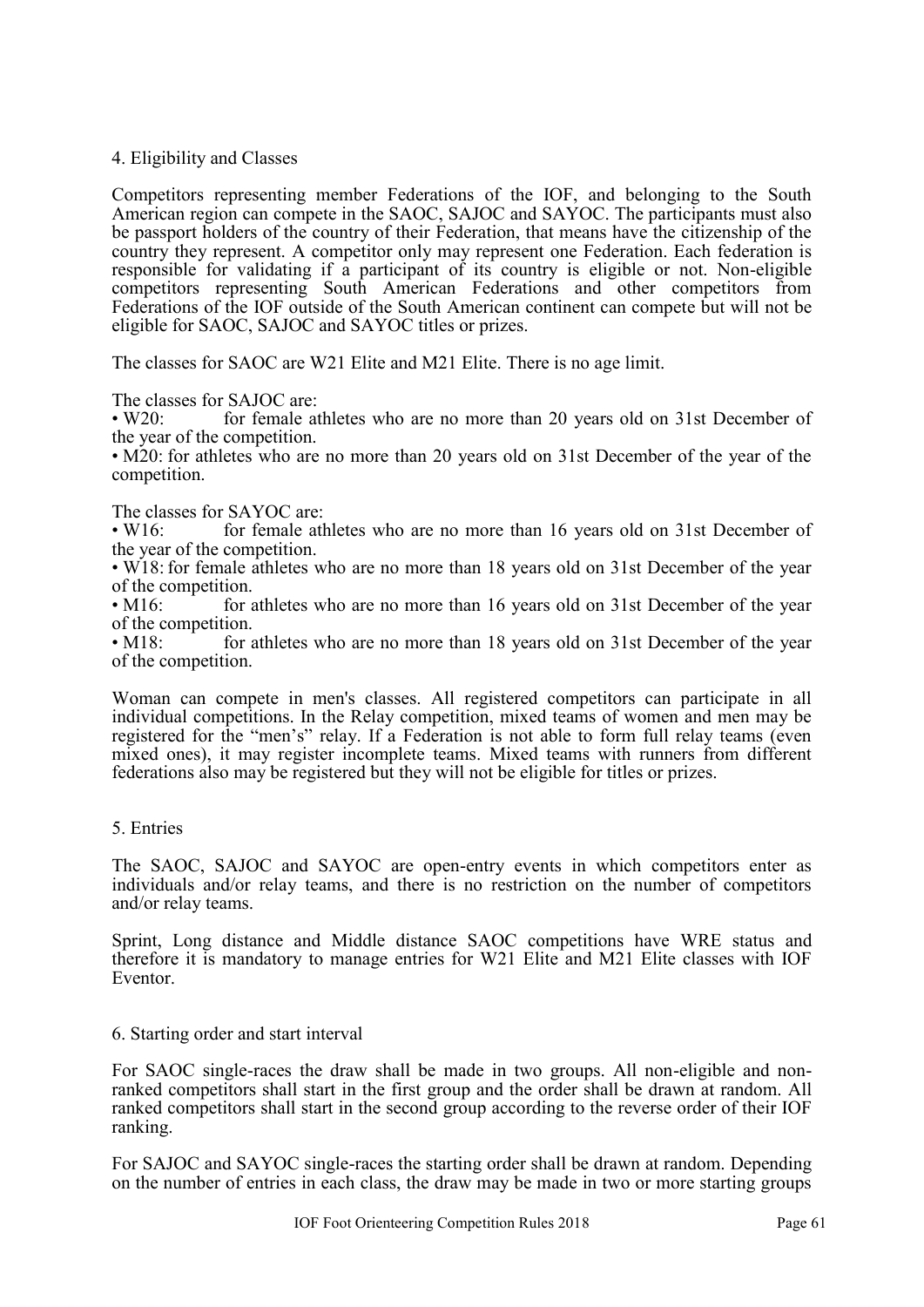with competitors from each participating country being divided as evenly as possible between the two groups.

In the Relays, the entered teams are given start numbers according to the sequence of their placings in the last relay championship in question. Those not being placed in the last championship are given the subsequent start numbers in alphabetical order.

The start interval in the Long and Middle distance competitions is 2 minutes and in the Sprint distance is 1 minute. For Relay competitions simultaneous mass start shall be used.

#### 7. Maps

The maps used for SAOC, SAYOC and SAYOC shall be according to the IOF rules and international specification of ISOM/ISSOM. The map scale for Long distance competitions may be 1:10000.

#### 8. Results

If any non-eligible competitors participate in the competition, separate results lists shall be published, one list showing the results of all eligible competitors, a second with results for all competitors. For the Relays there shall be two result lists produced, one full result list and one that excludes non-eligible teams and teams that are not the best placed for the Federation. It is important that all entered individuals and teams for all competitions and classes are named and assigned with the right Federation.

For SAOC the title of South American Orienteering Champion will be awarded in each class to the winning competitor in each competition.

For SAJOC the title of South American Junior Orienteering Champion will be awarded in each class to the winning competitor in each competition.

For SAYOC the title of South American Youth Orienteering Champion will be awarded in each class to the winning competitor in each competition.

For Relay competitions only the better-placed relay team of each Federation will be counted in the prize list.

#### 9. Prizes

The IOF shall provide specially designed medals for individual competitions (medals for the first 3 places in each class and competition) and relay competitions (medals for each member of the first 3 teams in each class) and diplomas for places 1-6 for all competitions.

#### 10. Jury

The jury is appointed by the IOF Council. The organiser shall propose the 3 voting members, at least one of whom must be from outside the host Federation.

#### 11. Courses

The courses shall be set to give the following winning times, for the leading South American competitor, in minutes:

|  |                                              | Classes Sprint Medium distance Long distance Relay (total of 3 legs) |
|--|----------------------------------------------|----------------------------------------------------------------------|
|  | W16 10-12 min 20-25 min 40-50 min 75-85 min  |                                                                      |
|  | W18 10-12 min 25-30 min 50-60 min 95-105 min |                                                                      |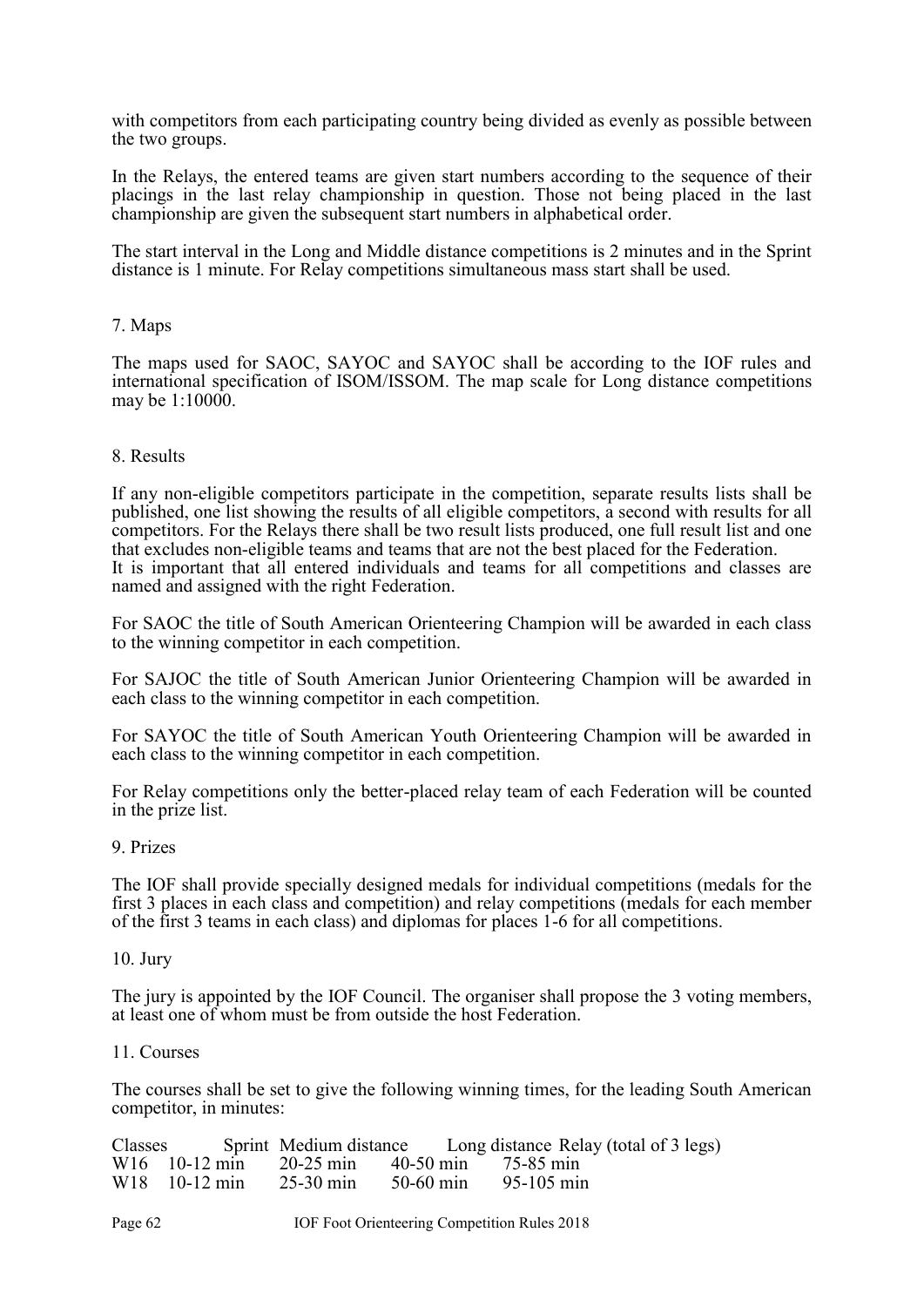W20 12-15 min 25-30 min 60-70 min 95-105 min<br>W21 Elite 12-15 min 30-35 min 70-80 min 105-W21 Elite 12-15 min 30-35 min 70-80 min 105-135 min<br>M16 10-12 min 20-25 min 45-55 min 75-85 min M16 10-12 min 20-25 min 45-55 min<br>M18 10-12 min 25-30 min 55-65 min M18 10-12 min 25-30 min 55-65 min 100-110 min<br>M20 12-15 min 30-35 min 70-80 min 100-110 min M20 12-15 min 30-35 min 70-80 min 100-110 min<br>M21 Elite 12-15 min 30-35 min 90-100 min 105-1  $105 - 135$  min

12. Security

The organizer must observe all the safety rules necessary for the preservation of the physical integrity of the competitors. A Security Management Plan must be created for the event.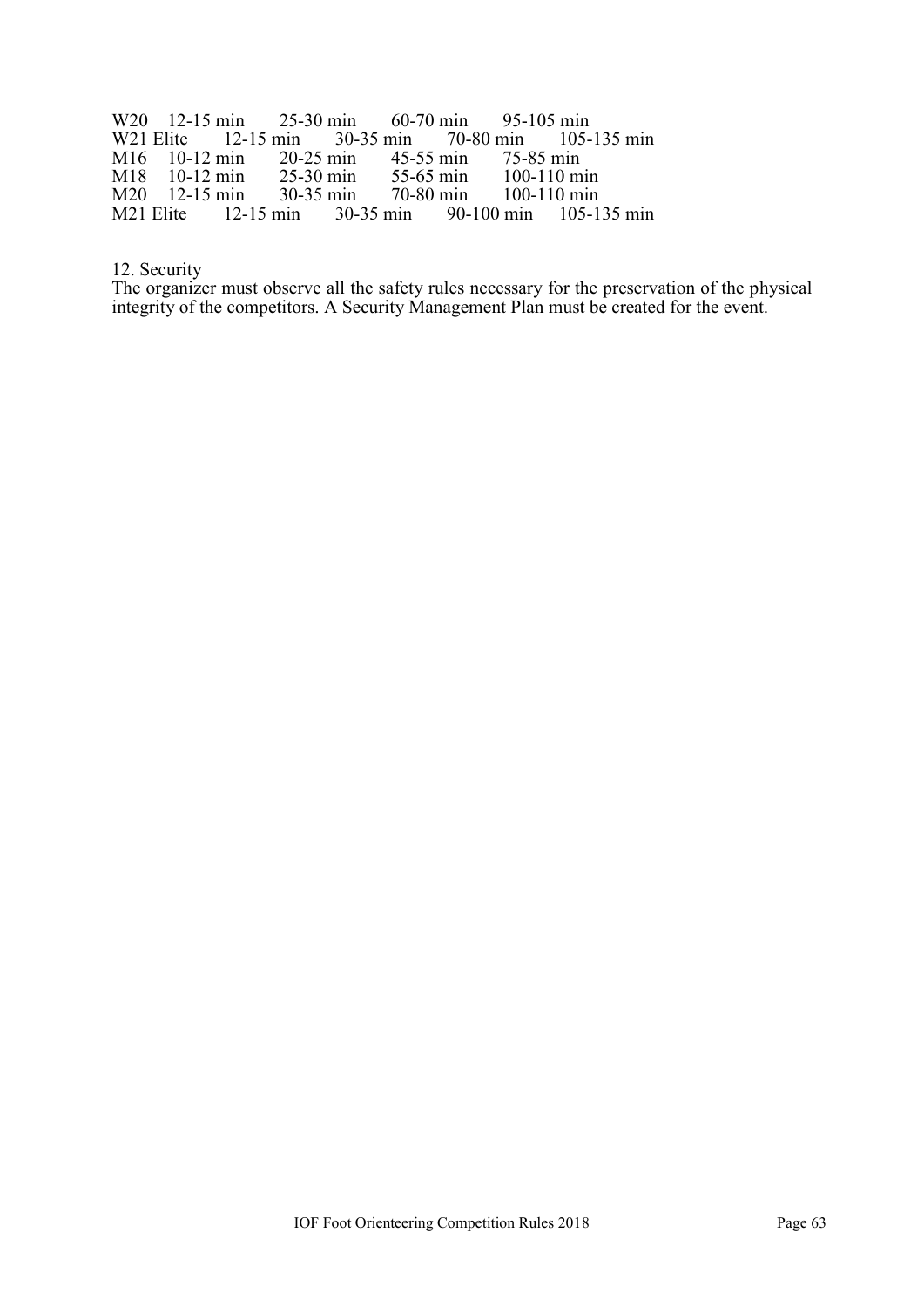#### <span id="page-63-0"></span>**Index to major event rules**

This index is provided as a guide to rules which, in general, apply only to the World Orienteering Championships (WOC), the World Cup in Orienteering (WCup), the Junior World Orienteering Championships (JWOC), the World Masters Orienteering Championships (WMOC) or World Ranking Events (WRE). The validity of the *Competition Rules* for these events is defined in rule 2.1 and is decisive if there are any contradictions with this index. **General rules**

|                                  | <b>WOC</b>                       | <b>WCup</b>                    | <b>JWOC</b>                                         | <b>WMOC</b>                    | <b>WRE</b>                     |
|----------------------------------|----------------------------------|--------------------------------|-----------------------------------------------------|--------------------------------|--------------------------------|
| Accommodation                    | 7.8, 9.4                         |                                | 7.8, 9.4                                            |                                |                                |
| Advertising &<br>sponsorship     | 33.1, 33.2                       | 33.1, 33.2                     | 33.1, 33.2                                          | 33.1, 33.2                     | 33.1, 33.2                     |
| Application to organise          | 4.2, 4.5                         | 4.2, 4.6                       | 4.2, 4.7                                            | 4.2, 4.7                       | 4.2, 4.8                       |
| <b>Bulletins</b>                 | $8.1 - 8.7$                      | $8.1, 8.2, 8.4 - 8.6,$<br>8.8  | $8.1 - 8.7$                                         | 8.1, 8.9, 8.10,<br>8.12, 8.13  | 8.1, 8.9, 8.11,<br>8.12, 8.13  |
| Classes                          | 5.7                              | 5.7                            | 5.2, 5.8                                            | 5.3, 5.9                       | 5.4, 5.5, 5.6                  |
| Control descriptions             | $18.1 - 18.4$                    | $18.1 - 18.4$                  | $18.1 - 18.4$                                       | $18.1 - 18.4$                  | $18.1 - 18.4$                  |
| Control proximity &<br>security  | 19.4, 19.11                      | 19.4, 19.11                    | 19.4, 19.11                                         | 19.4, 19.11                    | 19.4, 19.11                    |
| Costs                            | $7.1 - 7.9$                      | $7.1 - 7.7, 7.9$               | $2.14, 7.1 - 7.9$                                   | $7.1 - 7.3, 7.5 - 7.7,$<br>7.9 | $7.1 - 7.3, 7.5 - 7.7,$<br>7.9 |
| Course planning                  | $16.1 - 16.9$                    | $16.1 - 16.5$ , 16.7,<br>16.9  | $16.1 - 16.7$ , 16.10                               | $16.1 - 16.5$ , 16.11          | $16.1 - 16.4$ , 16.7           |
| Definition                       | 1.9                              | 1.10                           | 1.11, 2.14                                          | 1.12                           | 1.14                           |
| Deviations from rules            | 2.11, 2.12                       | 2.11, 2.12                     | 2.11, 2.12                                          | 2.11, 2.12                     | 2.11, 2.12                     |
| Eligibility                      | 6.1, 6.2, 9.2                    | 6.1, 6.2, 6.10, 9.2            | 6.1, 6.2, 9.2                                       | 9.2                            | 9.2                            |
| Entries                          | $9.1 - 9.3$ ,<br>$9.5 - 9.9$     | $9.1 - 9.3, 9.5 - 9.9$         | $9.1 - 9.3$ ,<br>$9.5 - 9.9$                        | $9.1 - 9.3, 9.16$              | $9.1 - 9.3$                    |
| Event Advisers – no of<br>visits | 31.9, 31.12                      | 31.9                           | 31.9                                                | 31.9                           | 31.9                           |
| Event Advisers - costs           | 7.6, 7.7                         | 7.6, 7.7                       | 7.6, 7.7                                            | 7.6, 7.7                       | 7.6, 7.7                       |
| Finish Timing                    | 23.5–23.8, 23.10                 | $23.5 - 23.7, 23.10$           | $23.5 - 23.7,$<br>$23.9 - 23.10$                    | 23.5, 23.6                     | 23.5, 23.6                     |
| Guidelines                       | 2.12                             | 2.12                           | 2.12, 2.14                                          | 2.12                           | 2.12                           |
| Heats-allocation                 | 12.8, 12.12                      |                                | 12.8, 12.12                                         | 12.22                          |                                |
| Heats-courses                    | 16.5                             | 16.5                           | 16.5                                                | 16.5                           | 16.5                           |
| Heats-number                     | 3.7                              |                                | 3.8                                                 | 12.22                          |                                |
| Jury membership                  | 29.3, 29.10, 29.12 29.3, 29.13   |                                | 29.3, 29.11, 29.12 29.3, 29.11                      |                                | 29.3, 29.14                    |
| Maps                             | $15.1 - 15.7$ , 15.9             | $15.1 - 15.7, 15.9$            | $15.1 - 15.7$ , 15.9                                | $15.1 - 15.9$                  | $15.1 - 15.7$                  |
| Model event                      | $11.1 - 11.6$                    | $11.1 - 11.5$                  | $11.1 - 11.5$                                       | $11.1 - 11.5$                  | $11.1 - 11.5$                  |
| Participants-number              | 6.6, 6.7                         | 6.10                           | 6.12                                                |                                |                                |
| Prizes and titles                | $25.1 - 25.4,$<br>$25.7 - 25.10$ | $25.1 - 25.3, 25.11,$<br>25.12 | $25.1 - 25.3, 25.5,$<br>25.7, 25.9, 25.10,<br>25.13 | $25.1 - 25.3, 25.14$           | $25.1 - 25.3,$                 |
| Programme                        | 3.1, 3.2                         | $3.1, 3.3 - 3.5$               | 3.1, 3.6                                            | 3.1, 3.9                       | 3.1, 3.11                      |
| Qualifying for final             | 12.10                            |                                | 12.11                                               | 12.23, 12.24                   |                                |

Page 64 **IOF Foot Orienteering Competition Rules** 2018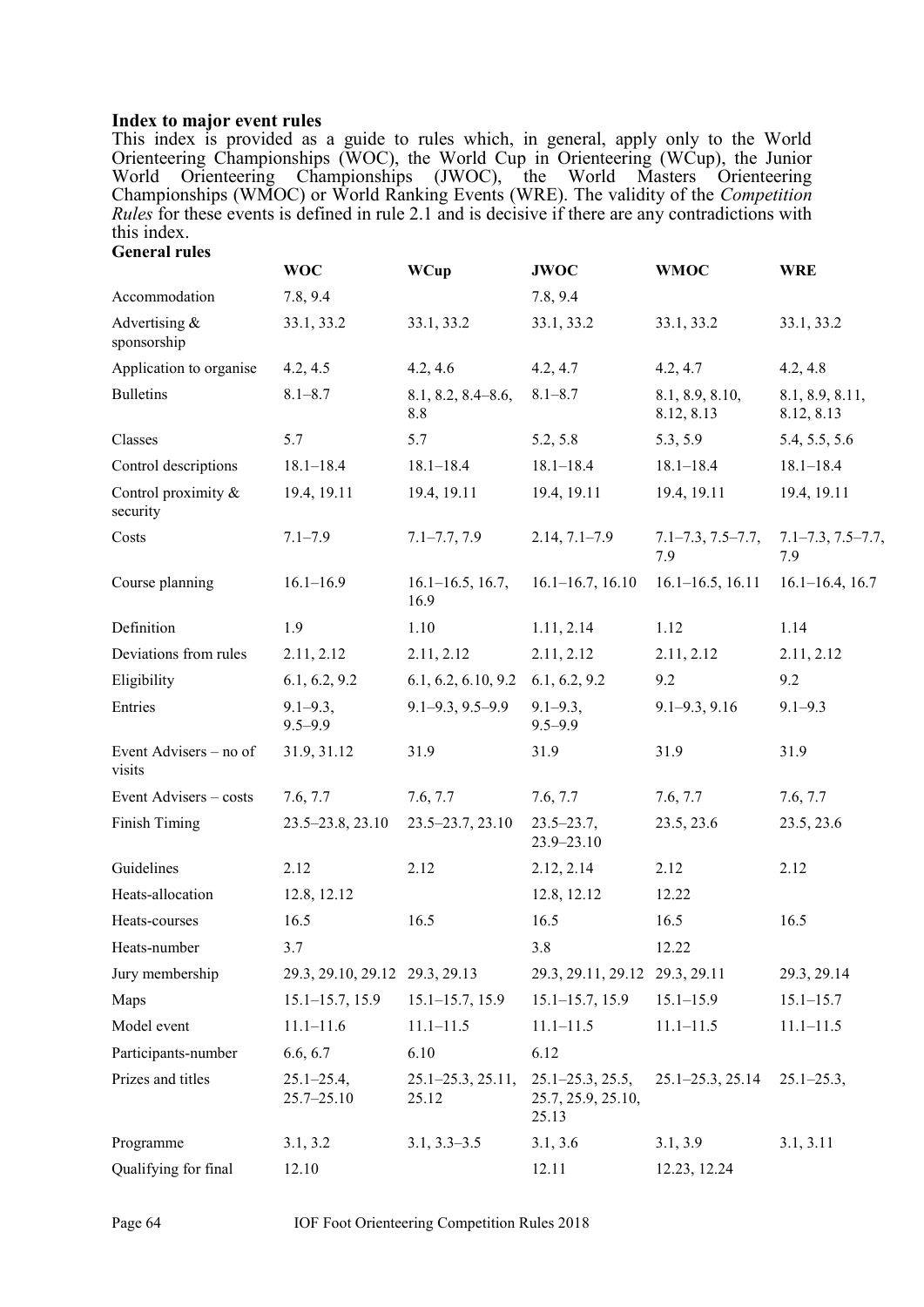|                                         | <b>WOC</b>                                              | <b>WCup</b>                | <b>JWOC</b>                                            | <b>WMOC</b>                    | <b>WRE</b>    |
|-----------------------------------------|---------------------------------------------------------|----------------------------|--------------------------------------------------------|--------------------------------|---------------|
| Quarantine zones                        | 22.16                                                   | 22.16                      | 22.16                                                  |                                |               |
| Refreshments on courses                 | 19.8, 19.9                                              | 19.8, 19.9                 | 19.8, 19.9                                             | 19.8, 19.9                     | 19.8, 19.9    |
| Relay teams - after<br>disqualification | 22.14                                                   |                            |                                                        |                                |               |
| Relay teams-incomplete<br>and mixed     | 6.8, 6.9                                                |                            | 6.13, 12.18, 24.11                                     |                                |               |
| Relay teams-number                      | 6.8, 6.9                                                |                            | 6.12, 24.12                                            |                                |               |
| Replacement of<br>competitors           | $9.10 - 9.13$                                           | 9.10, 9.12                 | $9.10 - 9.13$                                          |                                |               |
| Reports                                 | $32.1 - 32.3, 32.5$                                     | $32.1 - 32.3$ ,            | $32.1 - 32.3$ ,                                        | 32.1, 32.2, 32.4               | 32.1, 32.2    |
| Scoring systems                         |                                                         | 24.10                      | $24.11 - 24.13$                                        |                                |               |
| Start draw                              | $9.14, 12.2 - 12.5,$<br>$12.7 - 12.10$ ,<br>12.12-12.15 | 12.2, 12.4, 12.9,<br>12.12 | $9.14, 12.2 - 12.4,$<br>$12.6 - 12.9$ ,<br>12.11-12.15 | $12.2 - 12.4$ , 12.9,<br>12.12 | $12.2 - 12.4$ |
| Start interval                          | 12.20                                                   | 12.19                      | 12.19, 12.21                                           | 12.25                          | 12.19         |
| Starting group allocation               | 9.8, 9.10, 9.14                                         | 9.8, 9.10                  | 9.8, 9.10, 9.15                                        |                                |               |
| Starting order                          | $12.2, 12.5, 12.7-$<br>12.9, 12.12-12.13                | 12.2                       | $12.2, 12.6 - 12.8$                                    | 12.2, 12.9, 12.12              | 12.2          |
| Team changes                            | 9.7, 9.10-9.13                                          | 9.7, 9.10-9.12             | 9.7, 9.10-9.13                                         |                                |               |
| Team officials' meetings                | $13.1 - 13.3$                                           | $13.1 - 13.3$              | $13.1 - 13.3$                                          | 13.4                           | 13.4          |
| Team size                               | 6.5                                                     | 6.10                       | 6.11                                                   |                                |               |
| Times-winning and<br>maximum            | 16.9, 22.13, 23.14 16.9, 23.12                          |                            | 16.10, 22.13,<br>23.12                                 | 16.11, 23.12                   | 23.12         |
| Transport                               | $10.1 - 10.4$                                           | 10.1, 10.3, 10.4           | $10.1 - 10.4$                                          | 10.4                           | 10.4          |